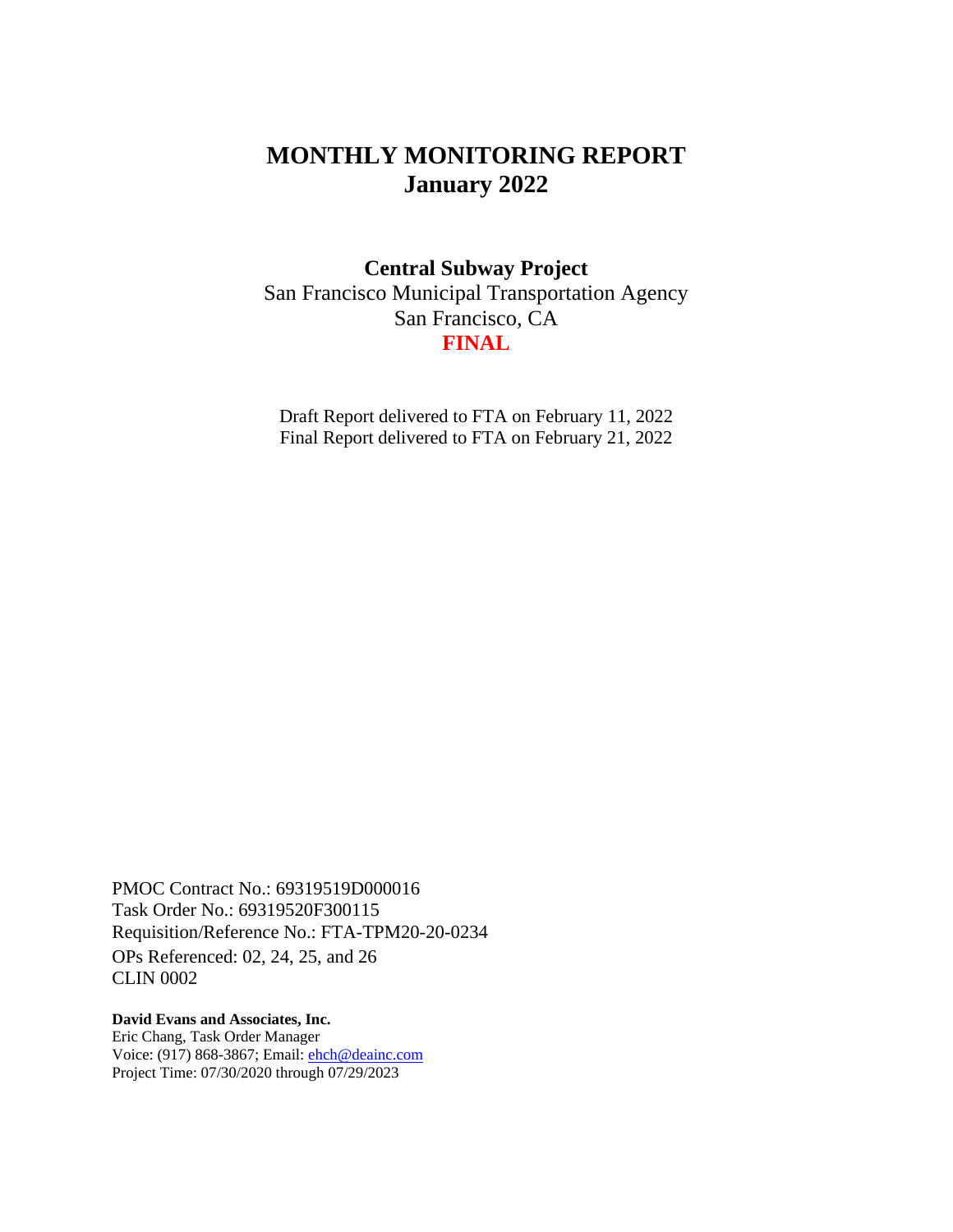## **REPORT FORMAT AND FOCUS**

This report is submitted in compliance with the terms of the Federal Transit Administration (FTA) Contract #69319519D000016, Task Order #69319520F300115. Its purpose is to provide information and data to assist FTA as it continually monitors the management capability and capacity of the San Francisco Municipal Transportation Agency (SFMTA) (the Project Sponsor) to execute the project efficiently and effectively. This report covers the project management activities on the Central Subway Project (CSP) managed by SFMTA and financed by the FTA Full Funding Grant Agreement (FFGA). The cost and schedule information in this report was extracted from SFMTA's November 2021 Monthly Progress Report, except where noted. The report has been organized to comply with the requirements of updated Oversight Procedure 25—Recurring Oversight and Related Reports dated July 2020.

## **THIRD-PARTY DISCLAIMER**

This report and all subsidiary reports are prepared solely for FTA. This report should not be relied upon by any party, except FTA or the Project Sponsor, in accordance with the purposes as described below.

For projects funded through the FTA FFGA program, FTA and its Project Management Oversight Contractor (PMOC) use a risk-based assessment process to review and validate a Project Sponsor's budget and schedule. This risk-based assessment process is a tool for analyzing project development and management. Moreover, the assessment process is iterative in nature; any results of an FTA or PMOC risk-based assessment represent a "snapshot in time" for a particular project under the conditions known at that same point in time. The status of any assessment may be altered at any time by new information, changes in circumstances, or further developments in the project, including any specific measures a Project Sponsor may take to mitigate the risks to project costs, budget, and schedule, or the strategy a Project Sponsor may develop for project execution. Therefore, the information in the monthly reports will change from month to month, based on relevant factors for the month and/or previous months.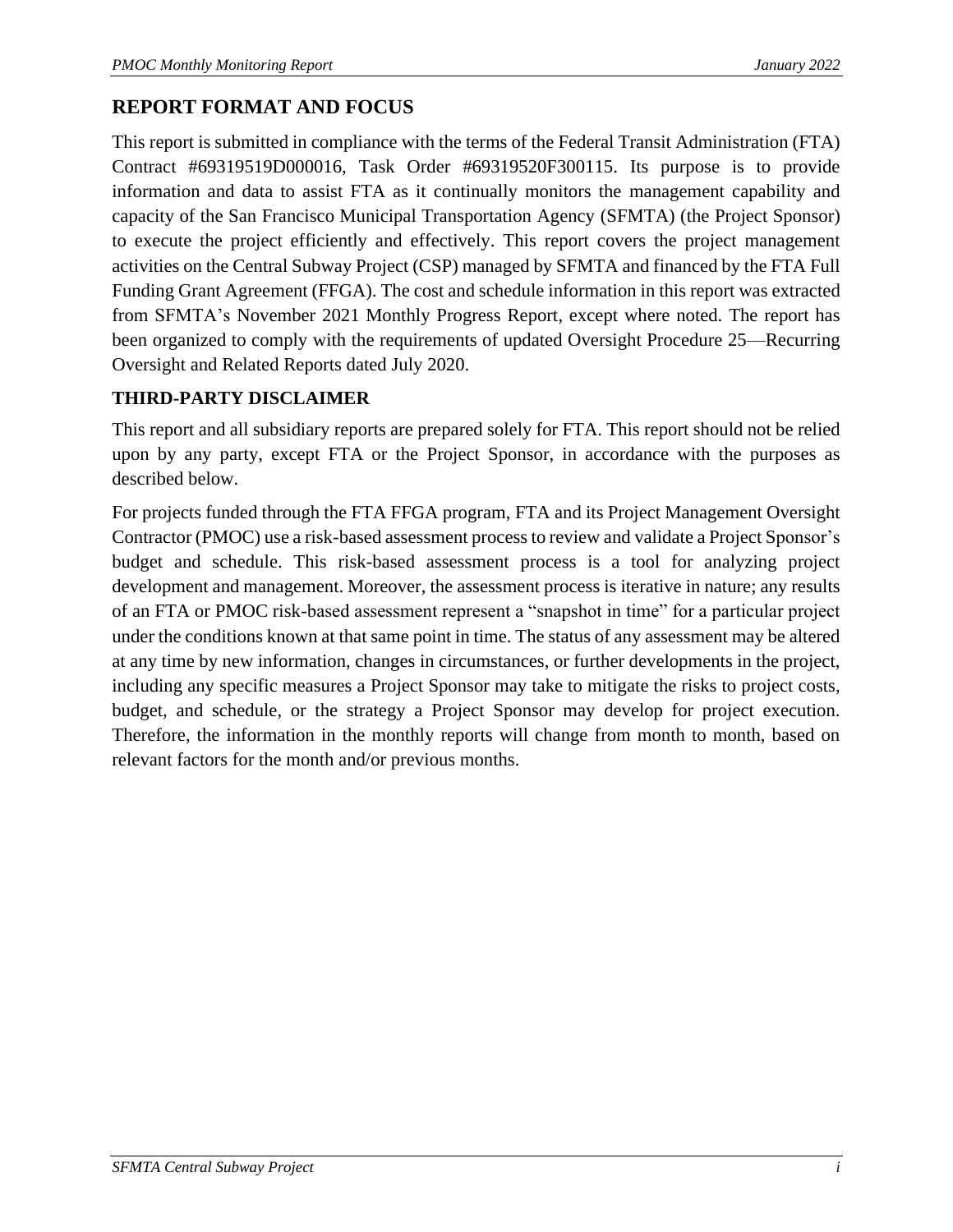# **TABLE OF CONTENTS**

| 1. |       |                                                                           |  |  |  |  |  |
|----|-------|---------------------------------------------------------------------------|--|--|--|--|--|
|    | 1.1.  |                                                                           |  |  |  |  |  |
|    | 1.2.  |                                                                           |  |  |  |  |  |
|    | 1.3.  |                                                                           |  |  |  |  |  |
|    | 1.4.  |                                                                           |  |  |  |  |  |
| 2. |       |                                                                           |  |  |  |  |  |
|    | 2.1.  |                                                                           |  |  |  |  |  |
|    | 2.2.  |                                                                           |  |  |  |  |  |
|    | 2.3.  |                                                                           |  |  |  |  |  |
|    | 2.4.  |                                                                           |  |  |  |  |  |
|    | 2.5.  | National Environmental Policy Act Process and Environmental Mitigation  7 |  |  |  |  |  |
|    | 2.6.  |                                                                           |  |  |  |  |  |
|    | 2.7.  |                                                                           |  |  |  |  |  |
|    | 2.8.  |                                                                           |  |  |  |  |  |
|    | 2.9.  |                                                                           |  |  |  |  |  |
|    | 2.10. |                                                                           |  |  |  |  |  |
|    | 2.11. |                                                                           |  |  |  |  |  |
|    | 2.12. |                                                                           |  |  |  |  |  |
|    | 2.13. |                                                                           |  |  |  |  |  |
|    | 2.14. |                                                                           |  |  |  |  |  |
|    | 2.15. |                                                                           |  |  |  |  |  |
|    | 2.16. |                                                                           |  |  |  |  |  |
|    | 2.17. |                                                                           |  |  |  |  |  |
|    | 2.18. |                                                                           |  |  |  |  |  |
|    | 2.19. |                                                                           |  |  |  |  |  |
|    | 2.20. |                                                                           |  |  |  |  |  |
|    |       |                                                                           |  |  |  |  |  |
|    |       |                                                                           |  |  |  |  |  |
|    |       |                                                                           |  |  |  |  |  |
|    |       |                                                                           |  |  |  |  |  |
|    |       |                                                                           |  |  |  |  |  |
|    |       |                                                                           |  |  |  |  |  |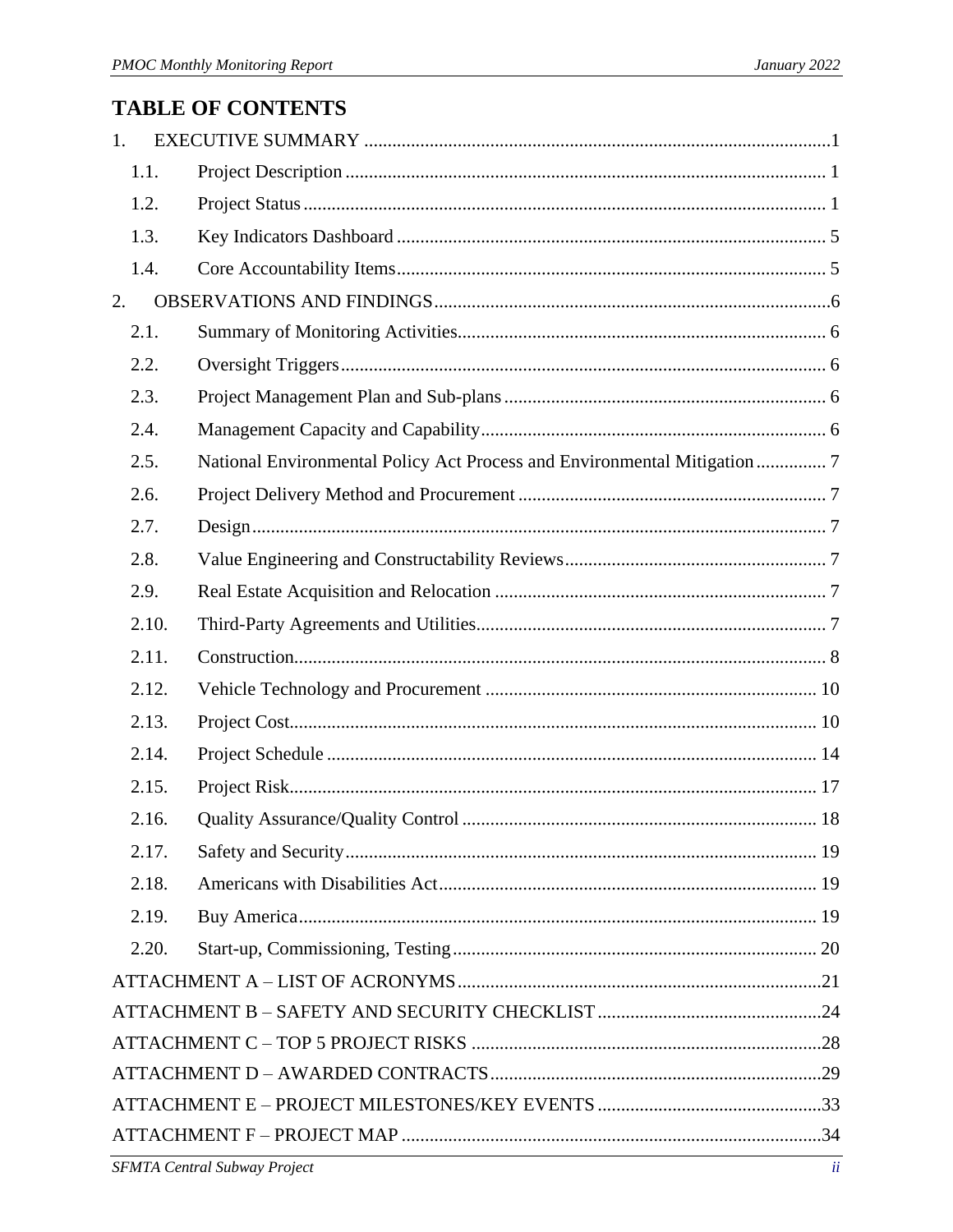# **LIST OF TABLES**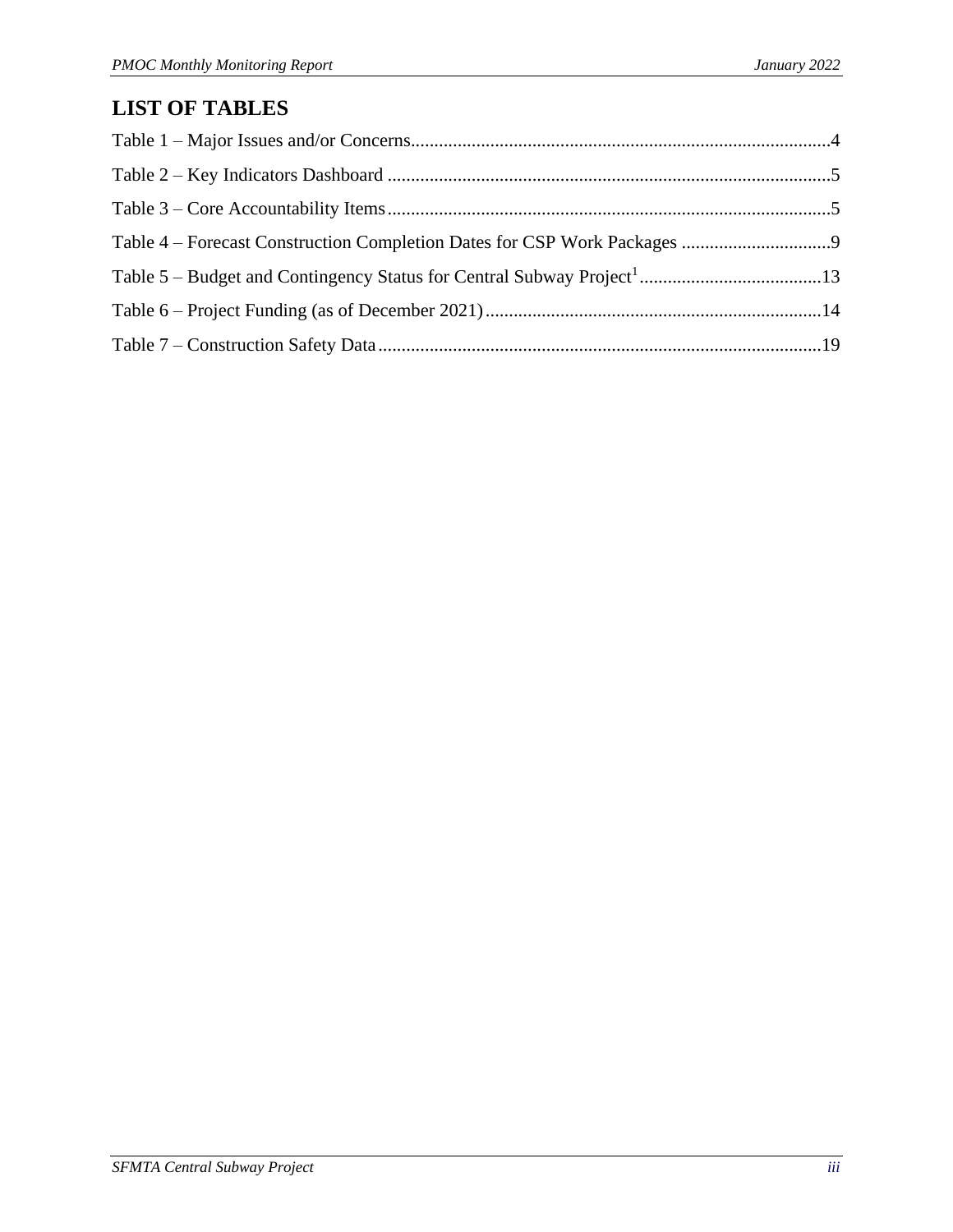## <span id="page-4-0"></span>**1. EXECUTIVE SUMMARY**

### <span id="page-4-1"></span>**1.1. Project Description**

The Central Subway Project (CSP) involves construction of a 1.7-mile extension of the San Francisco Municipal Transportation Agency (SFMTA) (the Project Sponsor) T Third Line along 4th Street and beneath Stockton Street in downtown San Francisco. The CSP is Phase 2 of SFMTA's T Third Line Light Rail Transit (LRT) Project. The CSP will extend the T Third Line from the 4th Street Caltrain Station to Chinatown, providing a direct rapid transit link from the Bayshore and Mission Bay areas to South of Market, Union Square, and downtown. Four new stations are being constructed as part of the project: an at-grade station at 4th and Brannan streets and three underground stations at Yerba Buena/Moscone Center (YBM) Station, Union Square/Market Street (UMS) Station, and Chinatown (CTS) Station. Four light rail vehicles (LRVs) are included in the budget for the CSP as part of a larger procurement that will expand the LRV fleet and includes options for replacement of the entire fleet. Average weekday riders are projected to be 43,521 in 2030. The Full Funding Grant Agreement (FFGA) project cost is \$1.578 billion.

## <span id="page-4-2"></span>**1.2. Project Status**

- Scope: There have been no changes in project scope.
- Schedule: Substantial completion of the contract was originally scheduled for February 10, 2018, but the latest master program schedule update shows substantial completion still occurring on January 14, 2022, which is an increase of 91 days from the October 15, 2021, date stated in the prior monitoring report and which is 1,434 days later than the original substantial completion date. SFMTA's most recent update of the master program schedule forecasts a Revenue Service Date (RSD) of September *9*, 2022, which is a three-month delay from the RSD stated in the prior monitoring report.
- Cost: Currently, SFMTA estimates the Estimate at Completion (EAC) to remain the same as the prior reporting period, at \$1.891 billion, or approximately \$313 million greater than the current budget. *This EAC will be revised to \$1.931 billion to reflect additional costs to compensate contractors and their subcontractors for directs costs and delay impacts of the additional work performed under change orders. The Project Management Oversight Contractor (PMOC) will update relevant financial tables and provide additional details as SFMTA makes them available.*
- Significant Project Activities and/or Key Milestones:
	- o SFMTA submitted an updated draft letter in April 2021 to the Federal Transit Administration (FTA) proposing a revised FFGA RSD and a revised EAC. The proposed RSD indicates an early RSD of March 31, 2022, and a late RSD of June 20, 2022, which provides a schedule float of about three months. In addition, the updated project EAC is \$1.891 billion. SFMTA submitted the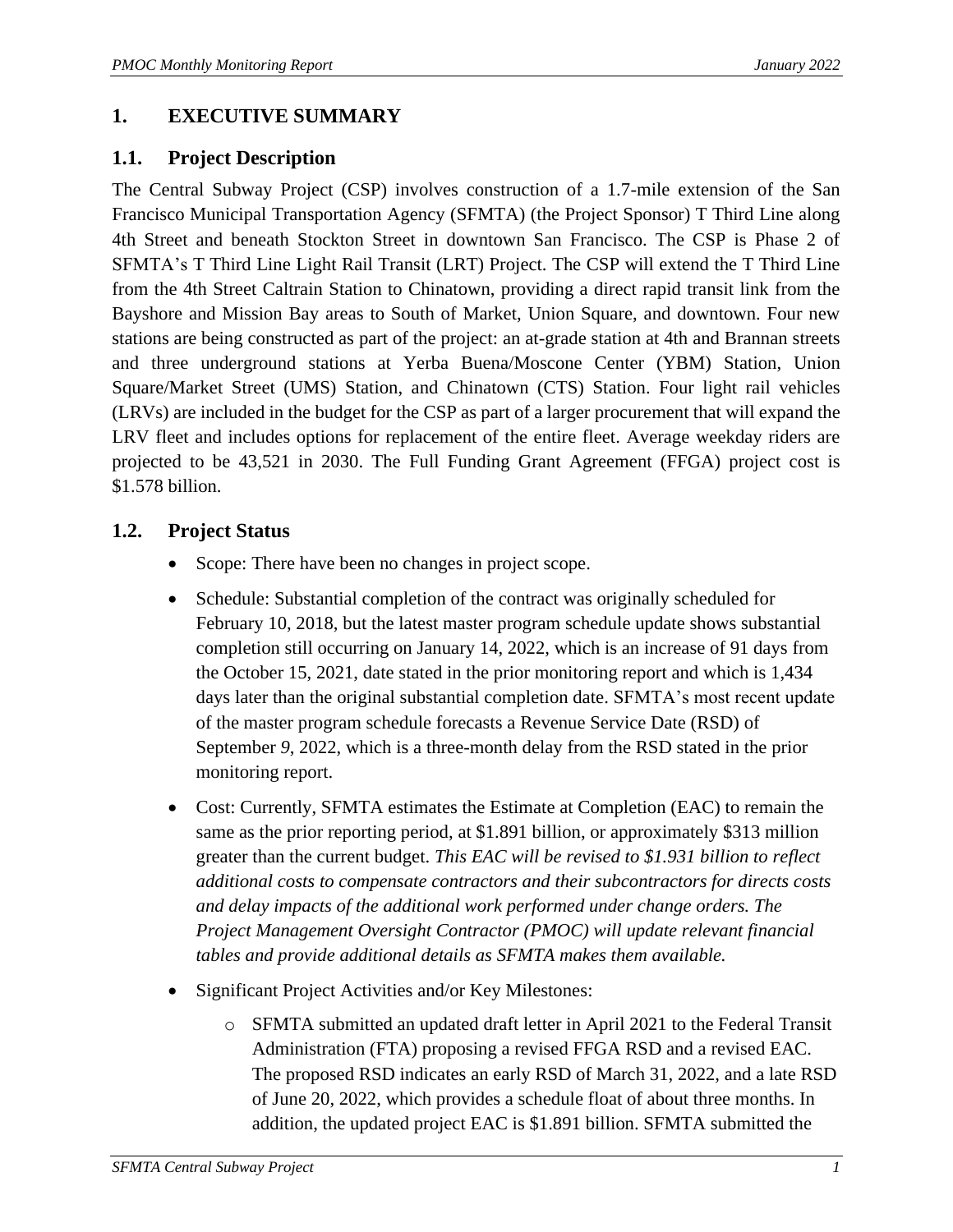updated EAC in the FTA's Standard Cost Category (SCC) format in May 2021. The PMOC reviewed SFMTA's EAC and RSD, and shared the results of the review and its recommendations with SFMTA. It was the PMOC's opinion that SFMTA should develop a detailed Critical Path Method (CPM) schedule to include activities and sequences of system integration, start-up testing, and operational readiness. SFMTA developed the CPM schedule and submitted it to the PMOC in August 2021. FTA shared the PMOC's review comments on the CPM schedule with SFMTA in September 2021. A PMOC/SFMTA schedule assessment workshop *was held* during the week of November 15, 2021. During the workshop, SFMTA shared the most current schedule, which includes an updated RSD in September 2022, a date that represents a three-month delay from the previous RSD projection. SFMTA indicated that the delay primarily is due to the delay of Automated Train Control System (ATCS) testing. SFMTA *submitted* an updated schedule in January 2022 that will incorporate discussions/comments from the November 2021 workshop with the FTA and PMOC. *SFMTA provided schedule information PMOC requested. The current RSD of September 2022 is optimistic based on PMOC's preliminary review.*

- o SFMTA's Board approved authorization for the additional funds required to complete the project in March 2021. The total project cost is estimated at \$1.891 billion, compared with the original FFGA budget of \$1.578 billion. The board authorized the additional funds of \$184.6 million to bridge the funding gap between the original FFGA budget and the cost estimate. *SFMTA stated that the SFMTA Board approved an additional \$40 million in January 2022 to cover the additional project cost. With this approval, the total project cost is currently at \$1.931 billion. The PMOC requested the breakdown of the current project cost of \$1.931 billion in SCC format and backup information for the additional cost. The PMOC will perform a cost assessment once the information is received.*
- o SFMTA reached a global settlement in March 2021 with the prime contractor, Tutor Perini Corporation (TPC). SFMTA indicated that the substantial completion of TPC's scope of work was in March 2021. As part of the global settlement, SFMTA and TPC reached an agreement that, unless a federal program is available to compensate for the COVID-19-related impacts, there will be no funds, because no local funds will be used to pay for the pandemicrelated impacts.
- o SFMTA indicated that, in the past few months since increasing numbers of SFMTA staff have taken the COVID-19 vaccine, COVID-19 cases have dwindled, and there have been no significant impacts on the project. SFMTA continues to implement safety protocol measures to minimize impacts related to COVID-19. *In January 2022, SFMTA reported that minor COVID-19*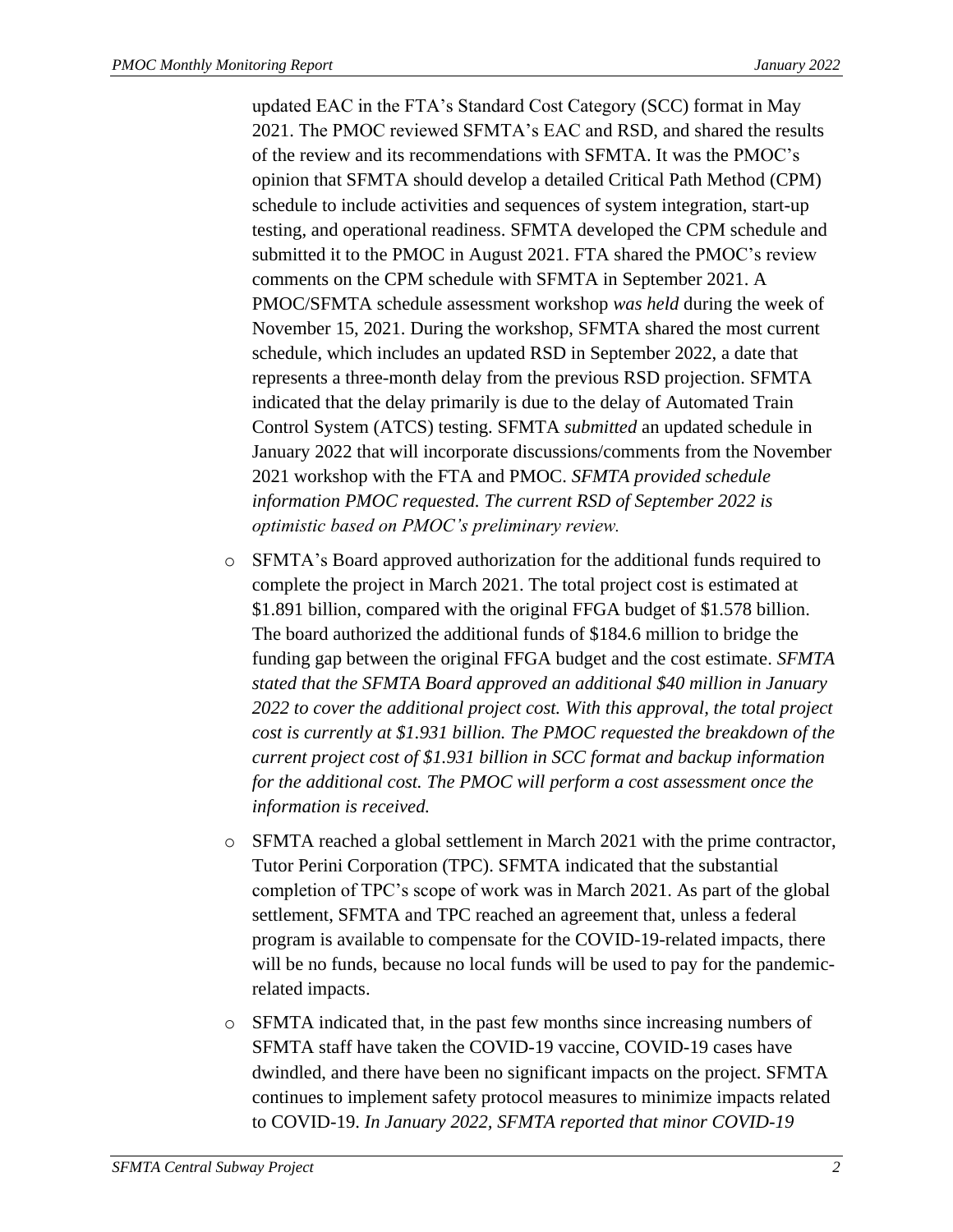*impacts occurred that affected the track work punch list items*. *SFMTA is reviewing COVID-19-related claims submitted from the contractors.*

- o SFMTA indicated that, starting on April 1, 2021, the Operational Group would, as part of the acceptance process, verify trackwork, clearance, and the dynamic envelope. SFMTA expected to start running the test train in April 2021. However, SFMTA indicated in May 2021 that, due to the modified substantial completion date, the acceptance process of systems by the Operational Group is taking longer than expected. It is the PMOC's opinion that SFMTA should include the acceptance process in the schedule in order to assess the impacts of this process on start-up and testing, as well as on the RSD. As of July 2021, train testing is underway. SFMTA indicated that an additional 25 staff were hired in August 2021 to support the operational readiness process. However, SFMTA stated that approximately 100 operators were not vaccinated as of the City of San Francisco's vaccine mandate deadline of November 1, 2021, which will potentially negatively impact the availability of resources needed to support the CSP operational readiness process. During the schedule assessment workshop in November 2021, SFMTA indicated that it will put a plan in place to ensure that the resources and training required for revenue service are available at the RSD.
- o FTA informed SFMTA that the PMOC planned to start the Oversight Procedure (OP) 54 (Readiness for Service) review in April 2021. A list of documents required for the OP 54 review was transmitted to SFMTA. SFMTA submitted the documents required for the OP 54 review. An OP 54 review status meeting was held in June 2021. The PMOC submitted the draft spot report for the OP 54 Part 1 review in August 2021. SFMTA and the PMOC met in August 2021 to discuss the PMOC's findings and recommendations. On October 15, 2021, SFMTA responded to the PMOC's OP 54 Part 1 review, and the PMOC reviewed and discussed SFMTA's responses during the on-site visit the week of November 15, 2021. The PMOC also reviewed security-sensitive documents.
- o As part of the global settlement, TPC has supplemented the electrical specialty subcontractor (Abbett) with additional resources. Progress on the traction power and Overhead Catenary System (OCS) work has greatly improved. Work related to OCS and traction power is continuing after the initial substantial completion date of March 31, 2021. The contractors are working on additional days with extended shifts. However, SFMTA indicated that the contractors are experiencing material shortages for the OCS work. It was the opinion of the PMOC that, due to the effects of COVID-19, the material shortages could become a critical issue if SFMTA did not resolve the issues in a timely matter. SFMTA indicated that the issues related to material shortages were resolved in May 2021. As of October 2021, Abbett has completed the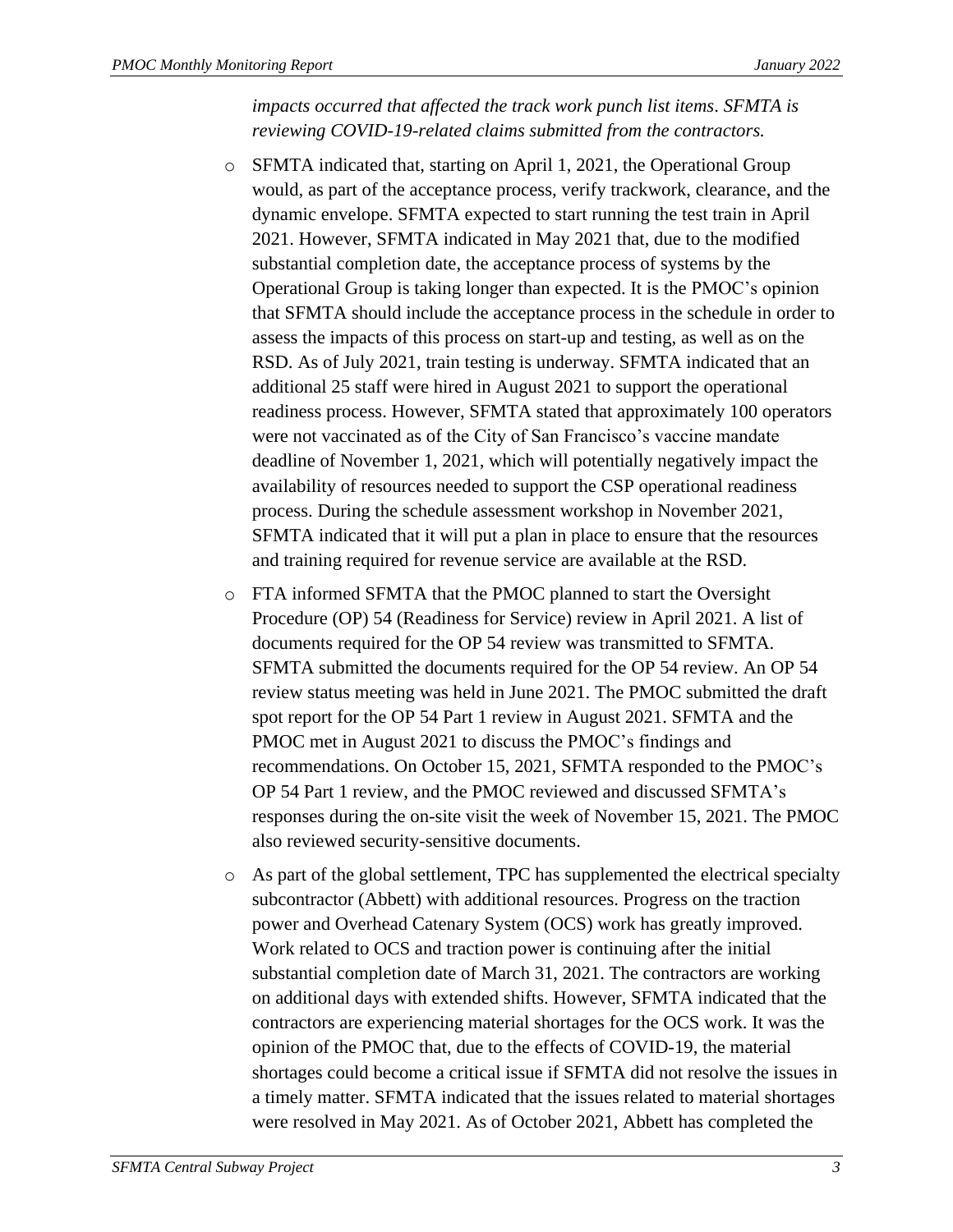OCS work in the tunnel and continues on the remaining OCS work. Significant signal work remains to be completed. It is the PMOC's opinion that the lack of completion of the OCS work for the entire alignment will delay progress on systems integration and testing. In addition, the PMOC continues to express concerns regarding ongoing water intrusion issues at stations, especially in systems rooms. SFMTA currently projects that the completion of signal installation will occur in March 2022; completion at that date poses significant challenges to completing the support systems integration that is required for revenue service. In December 2021, SFMTA concluded the water intrusion assessment for the YBM Traction Power Room floor. *As of January 2022, the OCS and signal installation is ongoing, but there have been delays related to the procurement of OCS equipment. Water issues for the YBM Traction Power Room are critical to the advancement of the systems integration. It is the PMOC's opinion that if OCS/signal work and the resolution of water issues are not complete by April 2022, it will negatively impact the RSD of September 2022. SFMTA stated that TPC's targeted final completion date is June 2022.*

Major Issues and/or Concerns:

| <b>Issue/Concern</b>       | Potential delays associated with systems integration/testing and                                                                                                                                                                                                                                                                                                                                                                                                                                                                                                                                                                        |
|----------------------------|-----------------------------------------------------------------------------------------------------------------------------------------------------------------------------------------------------------------------------------------------------------------------------------------------------------------------------------------------------------------------------------------------------------------------------------------------------------------------------------------------------------------------------------------------------------------------------------------------------------------------------------------|
|                            | operational readiness                                                                                                                                                                                                                                                                                                                                                                                                                                                                                                                                                                                                                   |
| Date Identified            | <b>July 2021</b>                                                                                                                                                                                                                                                                                                                                                                                                                                                                                                                                                                                                                        |
| <b>Status</b>              | Ongoing                                                                                                                                                                                                                                                                                                                                                                                                                                                                                                                                                                                                                                 |
| Project Sponsor Action     | SFMTA is proactively coordinating integration and testing of various<br>systems. In addition, SFMTA is developing a staffing plan for<br>resources needed to support revenue service.                                                                                                                                                                                                                                                                                                                                                                                                                                                   |
| PMOC Recommendation        | The PMOC recommends that SFMTA develop a detailed CPM<br>schedule and use it as a tool to manage the process of systems<br>integration/testing and operational readiness.                                                                                                                                                                                                                                                                                                                                                                                                                                                               |
|                            |                                                                                                                                                                                                                                                                                                                                                                                                                                                                                                                                                                                                                                         |
| <b>Issue/Concern</b>       | Resource availability of the electrical specialty subcontractor (Abbett)<br>continues to be a major concern. SFMTA stated that resources required<br>from Abbett to complete the OCS work on schedule are significantly<br>lacking. SFMTA stated that, because the OCS work is on the critical<br>path, a decision to resolve the issue needs to be made soon to prevent<br>delays to the CSP schedule. Based on the current burn rate of payments<br>to the contractor and the remaining contract value, Abbett needs to<br>provide two or three times more resources than it is currently providing<br>in order to meet the schedule. |
| Date Identified            | June 2020                                                                                                                                                                                                                                                                                                                                                                                                                                                                                                                                                                                                                               |
| <b>Status</b>              | Ongoing                                                                                                                                                                                                                                                                                                                                                                                                                                                                                                                                                                                                                                 |
| Project Sponsor Action     | TPC has supplemented the electrical specialty subcontractor (Abbett)<br>with additional resources. Progress on the traction power and OCS<br>work has greatly improved.                                                                                                                                                                                                                                                                                                                                                                                                                                                                 |
| <b>PMOC</b> Recommendation | The PMOC recommends continued monitoring of Abbett's progress.                                                                                                                                                                                                                                                                                                                                                                                                                                                                                                                                                                          |

<span id="page-7-0"></span>**Table 1 – Major Issues and/or Concerns**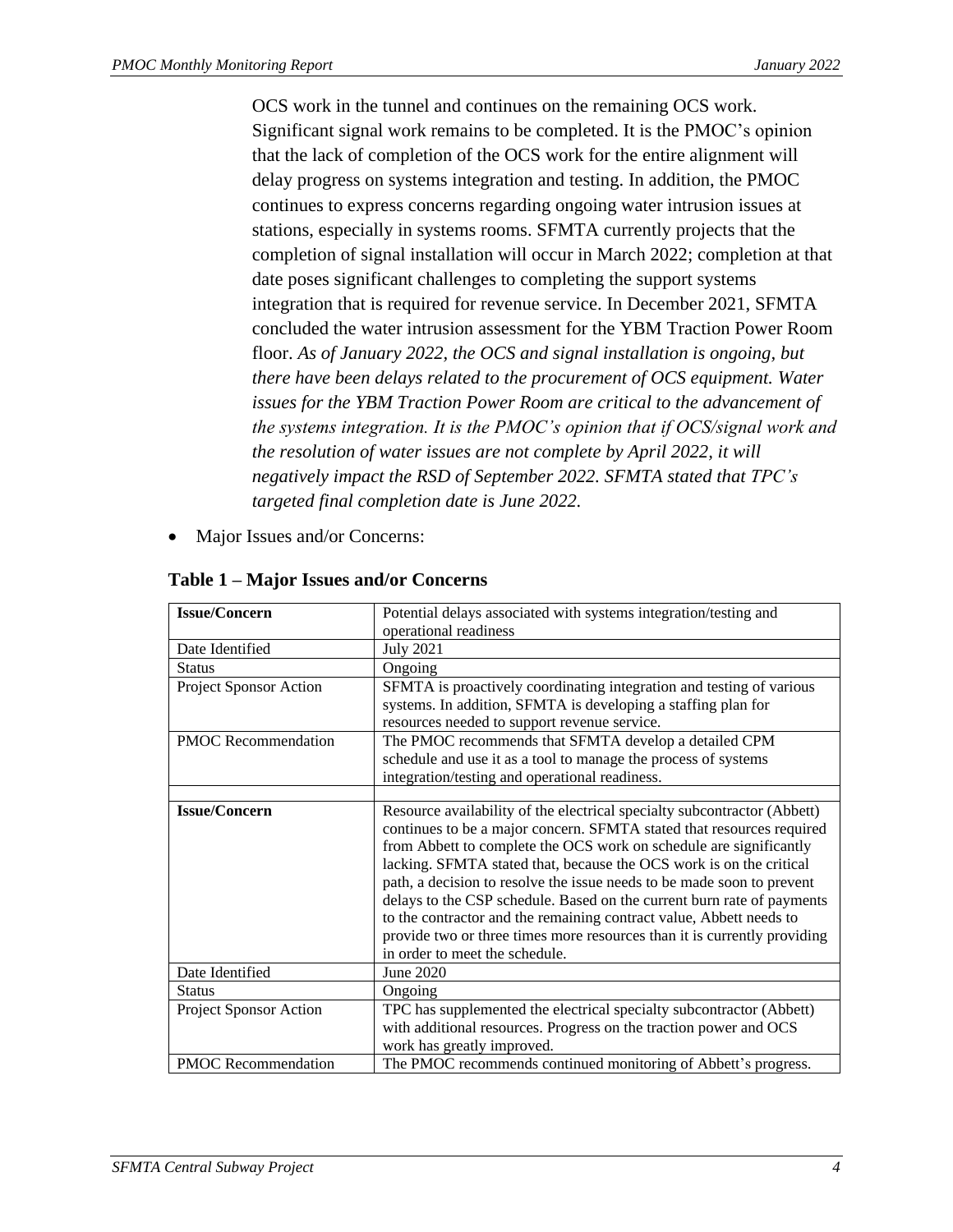## <span id="page-8-0"></span>**1.3. Key Indicators Dashboard**

#### <span id="page-8-2"></span>**Table 2 – Key Indicators Dashboard**

| <b>Project Sponsor:</b>                                                   |                                                                                          |               |             | San Francisco Municipal Transportation Agency                                                                                                                                                                                                                                                    |                                                                                                                                                                                                                                                                                                  |  |  |
|---------------------------------------------------------------------------|------------------------------------------------------------------------------------------|---------------|-------------|--------------------------------------------------------------------------------------------------------------------------------------------------------------------------------------------------------------------------------------------------------------------------------------------------|--------------------------------------------------------------------------------------------------------------------------------------------------------------------------------------------------------------------------------------------------------------------------------------------------|--|--|
| <b>Project Name:</b>                                                      |                                                                                          |               |             | Central Subway Project                                                                                                                                                                                                                                                                           |                                                                                                                                                                                                                                                                                                  |  |  |
| Date:                                                                     |                                                                                          |               |             | January 31, 2022                                                                                                                                                                                                                                                                                 |                                                                                                                                                                                                                                                                                                  |  |  |
|                                                                           |                                                                                          |               |             |                                                                                                                                                                                                                                                                                                  | <b>Project Detail</b>                                                                                                                                                                                                                                                                            |  |  |
| <b>Oversight Frequency:</b>                                               |                                                                                          |               |             |                                                                                                                                                                                                                                                                                                  | <b>Monthly</b>                                                                                                                                                                                                                                                                                   |  |  |
|                                                                           |                                                                                          | <b>Status</b> |             | <b>Prior</b>                                                                                                                                                                                                                                                                                     |                                                                                                                                                                                                                                                                                                  |  |  |
| <b>Element</b>                                                            |                                                                                          |               |             | <b>Status</b>                                                                                                                                                                                                                                                                                    | <b>Issue or Concern</b>                                                                                                                                                                                                                                                                          |  |  |
|                                                                           | G                                                                                        | Y             | $\mathbf R$ |                                                                                                                                                                                                                                                                                                  |                                                                                                                                                                                                                                                                                                  |  |  |
| <b>PMP</b>                                                                |                                                                                          | $\bullet$     |             | $\bullet$                                                                                                                                                                                                                                                                                        | The Project Management Plan (PMP) was last updated in April<br>2019. It is recommended that SFMTA update the PMP as soon<br>as possible to include project impacts resulting from COVID-19<br>restrictions, which should include protocols and transition in<br>preparation for revenue service. |  |  |
| <b>MCC</b><br>●                                                           |                                                                                          |               |             | With respect to Management Capacity and Capability (MCC),<br>resource availability for the electrical specialty subcontractor<br>continues to be an issue that is impacting the construction<br>progress on the critical path. In addition, resources needed to<br>support RSD is also critical. |                                                                                                                                                                                                                                                                                                  |  |  |
| $Cost*$<br>●                                                              |                                                                                          |               |             |                                                                                                                                                                                                                                                                                                  | SFMTA is updating the CSP EAC to include the reallocation of<br>project funds, the global settlement, and COVID-19 impacts.                                                                                                                                                                      |  |  |
| <b>Schedule</b><br>●                                                      |                                                                                          |               |             | COVID-19 impacts and a specialty subcontractor's resource<br>availability are impacting the critical path work. In addition,<br>water issues at YBM and installation of signal and OCS at STS<br>are critical for SFMTA to achieve targeted RSD.                                                 |                                                                                                                                                                                                                                                                                                  |  |  |
| Quality                                                                   | $\bullet$                                                                                |               |             |                                                                                                                                                                                                                                                                                                  | None.                                                                                                                                                                                                                                                                                            |  |  |
| <b>Safety</b>                                                             |                                                                                          |               |             |                                                                                                                                                                                                                                                                                                  | None.                                                                                                                                                                                                                                                                                            |  |  |
| <b>Risk</b>                                                               |                                                                                          |               | O           |                                                                                                                                                                                                                                                                                                  | COVID-19-related issues and upcoming system                                                                                                                                                                                                                                                      |  |  |
|                                                                           |                                                                                          |               |             |                                                                                                                                                                                                                                                                                                  | integration/operational readiness are major risks.                                                                                                                                                                                                                                               |  |  |
|                                                                           |                                                                                          |               |             |                                                                                                                                                                                                                                                                                                  | <b>Legend</b>                                                                                                                                                                                                                                                                                    |  |  |
| Green<br>Satisfactory: No Corrective Action necessary.                    |                                                                                          |               |             |                                                                                                                                                                                                                                                                                                  |                                                                                                                                                                                                                                                                                                  |  |  |
| Caution: Risk/Issues exist. Corrective Action may be necessary.<br>Yellow |                                                                                          |               |             |                                                                                                                                                                                                                                                                                                  |                                                                                                                                                                                                                                                                                                  |  |  |
| <b>Red</b>                                                                | Elevated for immediate Corrective Action: Significant risk to the health of the project. |               |             |                                                                                                                                                                                                                                                                                                  |                                                                                                                                                                                                                                                                                                  |  |  |

\*Note: With regard to cost, the colors indicate the following status:

Yellow – Forecast cost exceeds the project budget by up to 3%.

Red – Forecast cost exceeds the project budget by more than 5%.

## <span id="page-8-1"></span>**1.4. Core Accountability Items**

Table 3 shows the core accountability items for the project, including the current status of the project and the major issues and how they are being addressed.

|                 |                            | Original<br>(Grant) | Current*<br><b>Forecast</b>    | <b>PMOC</b> Assessment of<br><b>Current Forecast</b> |
|-----------------|----------------------------|---------------------|--------------------------------|------------------------------------------------------|
| Cost            | Capital Cost<br>Estimate   | \$1,578,300,000     | \$1,891,000,000                | Unacceptable                                         |
| Contingency     | Unallocated<br>Contingency | \$74,722,000        | \$801,869                      | Unacceptable                                         |
|                 | <b>Total Contingency</b>   | \$185,500,000       | \$18,801,869                   | Unacceptable                                         |
| <b>Schedule</b> | Revenue Service<br>Date    | 12/26/2018          | 09/09/2022<br>(SFMTA forecast) | Optimistic                                           |

#### <span id="page-8-3"></span>**Table 3 – Core Accountability Items**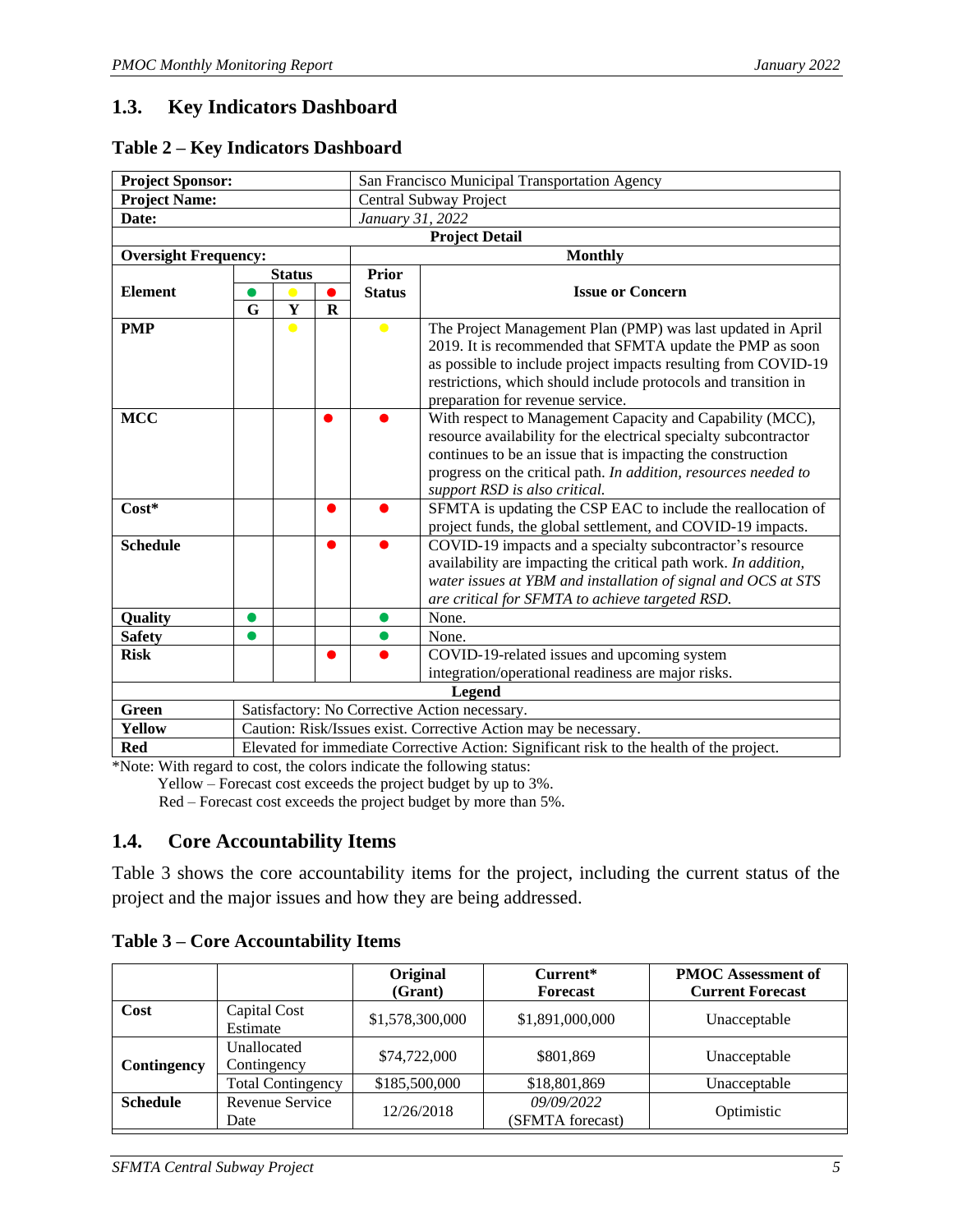|                                                               | <b>Project Progress</b>                                                                                             | Amount (\$)     | <b>Percent of Total</b> |
|---------------------------------------------------------------|---------------------------------------------------------------------------------------------------------------------|-----------------|-------------------------|
| <b>Total Expenditures</b>                                     | Actual cost of all eligible<br>expenditures completed to date                                                       | \$1,877,155,472 | $>100\%$                |
| <b>Planned Cost to Date</b>                                   | Actual value of work completed to<br>date                                                                           | \$1,593,491,019 | $>100\%$                |
|                                                               | <b>Contract Status</b>                                                                                              | Amount (\$)     | <b>Percent of Total</b> |
| <b>Total Contracts Awarded</b>                                | Value of all contracts (design,<br>support, construction, equipment)<br>awarded; 0% of total value to be<br>awarded | \$1,510,671,335 | 100%                    |
| <b>Construction Contracts</b><br>Awarded                      | Value of construction contracts<br>awarded; 0% of total construction<br>value to be awarded                         | \$1,139,532,783 | 100%                    |
| <b>Physical Construction</b><br>Completed                     | Earned value of physical<br>construction (infrastructure)<br>completed; % of total construction<br>value completed  | \$1,302,231,060 | 95.85%                  |
| <b>Rolling Stock Vehicle Status</b>                           | <b>Date Awarded</b>                                                                                                 | No. Ordered     | <b>No. Delivered</b>    |
|                                                               | 2017                                                                                                                | 24              | 24                      |
| <b>Next Quarterly Progress</b><br><b>Review Meeting Date:</b> | To Be Determined (TBD)                                                                                              |                 |                         |

Source: SFMTA CSP Monthly Progress Report *for November* 2021.

\**The EAC will be revised to \$1.931 billion. The PMOC will update relevant financial tables and provide additional details as SFMTA makes them available.*

## <span id="page-9-0"></span>**2. OBSERVATIONS AND FINDINGS**

### <span id="page-9-1"></span>**2.1. Summary of Monitoring Activities**

- November 2021 Weekly Schedule Review Meeting and Monthly PMOC/SFMTA Meeting
- This report reflects financial information SFMTA provided *in November* 2021 (financial cutoff date of *October 31*, 2021) and information obtained in the abovereferenced meetings.

Note: Items that have changed from the previous month's report are indicated in italics. Other information is unchanged.

## <span id="page-9-2"></span>**2.2. Oversight Triggers**

## <span id="page-9-3"></span>**2.3. Project Management Plan and Sub-plans**

SFMTA delivered an update of the Project Management Plan (PMP) in April 2019. FTA did not request a comprehensive review of the PMP by the PMOC.

## <span id="page-9-4"></span>**2.4. Management Capacity and Capability**

### **2.4.1. Agency Staff**

SFMTA appointed a permanent program director for the CSP in July 2019. Transition from the acting director began the week of July 15, 2019. The permanent program director attended the SFMTA Quarterly Progress Review Meeting (QPRM) held on August 8, 2019. In November 2019,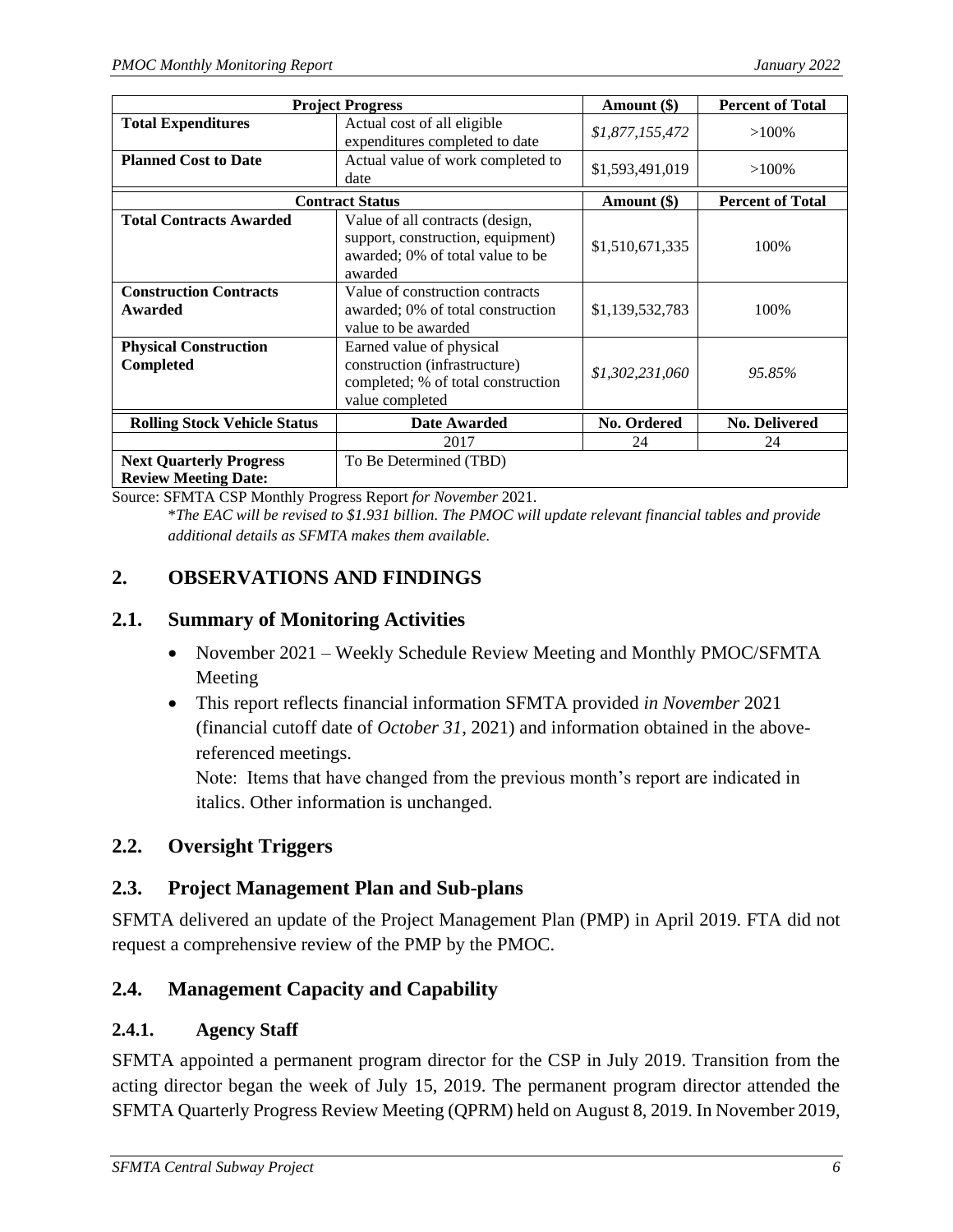SFMTA appointed a permanent Director of Transportation, who started in his position on December 16, 2019.

#### **2.4.2. Contractor Staff**

There were no changes in the contractor's management staff.

### <span id="page-10-0"></span>**2.5. National Environmental Policy Act Process and Environmental Mitigation**

The PMOC received the First Quarter 2018 Mitigation Monitoring Reporting Program update from SFMTA on July 10, 2018. The PMOC's review of the report indicates that SFMTA continues to meet its commitments for monitoring and mitigation of project impacts.

### <span id="page-10-1"></span>**2.6. Project Delivery Method and Procurement**

The project delivery method is Design-Bid-Build.

## <span id="page-10-2"></span>**2.7. Design**

Design is complete.

## <span id="page-10-3"></span>**2.8. Value Engineering and Constructability Reviews**

All contracts are under construction.

## <span id="page-10-4"></span>**2.9. Real Estate Acquisition and Relocation**

SFMTA has acquired all project right-of-way, and all commercial and residential relocations are complete.

SFMTA submitted the Real Estate Acquisition Management Plan (RAMP) Revision 5, dated September 26, 2013, to FTA on November 19, 2013. SFMTA has acquired all required real estate for the project in accordance with the RAMP.

## <span id="page-10-5"></span>**2.10. Third-Party Agreements and Utilities**

### **2.10.1. Bay Area Rapid Transit**

There are no updates to report related to Bay Area Rapid Transit.

### **2.10.2. California Public Utilities Commission**

The California Public Utilities Commission (CPUC) is participating in the various safety meetings, including the Safety and Security Certification Review Committee (SSCRC) and Fire and Life Safety Committee (FLSC) meetings. Representatives of the CPUC also regularly attend the SFMTA/FTA QPRMs. The FLSC is working to approve items on the certifiable items list for the Stations contract. SFMTA has expressed concern that CPUC may have insufficient staff to witness the required safety tests for CSP, which could further delay the RSD. This potential risk is being monitored in the risk register, and mitigation strategies have been identified.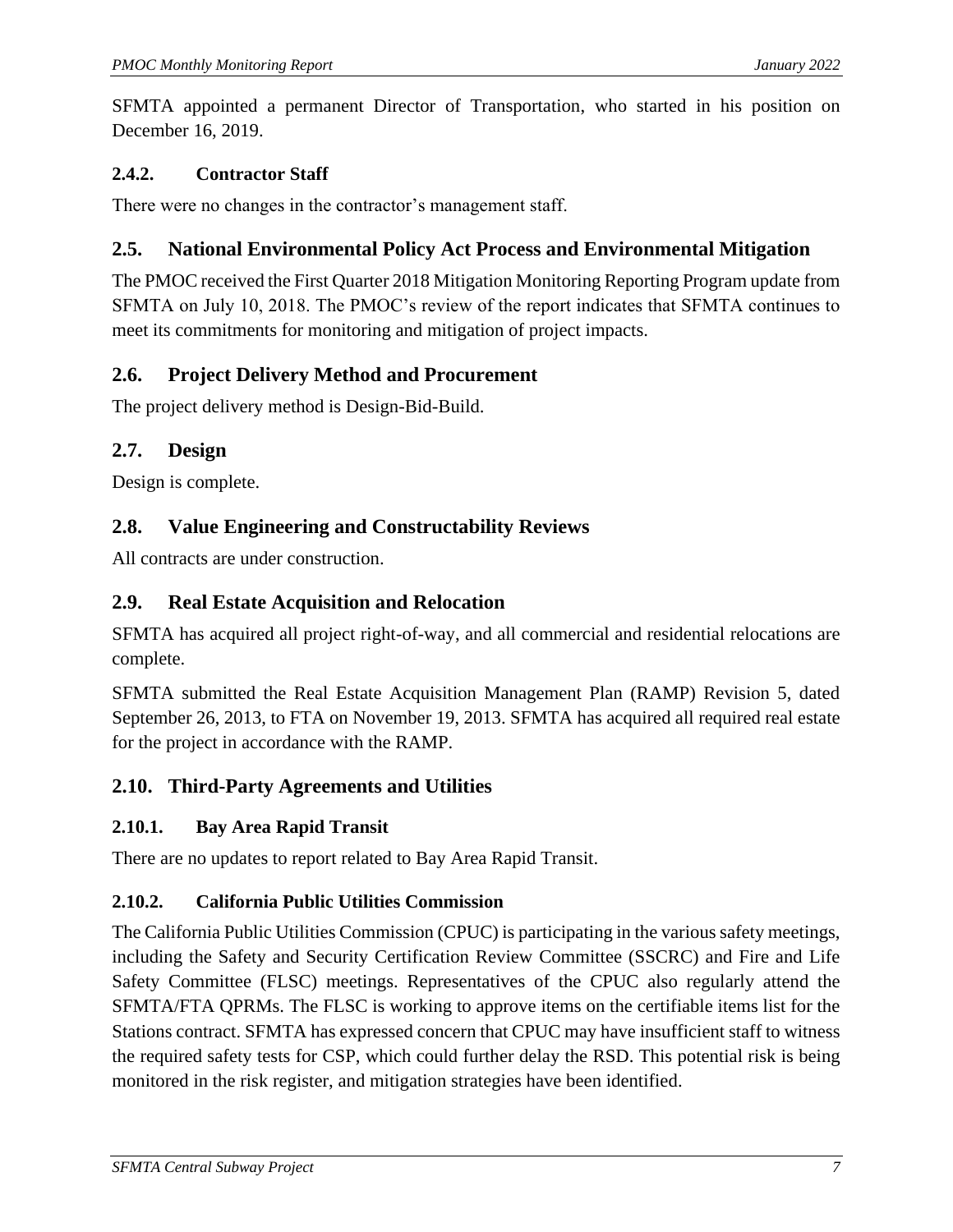### **2.10.3. San Francisco Public Utilities Commission**

There are no updates to report.

### **2.10.4. San Francisco Department of Public Works**

The San Francisco Department of Public Works (SFDPW) inspects completed street and sidewalk facilities that the contractor has proposed to release to the city. SFDPW develops punch lists of required repairs that the contractor must complete before acceptance of the streets and sidewalks. SFMTA is following the SFDPW guidelines.

## **2.10.5. San Francisco Parks and Recreation Department**

There are no updates to report.

## **2.10.6. Private Property Owners**

All real estate acquisitions are complete. There will be a need to extend the duration of some of the licenses for compensation grouting. A number of private property owners and businesses have issued claims for damage associated with the project construction. The builder's insurance policies maintained by the contractor cover the costs associated with these claims, and the contractor has demonstrated improved responsiveness to damage claims that are associated with ongoing construction work.

# <span id="page-11-0"></span>**2.11. Construction**

**Contract 1250 (UR #1).** This completed contract relocated utilities within the footprint of the proposed YBM.

**Contract 1251 (UR #2).** This completed contract included the relocation of utility lines within the footprint of the proposed UMS and temporarily rerouted existing trolley coach lines around the construction zone.

**Contract 1252 Tunnel.** This completed contract included the construction of 1.5 miles of twin tunnels excavated by tunnel boring machines and construction of the tunnel portal, retrieval shaft, and five cross-passages. Final completion has been achieved, and final contract closeout is finished. SFMTA presented the final cost data for the contract at the August 2018 QPRM. Not including costs of extra work paid from non-project sources, the final cost of the CSP tunneling work was \$233,511,253, but the most current EAC for this work is \$234,967,069. When SFMTA reconciles the final contract cost with the program budget, about \$1.4 million in additional unallocated contingency should be available as a result of the final cost of the tunneling work being well below the current allocated budget for the work. The amount of \$1.4 million has already been transferred to unallocated contingency.

**Contract 1300 (Combination of UMS, CTS, and YBM stations, and Surface, Track, and Systems (STS)).** This contract includes the construction of three underground stations, one surface station, all surface works required for the installation of LRT between 4th and King streets and the tunnel portal, and all LRT track and systems components.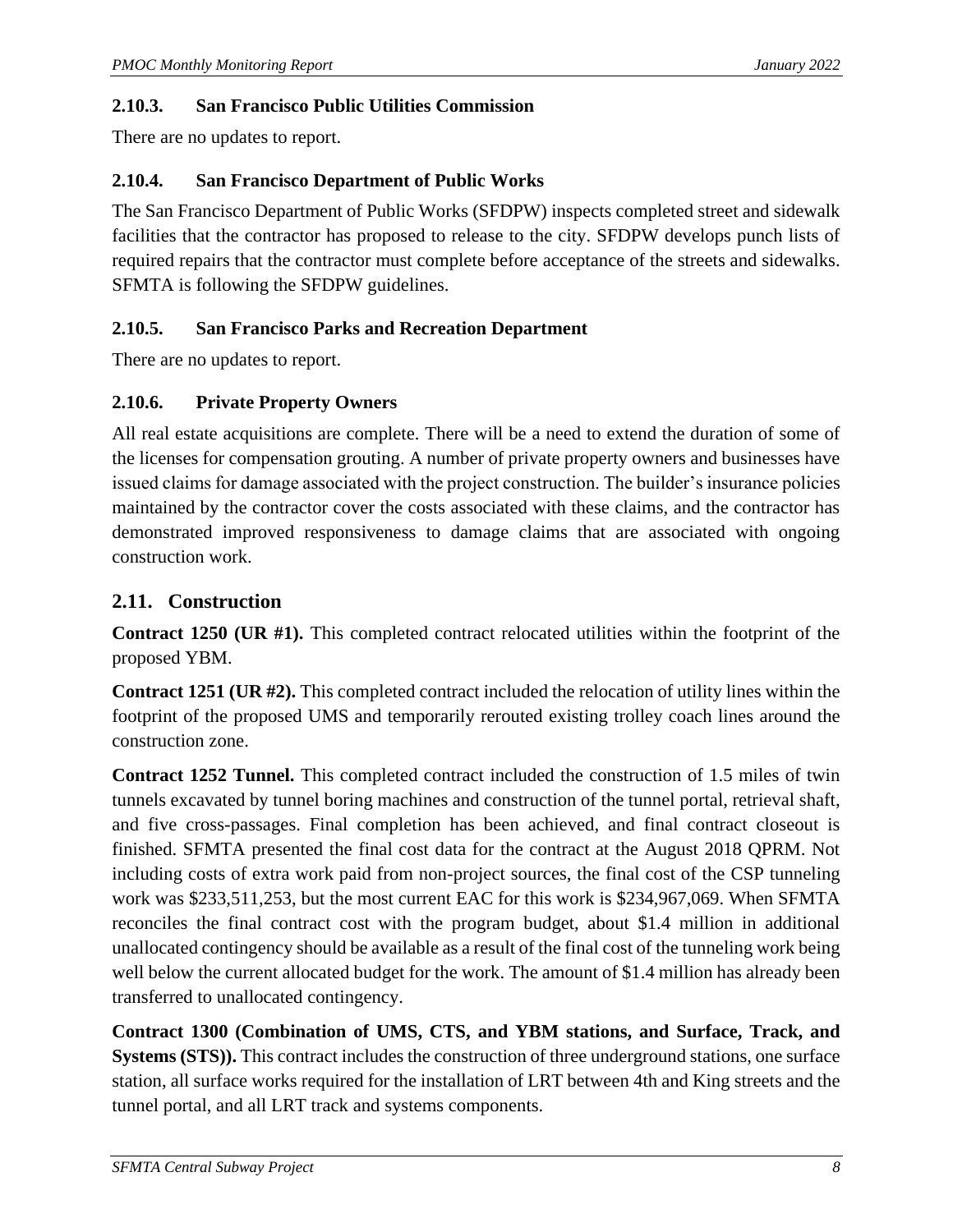Table 4 shows the September 2021 and December 2021 forecast dates for completion of construction for each work package.

| <b>Work Package</b>                       | <b>December 2021 Forecast</b><br><b>Construction Completion</b><br>Date |
|-------------------------------------------|-------------------------------------------------------------------------|
| 1253 – Union Square/Market Street Station | 06/15/2022                                                              |
| 1254 – Chinatown Station                  | 06/15/2022                                                              |
| 1255 – Yerba Buena/Moscone Center Station | 06/15/2022                                                              |
| 1256 – Surface, Track, and Systems        | 09/09/2022                                                              |

<span id="page-12-0"></span>**Table 4 – Forecast Construction Completion Dates for CSP Work Packages**

Source: SFMTA CSP Monthly Progress Report for *November 2021*.

UMS: *The contractor continued the installation of fare gates. The contractor continued installing blue light fixtures and preparing for state inspection of elevators. General cleaning of areas continued. The contractor began installing waterproofing system on scallop walls and installing door sweeps. The contractor began installing and connecting the software to the EOP panel.*

CTS: *The contractor continued testing the elevators and escalators. Testing of the security system continued. The contractor completed installing fare gates at the concourse level and installing seismic bracing for traction power conduits at the under-platform level. The street work and the monitoring and surveying are ongoing. The train testing at the crossover and train platform continued.*

YBM: *The contractor continued installing the SAB door, directional suspended signage, and interior panels. The contractor completed the punch list work for Elevators 1, 2, 3, and 4 for construction and functionality testing. The contractor began installing blue light emergency telephones at all levels. The contractor completed Traction Power Gear and SCADA testing, Closed Circuit Television (CCTV) testing for elevators, room pressure tests, and Daiken testing of reworked systems.*

STS: *The contractor completed the grounding installation for mini power centers in tunnels. The contractor continued installing streetlight, trolley, and light rail OCS. The installation of ATCS and radio system testing continued. Construction of the 4th Street/Brannan Street platform continued.*

### **Systems and Track**

Work on track had been suspended pending delivery of new track to replace the nonconforming track supplied by the contractor. The track was delivered at the end of October 2019 and was stored on 4th Street. Installation of the replacement track was completed during the first quarter of 2021. SFMTA retained ownership of the nonconforming rail and is working with project representatives for the Sacramento Streetcar project to potentially transfer ownership of the rail for use on that project. The contractor continued platform construction at 4th Street and Brannan Street. It continued installation of traction power conduit and other electrical conduit inside the tunnel for CCTV, telephone, tunnel lighting, and tunnel electrical power. The contractor continued traction power cable installation, terminations, and installation of cross bonds throughout the tunnel. It continued testing of the ATCS and the radio system. The contractor continued fiber system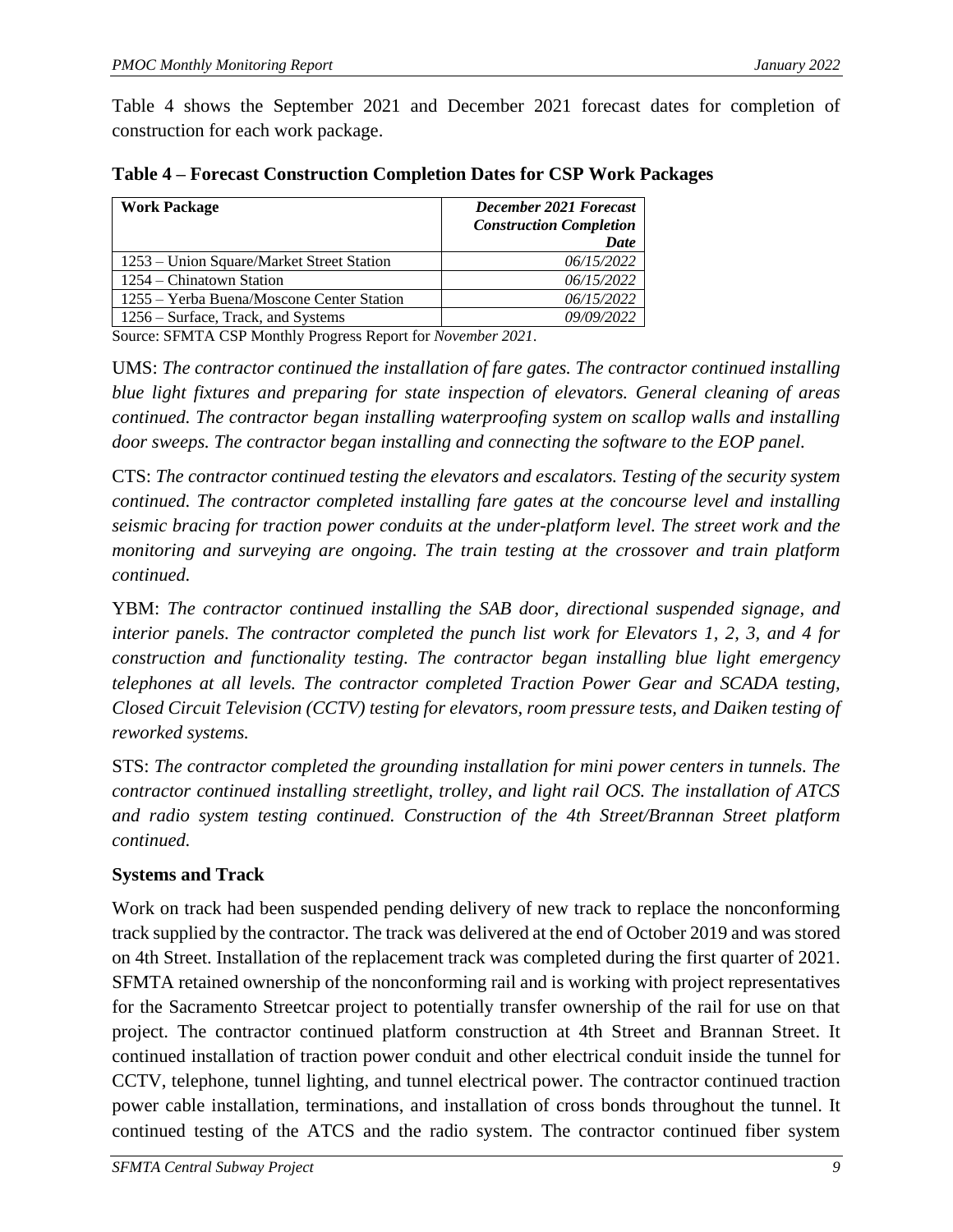installation and terminations in communications rooms (SFDT) and continued Fire Department Connection installation near the 4th Street portal.

### **Tunnel Work**

The electrical subcontractor is nearing completion on installing conduits and OCS support equipment, and pulling and terminating cable in the tunnels.

## <span id="page-13-0"></span>**2.12. Vehicle Technology and Procurement**

The four LRVs for the CSP have been delivered and accepted by SFMTA. An additional 24 LRVs for near-term fleet expansion (four for service to the new Warriors Arena) and 151 LRVs for fleet replacement are in various stages of production and delivery. SFMTA has identified which of the new cars are considered to be funded by the CSP and will provide information on the date they are placed into revenue service for ongoing tracking of these assets in which the federal government has a financial interest.

### <span id="page-13-1"></span>**2.13. Project Cost**

### **2.13.1. Project Cost Control Systems**

SFMTA continues to maintain the Trend Log and logs of Change Order Requests (CORs), Proposed Contract Changes (PCCs), Notices of Potential Claim (NOPCs), and Certified Claims for Contract 1300 using CM13. The Trend Log includes all potential changes in contract value, including items that, in the opinion of the CSP staff, are not merited and new items for which merit has not been determined. The contract change management log includes CORs that have been determined to have merit as well as agency-initiated PCCs that are progressing through negotiations toward a Contract Modification (CMod). The NOPC Log and the Certified Claims Log include CORs rejected by SFMTA for which the contractor expects to submit or has submitted a claim.

### **2.13.2. Project Cost**

*SFMTA reported that the project EAC will be revised to increase by approximately \$40 million, from \$1.891 billion to \$1.931 billion. On January 13, 2022, as part of the SFMTA Board authorization, CMod 143 (also known as Omnibus No. 3) in the amount of \$27.9 million was approved to compensate contractors and their subcontractors for directs costs and the delay impacts of the additional work performed under change orders. The PMOC will update the relevant financial tables and provide additional details as SFMTA makes them available. The PMOC requested the breakdown of the current project cost of \$1.931 billion in SCC format and backup information for the additional cost. The PMOC will perform a cost assessment once the information is received.* 

*The data date for the amounts listed below is December 31, 2021, and they are based on the EAC. The EAC will be revised to \$1.931 billion. The PMOC will update relevant financial tables and provide additional details as SFMTA makes them available.*

### EAC: \$1.891 billion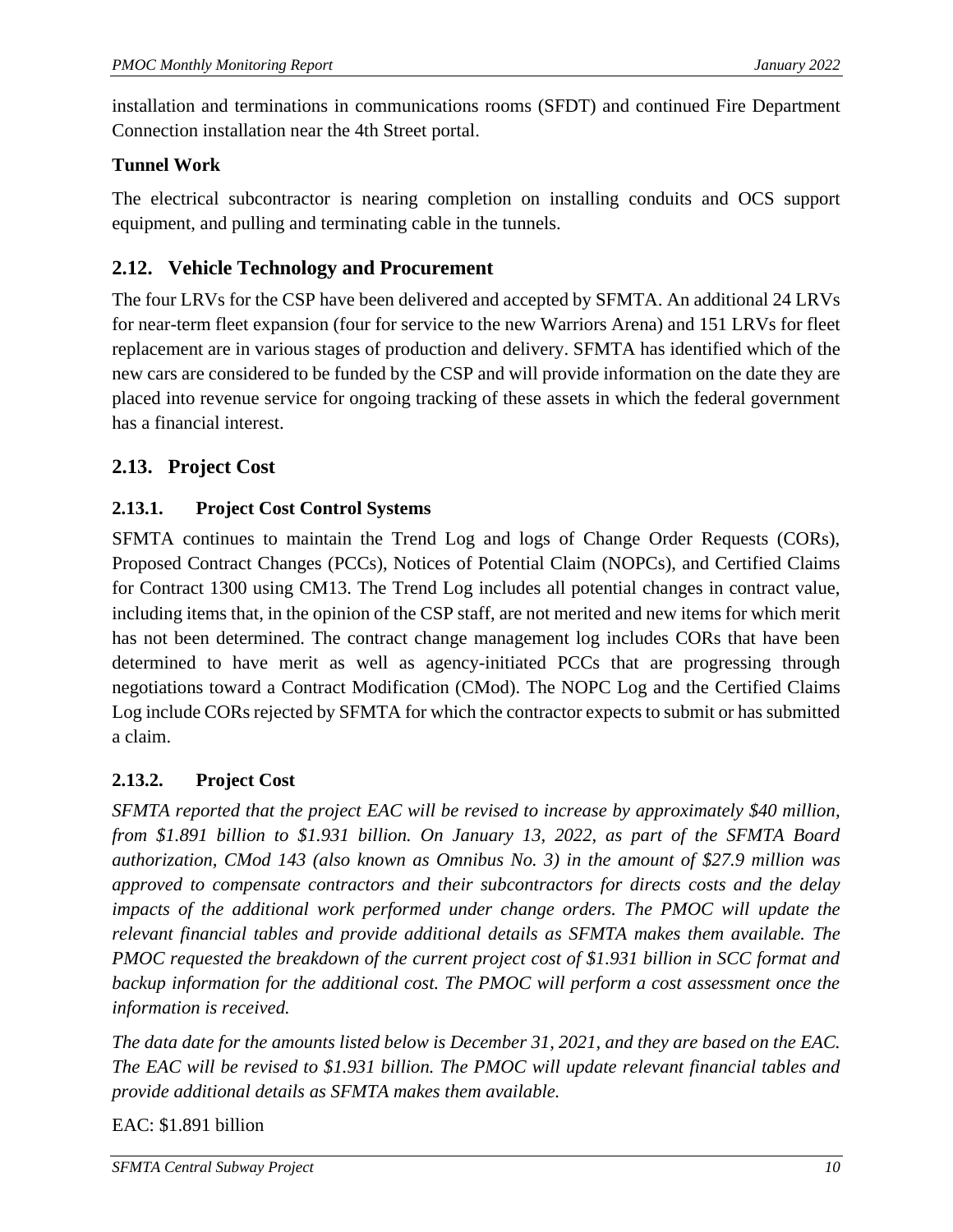Total contingency: \$18.8 million (minimum contingency is \$25 million)

SFMTA reported the following amounts:

Actual Cost (AC): *\$1,877,155,472* Current funding level: *\$1,900,275,000* Earned Value (EV): *\$1,503,432,135*

Cost Performance Index (CPI): *0.80*

SFMTA is reporting the CPI as a measure of cost efficiency on the project. It is the ratio of EV to AC. A CPI equal to or greater than 1.0 indicates a cost underrun, and a CPI of less than 1.0 indicates a trend towards a cost overrun. The PMOC recommends that SFMTA update the CPI to reflect the EAC based on the current project cost and schedule projections, including outstanding claims and COVID-19 impacts.

### **2.13.3. Project Cost Trends**

SFMTA tracks potential changes in project cost, calling these potential changes "trends." Trends include all potential changes in a contract's value. As the status of an identified trend changes, it may become a contract modification, or CMod; it may become an item that is paid on a force account basis; or it may be denied/closed with no impact to the project cost. Extra cost items identified by the Contract 1300 contractor that CSP management concludes have no merit are carried in the total trend amount at a lower value than the contractor's estimate of extra costs, and the value reflects SFMTA's assessment of the likelihood that the change would ultimately be approved through the contract dispute resolution process.

Table 5 shows the overall budget, trends, and contingency status for the entire CSP program. Note that the values in Table 5 reflect the project status as of the end of *November 2021*, as reported in SFMTA's latest CSP Monthly Progress Report. Claims and denied CORs are not included in the cost forecast in Table 5.

### **2.13.4. Change Order Control**

SFMTA is maintaining its management tools for tracking potential contract changes, such as executed change orders for Contract 1300. *As of the November 2021 reporting period, SFMTA reports the value of the approved changes at \$380.1 million, which was part of the current project cost of \$1.931 billion. The value of potential changes is currently \$0.75 million. The \$0.75 million represents the value of potential changes for Contract 1300, as summarized below:*

- *1253 Union Square/Market Street Station – \$0.2 million*
- *1254 Chinatown Station – \$0.3 million*
- *1255 Yerba Buena/Moscone Center Station – \$0.2 million*
- *1256 Surface, Track, and Systems – \$47.4 thousand*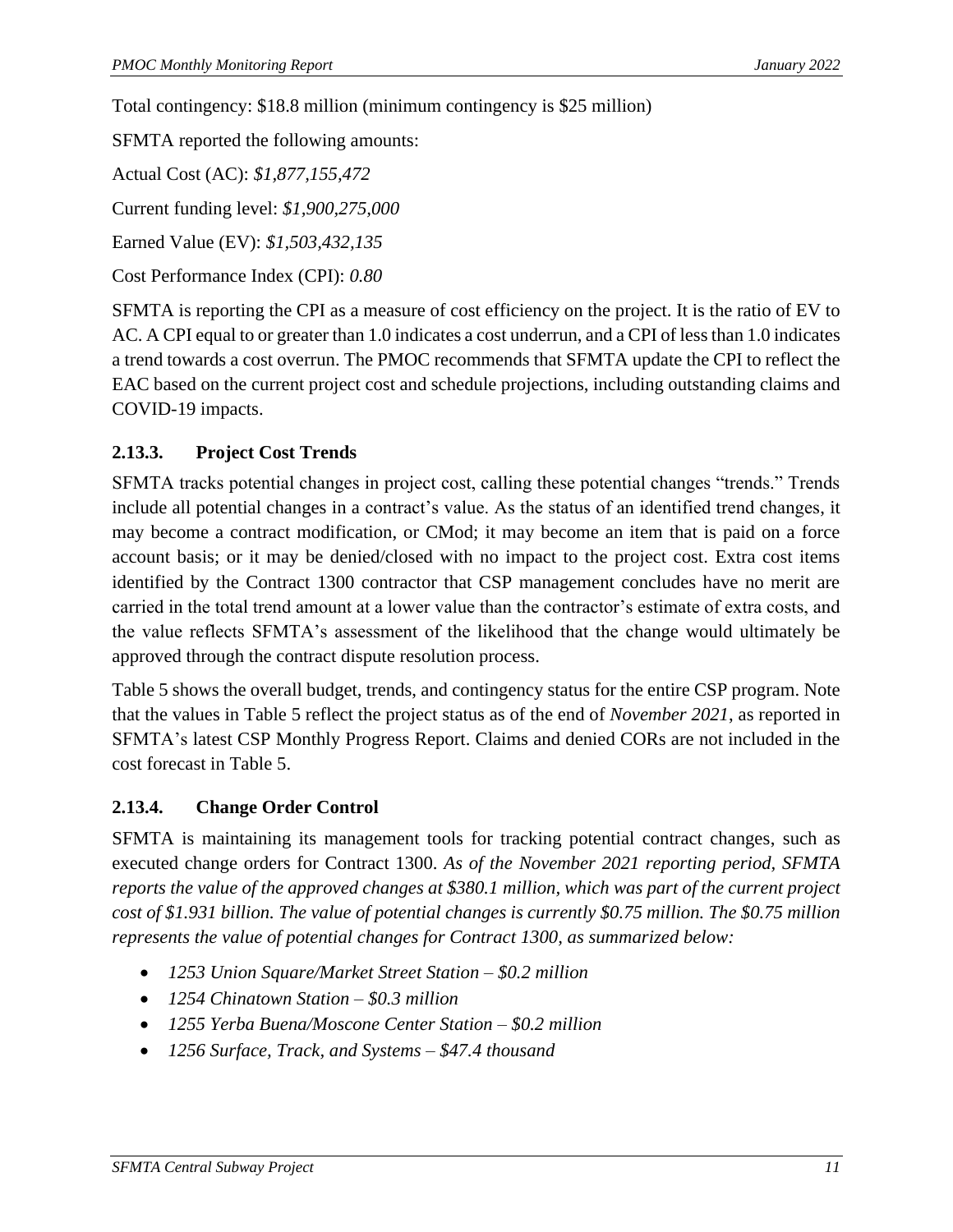### **2.13.5. Cost Contingency**

The total available contingency (approved contingency less approved contract changes) reported in *November 2021* remains at \$18.8 million, which is below the minimum required contingency of \$25 million, as listed in SFMTA's *November 2021* CSP Monthly Progress Report. It is the PMOC's opinion that SFMTA should report to FTA any reserves that can be used for the CSP.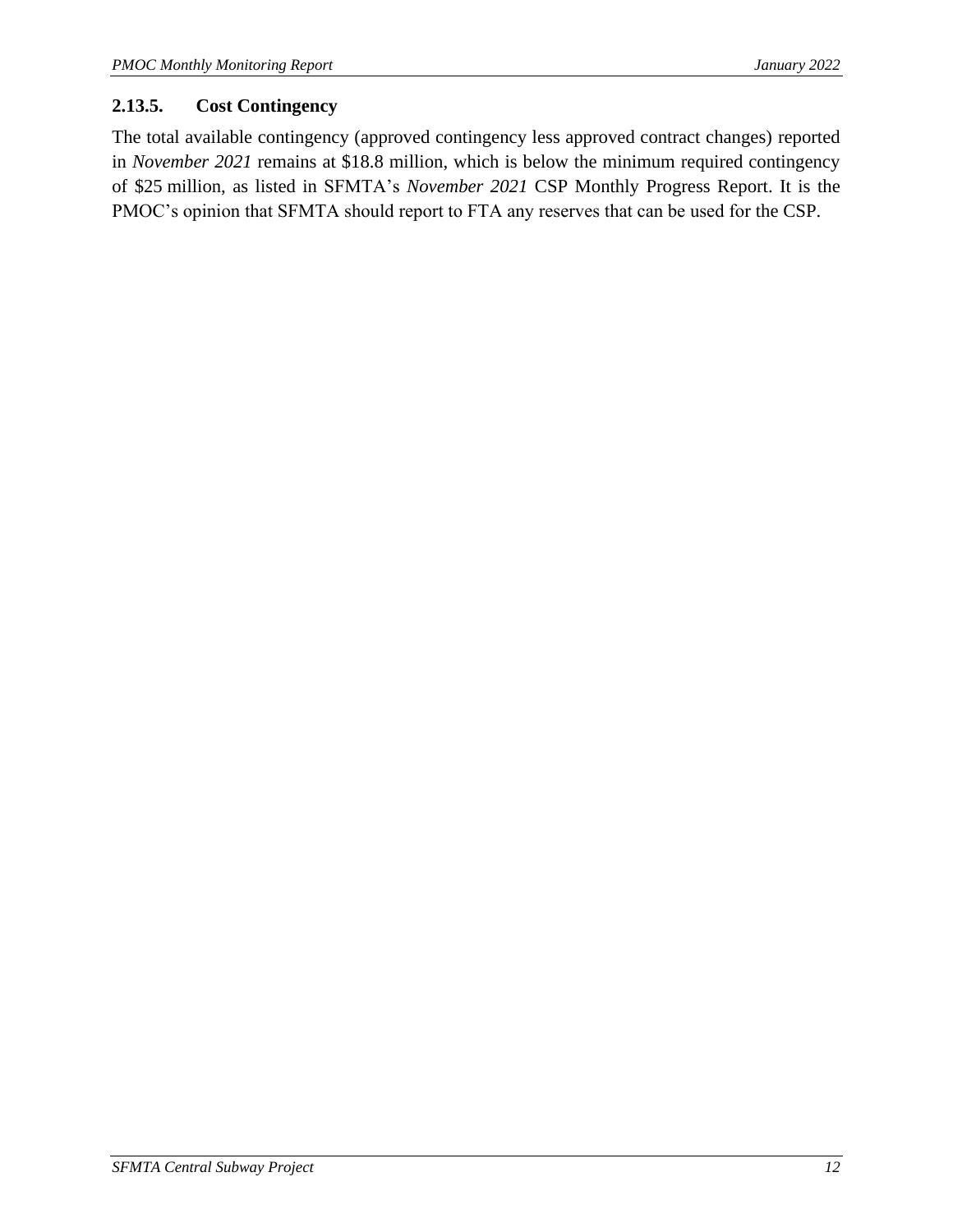# **Table 5 – Budget and Contingency Status for Central Subway Project**<sup>1</sup>

<span id="page-16-0"></span>

|               |                                                      |                                                                                             |                            | <b>CONTRACT COST</b>                             |                      |                                                        |                                                                                                              |                                                      | <b>CONTINGENCY</b>                                                                 |                                                                            |                                                                                                       | <b>BUDGET</b>                                                                                         | <b>VARIANCE</b>                                                        |
|---------------|------------------------------------------------------|---------------------------------------------------------------------------------------------|----------------------------|--------------------------------------------------|----------------------|--------------------------------------------------------|--------------------------------------------------------------------------------------------------------------|------------------------------------------------------|------------------------------------------------------------------------------------|----------------------------------------------------------------------------|-------------------------------------------------------------------------------------------------------|-------------------------------------------------------------------------------------------------------|------------------------------------------------------------------------|
|               | <b>COST ELEMENT</b>                                  | ORIGINAL<br><b>CONTRACT VALUE</b><br>September 2013<br><b>SUPPLEMENTAL</b><br><b>BUDGET</b> | <b>APPROVED</b><br>CHANGES | <b>CURRENT</b><br>CONTRACT<br>VALUE<br>$[a + b]$ | POTENTIAL<br>CHANGES | <b>ESTIMATE AT</b><br>COMPLETION<br>(EAC)<br>$[c + d]$ | ORIGINAL<br>CONTINGENCY<br>Sep 2013 SUPPLE-<br><b>MENTAL</b><br>CONTINGENCY<br>(Include CN 1250 &<br>CN1251) | CONTINGENCY<br><b>ADJUSTMENT</b><br><b>TRANSFERS</b> | <b>REVISED</b><br><b>AUTHORIZED</b><br>CONTINGENCY<br>finclude CN1250<br>& CN1251) | <b>REMAINING</b><br>CONTINGENCY<br><b>CHANGES</b><br>DEDUCTED<br>$[h - b]$ | <b>REMAINING</b><br>CONTINGENCY<br>AFTER APPROVED AFTER POTENTIAL<br>CHANGES<br>DEDUCTED<br>$[i - d]$ | ORIGINAL<br>CONTRACT<br>VALUE<br>٠<br><b>REVISED</b><br><b>AUTHORIZED</b><br>CONTINGENCY<br>$[a + h]$ | <b>BUDGET</b><br>$\sim$<br><b>ESTIMATE AT</b><br>COMPLETE<br>$[i - e]$ |
|               |                                                      |                                                                                             |                            |                                                  |                      |                                                        |                                                                                                              |                                                      | $[t + g]$                                                                          |                                                                            |                                                                                                       |                                                                                                       |                                                                        |
|               | SCC 10-50 CONSTRUCTION CONTRACT PACKAGES             | $\alpha$                                                                                    | <b>b</b>                   | c                                                | d                    | $\bullet$                                              |                                                                                                              | $\alpha$                                             | h.                                                                                 | п.                                                                         |                                                                                                       |                                                                                                       | K.                                                                     |
|               |                                                      |                                                                                             |                            |                                                  |                      |                                                        |                                                                                                              |                                                      |                                                                                    |                                                                            |                                                                                                       |                                                                                                       |                                                                        |
| 1250          | UTILITY RELOCATION PACKAGE #                         | 9.273.939                                                                                   | 2,694,211                  | 11,968,150                                       |                      | 11,968,150                                             | 1,953,377                                                                                                    | 740,834                                              | 2,694,211                                                                          |                                                                            |                                                                                                       | 11.96                                                                                                 |                                                                        |
|               | Contract 1250 Department of<br>Technology            | 166,756                                                                                     |                            | 166,756                                          |                      | 166,756                                                |                                                                                                              |                                                      |                                                                                    |                                                                            |                                                                                                       | Construction Costs Not Available                                                                      |                                                                        |
| 1251          | UTILITY RELOCATION PACKAGE #2                        | 16.832.550                                                                                  | 3,836,531                  | 20.669.081                                       |                      | 20,669,081                                             | 5,367,297                                                                                                    | (1.530.766)                                          | 3,836,531                                                                          |                                                                            |                                                                                                       |                                                                                                       |                                                                        |
|               | Contract 1251 Department o<br>Technology             | 75,615                                                                                      |                            | 75,615                                           |                      | 75,615                                                 |                                                                                                              |                                                      |                                                                                    |                                                                            |                                                                                                       |                                                                                                       |                                                                        |
| 1252          | GUIDEWAY TUNNEL                                      | 233.584.015                                                                                 | (72.762)                   | 233,511,253                                      | $\sim$               | 233,511,253                                            | 23,658,464                                                                                                   | (23, 731, 226)                                       | (72, 763)                                                                          |                                                                            |                                                                                                       |                                                                                                       |                                                                        |
| 1300          | <b>STATIONS</b>                                      | 839,676,400                                                                                 | 304,970,114                | 1,144,646,514                                    | 628,105              | 1,145,274,619                                          | 20,000,000                                                                                                   | 280,369,599                                          | 290,869,599                                                                        |                                                                            |                                                                                                       |                                                                                                       | (14,728,62)                                                            |
|               | 1253 UNION SQUARE/MARKET ST<br>STATION (UMS)         | 294,030,590                                                                                 | 20.744.337                 | 314,774,927                                      | 164,303              | 314,939,230                                            | 5,000,000                                                                                                    | 15,000,000                                           | 20,000,000                                                                         |                                                                            |                                                                                                       |                                                                                                       | (908, 640)                                                             |
|               | 1254 CHINA TOWN STATION [CTS]                        | 247.567.810                                                                                 | 157,529,850                | 405.097.660                                      | 261,557              | 405,359,217                                            | 5,000,000                                                                                                    | 139,679,388                                          | 144,679,388                                                                        |                                                                            |                                                                                                       |                                                                                                       | (13,112,019                                                            |
|               | 1255 YERBA BUENA/ MOSCONE<br><b>STATION IYBMI</b>    | 158,089,000                                                                                 | 4,889,959                  | 162.978.959                                      | 154,795              | 163, 133, 754                                          | 5,000,000                                                                                                    | 10,000,000                                           | 15,000,000                                                                         |                                                                            | J SCC Breakdown of Forecast                                                                           |                                                                                                       | 9,955,246                                                              |
|               | 1256 SURFACE TRACKWORK &<br>SYSTEMS [STS]            | 139,989,000                                                                                 | 121,805,969                | 261.794.969                                      | 47,449               | 261.842.418                                            | 5,000,000                                                                                                    | 115,690.211                                          | 111,190,211                                                                        |                                                                            |                                                                                                       |                                                                                                       | (10,663,207                                                            |
| <b>OTHER</b>  |                                                      | 39,923,508                                                                                  | 23.775.304                 | 63.698.812                                       |                      | 63,698,812                                             | 2,056,645                                                                                                    | 10,560,000                                           | 26,958,595                                                                         |                                                                            |                                                                                                       |                                                                                                       | (6.316.70)                                                             |
|               | SCC 10 - 50 Construction Sub-total                   | 1.139.532.783                                                                               | 335,203,399                | 1,474,736,181                                    | 628,105              | 1,475,364,286                                          | 53,035,782                                                                                                   | 266,408,441                                          | 324.286.173                                                                        |                                                                            |                                                                                                       |                                                                                                       | (21.045.32                                                             |
|               | SCC 60-80 SOFT COSTS PACKAGES<br>ROW, LAND, EXISTING |                                                                                             |                            |                                                  |                      |                                                        |                                                                                                              |                                                      |                                                                                    |                                                                            |                                                                                                       |                                                                                                       |                                                                        |
| 60            | <b>IMPROVEMENTS</b>                                  | 36,511,799                                                                                  | (4.265.478)                | 32.246.321                                       |                      | 32,246,321                                             | 1,000,000                                                                                                    | (1,000,000)                                          |                                                                                    |                                                                            |                                                                                                       |                                                                                                       |                                                                        |
| 70            | VEHICLES                                             | 24,108,712                                                                                  | (7,308,712)                | 16,800,000                                       |                      | 16,800,000                                             | 2,276,941                                                                                                    | (7.076.941)                                          | (4,800,000)                                                                        |                                                                            | (4.800.00)                                                                                            | 12,000.000                                                                                            | (4,800,000                                                             |
| 80            | PROFESSIONAL SERVICES                                | 310.518,041                                                                                 | 56.410.151                 | 366,928,192                                      |                      | 366,928,192                                            | 18,221,079                                                                                                   | (16,862,657)                                         | 1,358,422                                                                          | 422                                                                        | 1,358,422                                                                                             | 368,286,614                                                                                           | 1,358,422                                                              |
|               | SCC 60 - 80 Construction Sub-total                   | 371.138.552                                                                                 | 44.835,961                 | 415,974,513                                      | $\bullet$            | 415,974,513                                            | 21,498,020                                                                                                   | (24,939,598)                                         | (3,441,578)                                                                        | (3,441,578)                                                                | (3.441.57                                                                                             | 412,532,935                                                                                           | (3,441,57)                                                             |
| <b>SCC 90</b> | UNALLOCATED CONTINGENCY                              |                                                                                             |                            |                                                  |                      |                                                        | 3,845,945                                                                                                    | (261, 295, 781)                                      | (257,449,836)                                                                      | 23,923,431                                                                 | 23.923.431                                                                                            | 23,923,431                                                                                            | 23,923,431                                                             |
| <b>TOTAL</b>  |                                                      | 1,510,671,335                                                                               | 380.039.360                | 1.890.710.694                                    | 628,105              | 1,891,338,799                                          | 78.379.747                                                                                                   | (19, 826, 938)                                       | 63.394.759                                                                         | 3,804,634                                                                  | 3.804.634                                                                                             | 1,900,275,322                                                                                         | 8,936,523                                                              |

<sup>1</sup> Data reported in SFMTA's November 2021 CSP Monthly Progress Report (reformatted by the PMOC).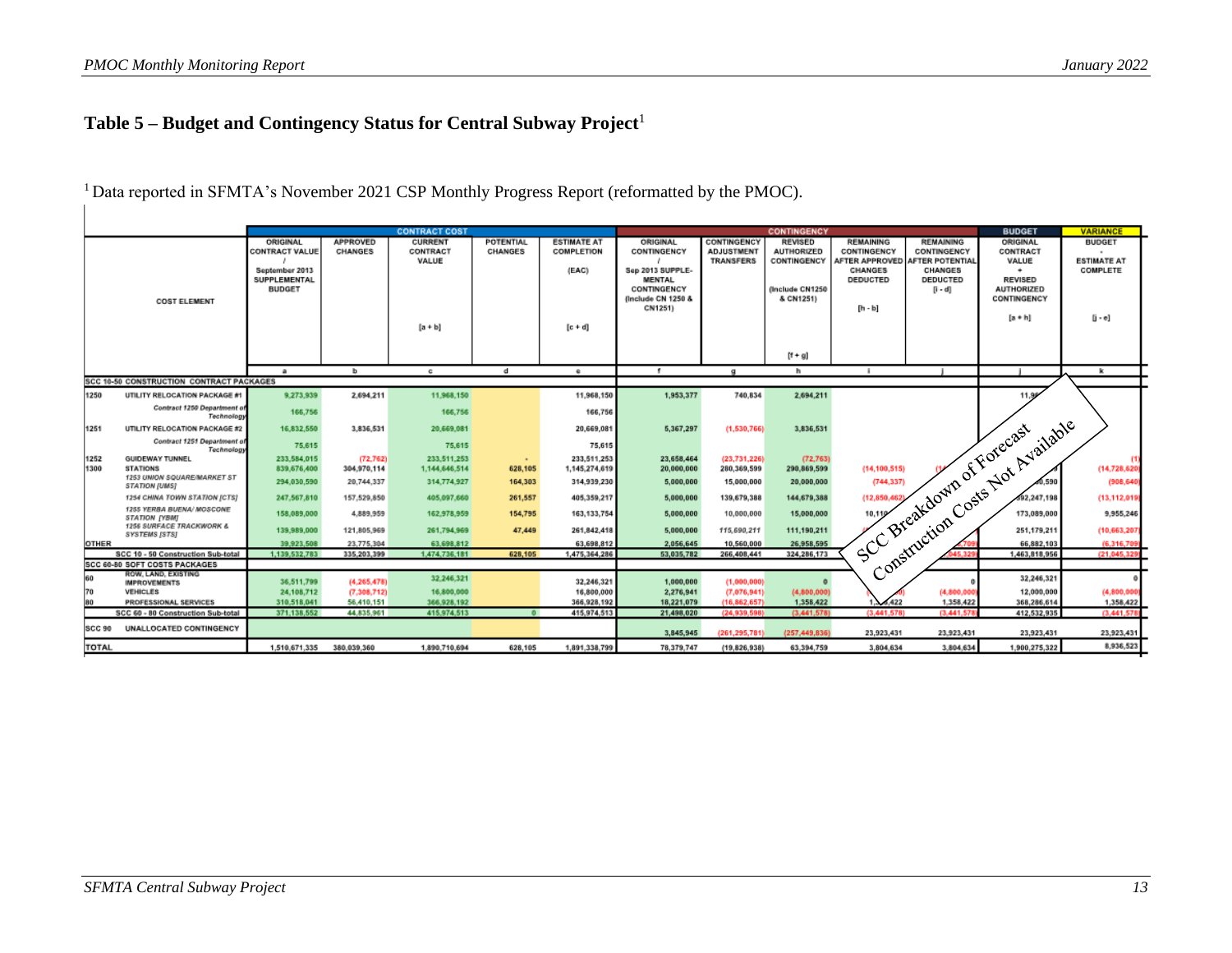### **2.13.6. Funding**

Table 6 shows federal, state, and local project funding and expenditures for the CSP.

#### <span id="page-17-1"></span>**Table 6 – Project Funding (as of December 2021)**

| <b>Funding Available Table</b> |                                     |                                              |  |  |
|--------------------------------|-------------------------------------|----------------------------------------------|--|--|
|                                | <b>Funding</b>                      |                                              |  |  |
|                                | Committed Funding<br><b>Sources</b> | <b>Total Awarded</b><br><b>Funds to Date</b> |  |  |
| Federal                        |                                     |                                              |  |  |
| Sect. 5309-NS                  | \$942.200                           | \$965,321                                    |  |  |
| Sect. 5307-OBAG                | \$15,980                            | \$15,980                                     |  |  |
| <b>CMAQ</b>                    | \$41,025                            | \$41,025                                     |  |  |
| <b>Federal Subtotal</b>        | \$999,205                           | \$1,022,326                                  |  |  |
| <b>State</b>                   |                                     |                                              |  |  |
| <b>TCRP</b>                    | \$14,000                            | \$14,000                                     |  |  |
| <b>State RIP</b>               | \$12,498                            | \$12,498                                     |  |  |
| Prop. 1B (I-Bond)<br>PTIMSE    | \$308.601                           | \$312,236                                    |  |  |
| Prop. 1A (HSR-Bond)            | \$61,308                            | \$61,308                                     |  |  |
| <b>State Subtotal</b>          | \$396,407                           | \$400.042                                    |  |  |
| Local                          |                                     |                                              |  |  |
| <b>LCTOP</b>                   | \$4,000                             | \$4,000                                      |  |  |
| Operating                      | \$4,970                             | \$311,424                                    |  |  |
| <b>MTA</b>                     | \$0                                 | <b>S475</b>                                  |  |  |
| Prop. B Pop Baseline           | \$26,985                            | \$20,125                                     |  |  |
| Prop. K                        | \$143.542                           | \$138,692                                    |  |  |
| <b>TSF Transit</b>             | \$3,191                             | \$3,191                                      |  |  |
| <b>Local Subtotal</b>          | \$182,688                           | \$477,907                                    |  |  |
| CPT 544 Total                  | \$1,578,300                         | \$1,900,275                                  |  |  |

Source: SFMTA CSP Monthly Progress Report for *December 2021*.

# <span id="page-17-0"></span>**2.14. Project Schedule**

*As of the end of December 2021, SFMTA reports a projected RSD of September 9, 2022. SFMTA provided schedule information PMOC requested. The current RSD of September 2022 is optimistic based on PMOC's preliminary review.*

The critical path for the construction work still flows through the STS installation; start-up; and testing, commissioning, and pre-revenue activities.

Project schedule data (as of the end of December 2021) is as follows:

The project's EV is *\$1,503,432,135*, and its Planned Value (PV) is \$1,593,491,019. The project's Schedule Performance Index (SPI) is 0.94. SPI is a measure of schedule efficiency on a project. It is the ratio of EV to PV. An SPI equal to or greater than 1.0 indicates more work was completed than planned, and a value of less than 1.0 indicates less work was completed than planned. An SPI equal to or greater than 0.9 reflects satisfactory performance, considering the margin of error in estimating both EV and PV.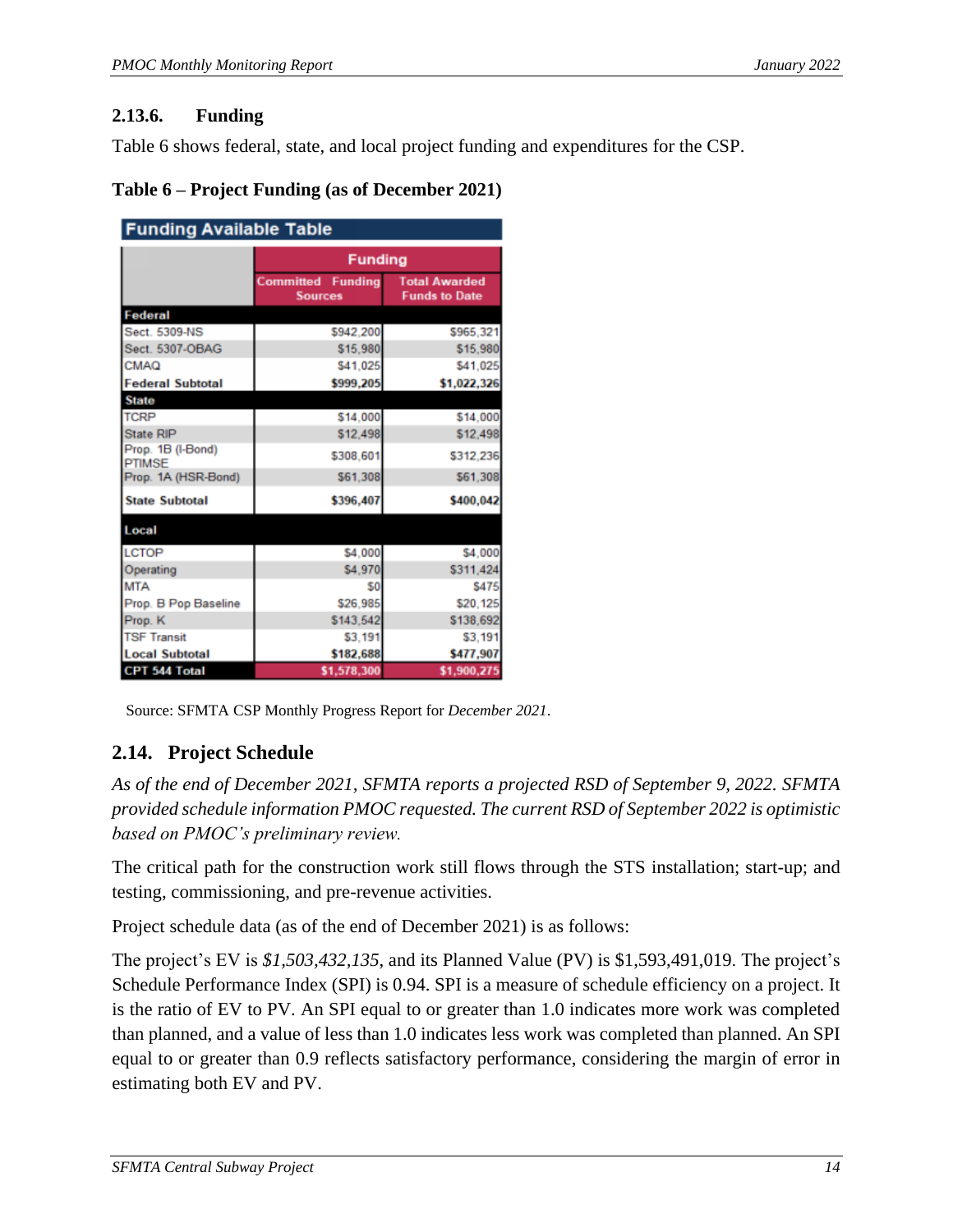## **2.14.1. Schedule Contingency**

All contingency in the schedule has been consumed, and there are more than 48 months of negative float from the baseline schedule. SFMTA submitted an FFGA Schedule Extension letter to the FTA on December 6, 2018, with a request to extend the FFGA RSD to May 26, 2020, and FTA issued an approval letter on February 27, 2019. The schedule that SFMTA submitted, dated May 2021, forecasted an RSD of May 5, 2022. In April 2021, SFMTA issued a revised FFGA Schedule Extension Letter requesting an additional extension for an early RSD of March 31, 2022, and a late RSD of June 20, 2022. As of the date of the latest schedule data (September 30, 2021), SFMTA is reporting *September 9*, 2022, as the RSD.

## **2.14.2. Critical Path Summary**

## **Baseline Schedule:**

CTS Install Guidewalls, Slurry Walls, and Install Surface Deck – Complete

CTS Excavate Headhouse and Bracing – Complete

CTS Sequential Excavation Method and Install Supports – Complete

CTS Headhouse Structural Concrete/Remove Bracing – Underway

CTS Install Mechanical/Electrical/Plumbing Equipment – Installation is expected to be completed in the next three months at the headhouse surface, plaza, and roof levels.

CTS Start-up and Testing – Testing of traction power and train control components started in April 2021.

CTS P-1254R Commissioning of Station – Ongoing

Safety and Security Certification/Pre-revenue Activities – Safety and security certification/prerevenue service activities started in June 2021 and are forecasted to be complete on March 30, 2022.

RSD on December 26, 2018 – Currently forecast for *September 9*, 2022.

## **Current Schedule Critical Path Activities:**

Install OCS – Remove/install cross spans in Brannan and Townsend streets

Install OCS – Install OCS trolley wire from Townsend Street to 5th Street

Prepare/Submit: Sub-systems Maintainability Analysis – Surface signaling system

Install OCS – Install OCS trolley wire in 4th Street and Townsend Street

Install OCS – Install OCS trolley wire in 5th Street from Brannan Street to 4th Street

Startup and Testing – Tunnel and ATCS

Safety and Security Certification and Pre-Revenue Activities

## **2.14.3. Three-month Look-ahead**

The following activities are planned over the next three months: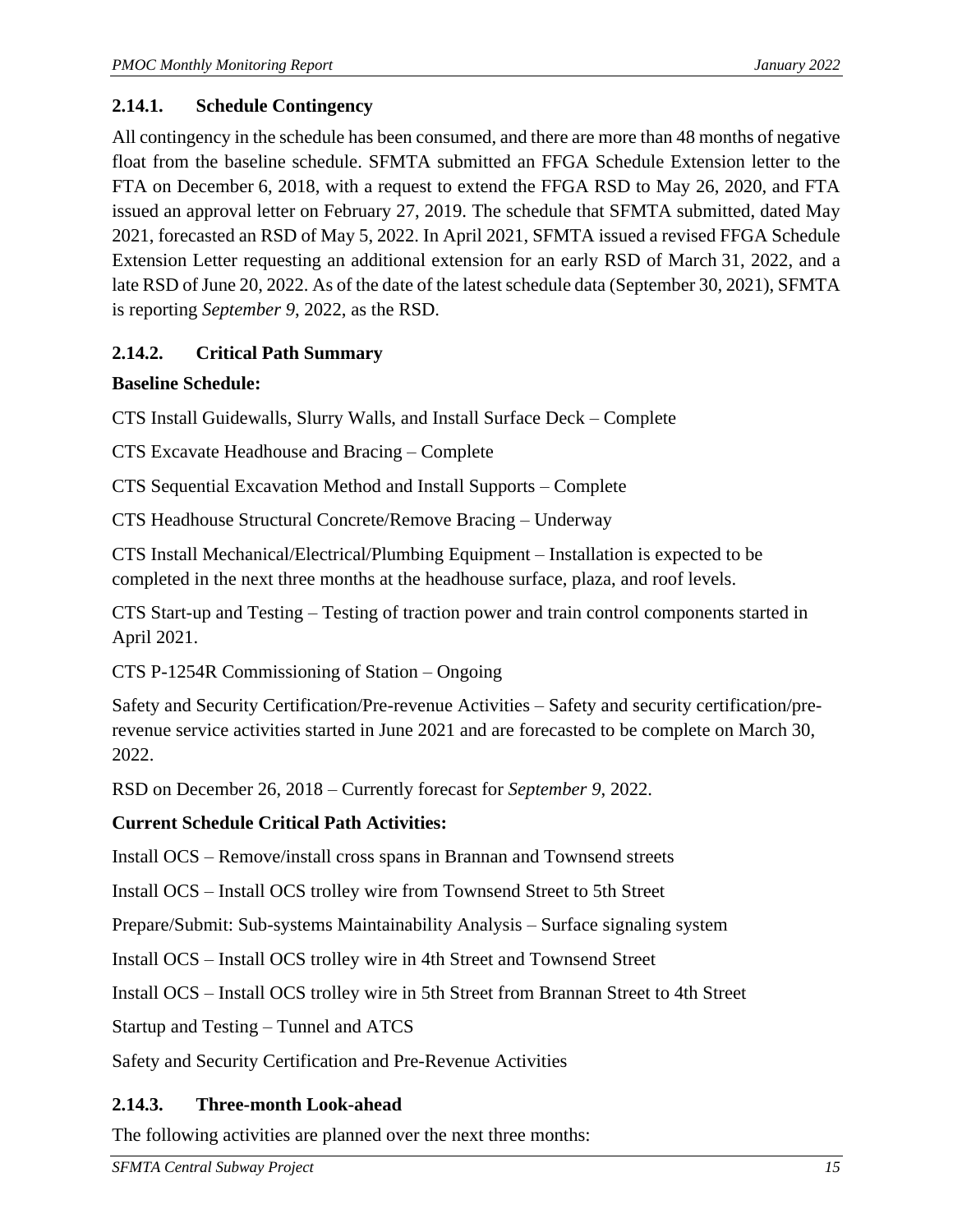#### **Contract 1300**

UMS P-1253:

- Completion of:
	- o Cleaning of the station
	- o Installation of ticket vending machine and fare gates
	- o Waterproofing of the scallop walls
	- o Revision of the Fire Smoke Dampers (FSD) layout at the platform level
	- o Installation of lights at Sector 6
	- o Installation of additional lights at the Elevators 1 and 2 landing on the concourse level
	- o Revision of the drain layout at Stair 4 on the platform strut level
- Continued installation, start-up, and testing of:
	- o Overhead plumbing, fire protection piping, overhead fixtures, and electrical
	- o Access controls
	- o Heating, Ventilation, and Air Conditioning (HVAC) and emergency ventilation
	- o Power and lighting
	- o Fire alarm/Public Address/security systems

#### CTS P-1254R:

- Obtaining of San Francisco Department of Building Inspection final sign-offs
- Obtaining of San Francisco Fire Department final sign-offs
- Obtaining of Occupational Safety and Health Administration (OSHA) certifications
- Continued installation of street traffic signal poles, pull boxes, and control box at the intersection of Stockton and Washington streets
- Abandonment of dewatering wells on Stockton Street
- Completion of cavern grouting to embed the waterproof membrane
- Completion of the safety certification checklist field items

#### YBM P-1255:

- Completion of:
	- o Installation of the archeological display at the concourse level
	- o Interior finishes on the mezzanine
	- o Installation of sculptures at the surface level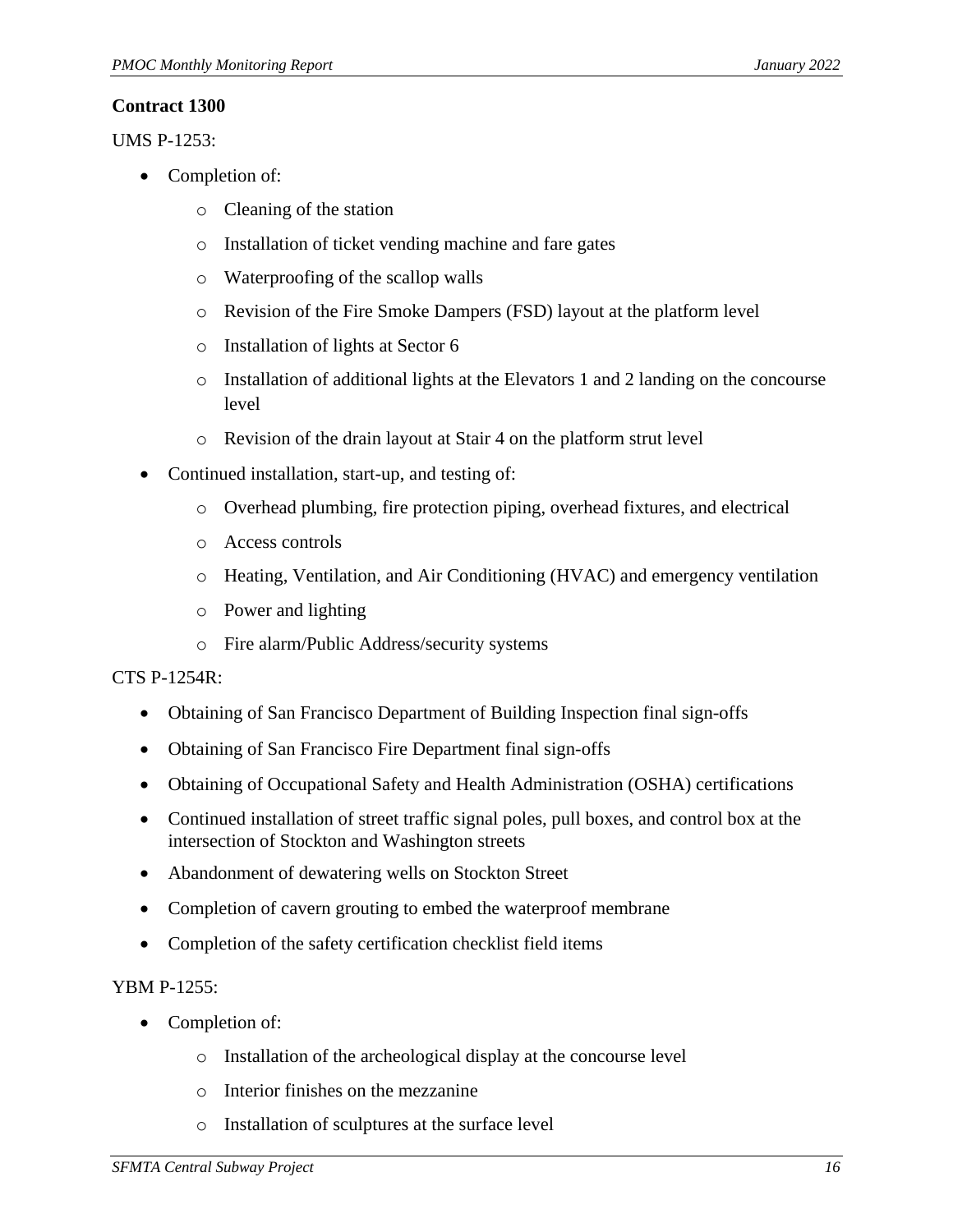- o Station agent booth interior finishes
- o Traction power gear testing
- o Traction power Supervisory Control and Data Acquisition, also known as SCADA testing
- o The deluge spray pattern demonstration with the San Francisco Fire Department
- o Termination of wiring for blue light emergency phones
- o Metal cladding installation at Escalators 1, 2, and 3
- o Heat recovery coils and air balance
- o Daiken test for reworked systems
- o Testing of elevator and escalator functionality
- o Room pressure testing
- o Emergency phones at all levels

#### STS P-1256:

- Completion of installation of streetlights
- Continuation of OCS support/wire installation on the surface
- Continuation of platform construction at 4th Street and Brannan Street
- Continuation of surface signaling work on 4th Street
- Continuation of traffic signaling work on 4th Street
- Continuation of surface signaling fabrication and testing for the 4th Street/King Street and Bluxome Street crossover
- Continuation of OCS, track, and miscellaneous punch list work

## <span id="page-20-0"></span>**2.15. Project Risk**

SFMTA conducts monthly meetings to review the status of identified risks, monitor the implementation of mitigation measures, identify new risks, and evaluate the probability and potential impacts of existing and newly identified risks. The current major risks to the project address the potential for further delays to the construction of the stations, which cannot be mitigated or recovered, resulting in further delays to the RSD. At the monthly risk mitigation meeting, these and other major remaining project risks were evaluated.

The PMOC noted the following significant items of discussion at the risk mitigation meeting:

- Risk 265 COVID-19 restrictions directly impact the progress of the work, resulting in increased cost and schedule delays.
- Risk 205 Prolonged time to execute CMods creates additional cost and causes conflict between Resident Engineers and the contractor: TPC is now refusing to progress work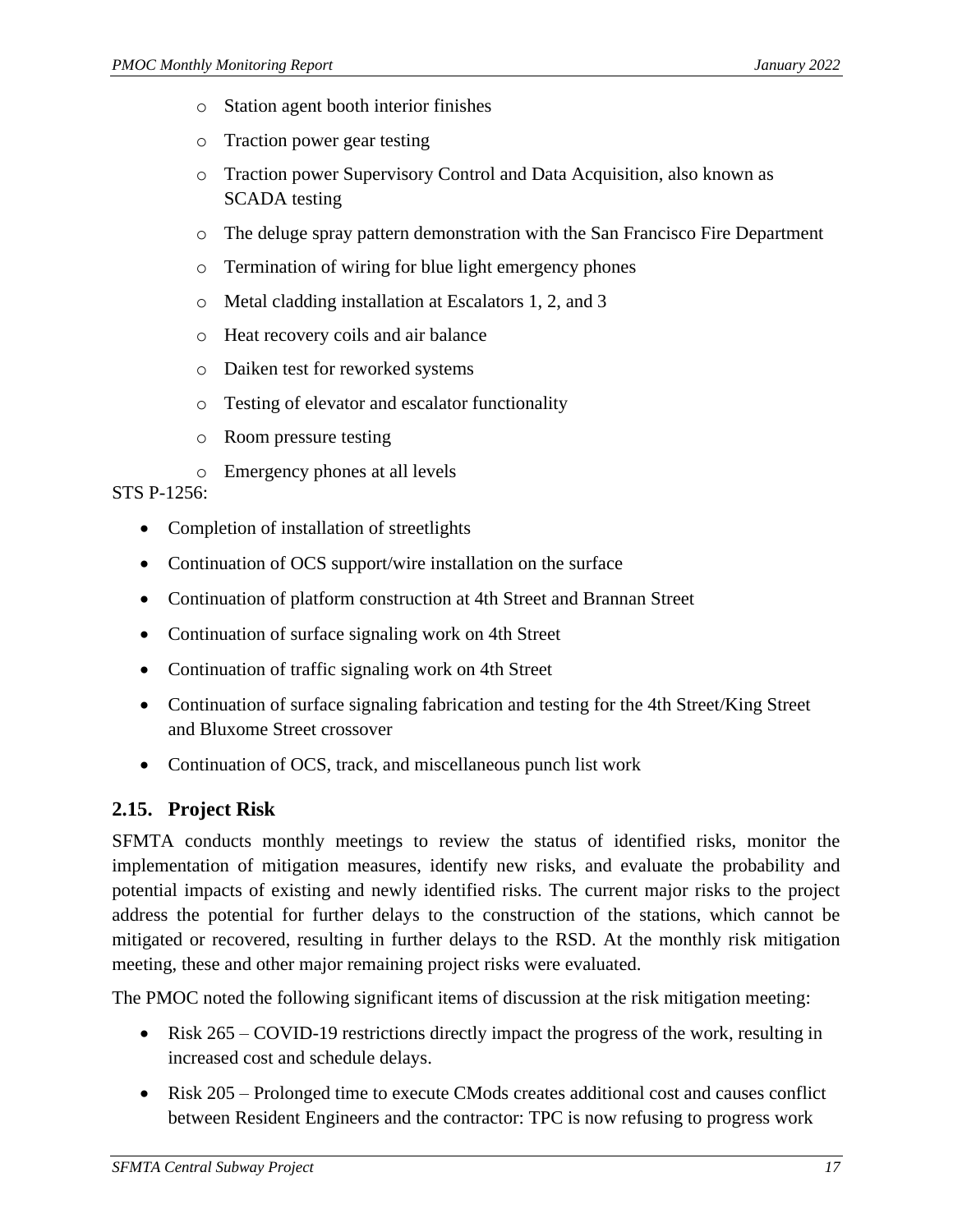that includes changes to the contract documents without an executed CMod, which may delay future work. SFMTA noted that its standard procedures for making contract modifications lead to delays in execution of all changes.

- Risk 257 System test integration between components does not work.
- The risk mitigation meeting included routine updates to previously identified risks. Risks associated with underground mining at CTS are nearing retirement, pending completion of the final lining of the platform and cross-cut caverns.
- CSP's quality manager noted that there has been an increase in Non-conformance Notices (NCNs), which are issued when the contractor fails to issue a Contractor Nonconformance Report (CNCR).
- Initial ratings were developed for a new risk that had been identified at previous risk mitigation meetings:
	- o Systems elements not working properly This risk is rated high for probability and cost impact, and medium for schedule impact, resulting in an overall rating of 8.

**The PMOC continues to encourage SFMTA to identify new risks associated with COVID-19-related impacts and with the system integration/testing and operational readiness, along with the risks related to a specialty subcontractor's resource availability, as the major risks associated with civil work and related differing site conditions are being retired. In addition, i***f mitigation of water issues in YBM and installation of OCS/Signal (including procurement of OCS equipment) are not completed by spring of 2022, it will negatively impact the RSD. In January 2022, SFMTA has finalized the technical solution for the water issues. SFMTA is implementing the resolution.*

SFMTA has been applying updated schedule risks to a Monte Carlo analysis of the program schedule in order to establish a range of likely construction completion dates and RSDs. SFMTA has issued a revised FFGA Schedule Extension Letter requesting an extension of the RSD. SFMTA currently forecasts the RSD to be *September 9, 2022.*

# <span id="page-21-0"></span>**2.16. Quality Assurance/Quality Control**

## **2.16.1. Quality Assurance/Quality Control Plan Implementation**

According to planning for quality assurance/quality control (QA/QC), the Contract 1300 contractor's staff includes a Contractor's Quality Manager (CQM), who reports to the contractor's management at an organizational level superior to the contractor's Project Manager. The CQM is provided by a subcontractor. The reporting structure is designed to provide the CQM with direct access to the contractor's Principal Officers. A CNCR Log for identifying, correcting, documenting, and controlling non-conformances is maintained by the contractor and reviewed at weekly status meetings for each work package. For any work that is the subject of a Corrective Action Request, subsequent work activities are not allowed to progress until the conditions that are averse to quality are corrected. If the contractor does not issue a CNCR, SFMTA may issue an NCN, in which SFMTA's Quality Assurance (QA) staff identifies the nonconforming work.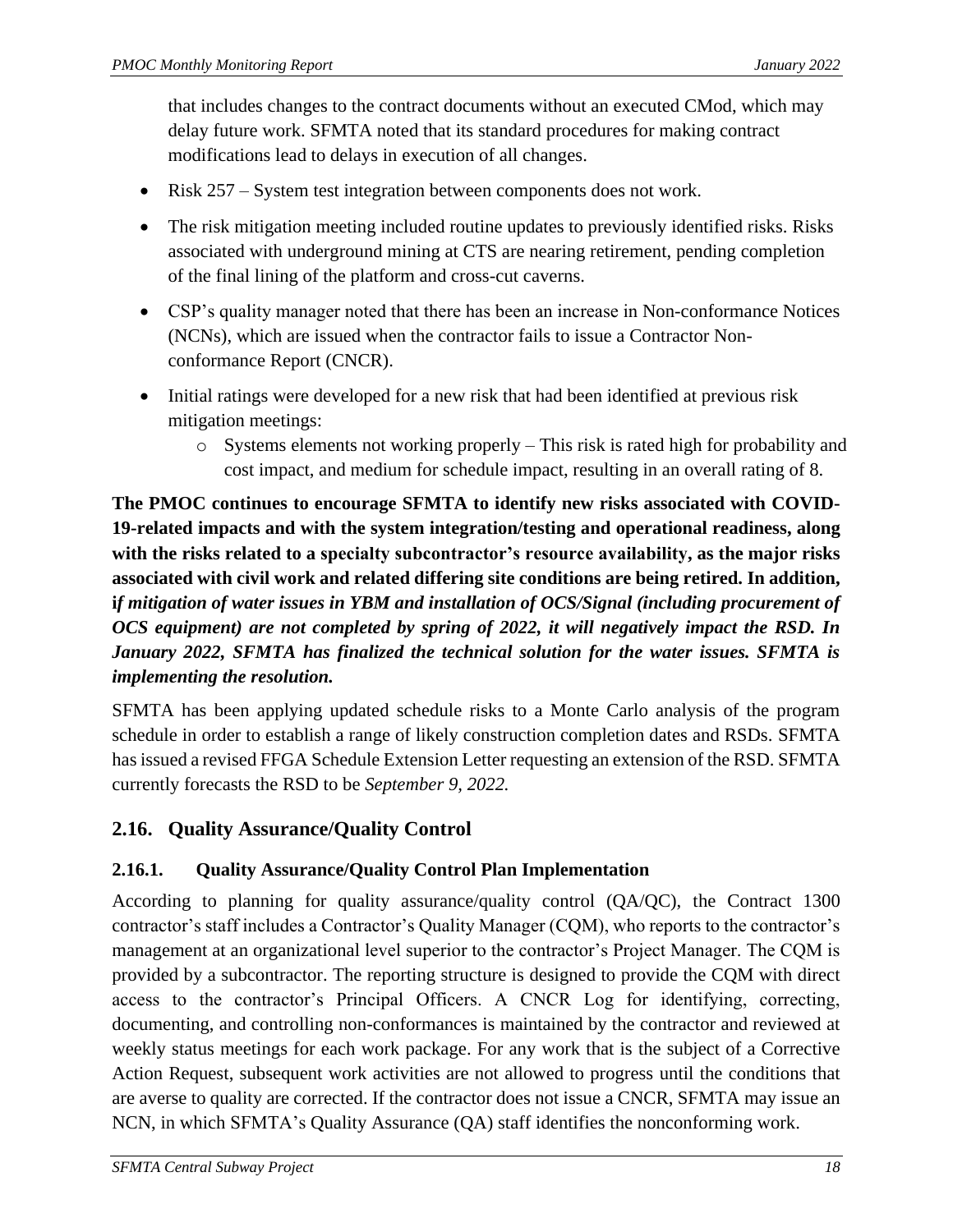*As of December 2021, TPC's Quality Manager had filed 603 CNCRs. During this period, two new CNCRs were opened, three were dispositioned, and four were closed. Twenty-two CNCRs are currently posted to the CNCR Log as OPEN. The Quality Engineer has issued 57 NCNs.*

### <span id="page-22-0"></span>**2.17. Safety and Security**

### **2.17.1. Safety and Security Management Plan**

An updated Safety and Security Management Plan (SSMP) Revision 2, dated February 2, 2014, was submitted to FTA on May 2, 2014. The SSMP outlines the plans needed prior to revenue operations. These plans include the Rail Activation Plan (RAP), the System Integration Test Plan, the Safety and Security Certification Plan (SSCP), and the Pre-Revenue Operations and Start-up Plan. SFMTA has completed the SSCP, which is being used to guide safety certification activities. The initial draft of the RAP was completed along with the latest update of the PMP. SFMTA has hired a Start-up and Testing Manager for the CSP program.

### **2.17.2. Fire and Life Safety/Safety and Security Issues**

The Construction Specification Conformance Checklists have been completed and approved for all construction packages. In September 2013, the CPUC staff began attending monthly as-built meetings to review the completed items. All items related to the tunnel construction have been certified and accepted by SFMTA's safety staff.

#### **2.17.3. Construction Safety**

No recordable incidents were reported in *December* 2021. The performance metrics relating to accidents per working hour remain well within the OSHA goals for similar construction. The current incident statistics (through Septemebr 2021) for the project are shown in Table 7, as well as where they are not applicable (NA).

| Through September 30, 2021             | <b>Number of Incidents</b> | Incident Rate <sup>1</sup> | Goal      |
|----------------------------------------|----------------------------|----------------------------|-----------|
| <b>Contract 1300</b>                   |                            |                            |           |
| <b>OSHA Recordable Accidents</b>       | 47                         | 1.09                       | < 3.4     |
| Job Transfer/Restricted Duty Incidents | 0                          | 0.00                       | <b>NA</b> |
| Lost Time Incidents                    | 11                         | 0.25                       | <1.6      |
| <b>Total Incidents</b>                 | 58                         | 1.34                       | <b>NA</b> |
| Hours Worked                           | 8,654,940                  |                            |           |

#### <span id="page-22-3"></span>**Table 7 – Construction Safety Data**

<sup>1</sup> OSHA incident rate = incidents x 200,000/hours worked.

### <span id="page-22-1"></span>**2.18. Americans with Disabilities Act**

There are no Americans with Disabilities Act issues for the project at this time.

### <span id="page-22-2"></span>**2.19. Buy America**

There are no Buy America issues.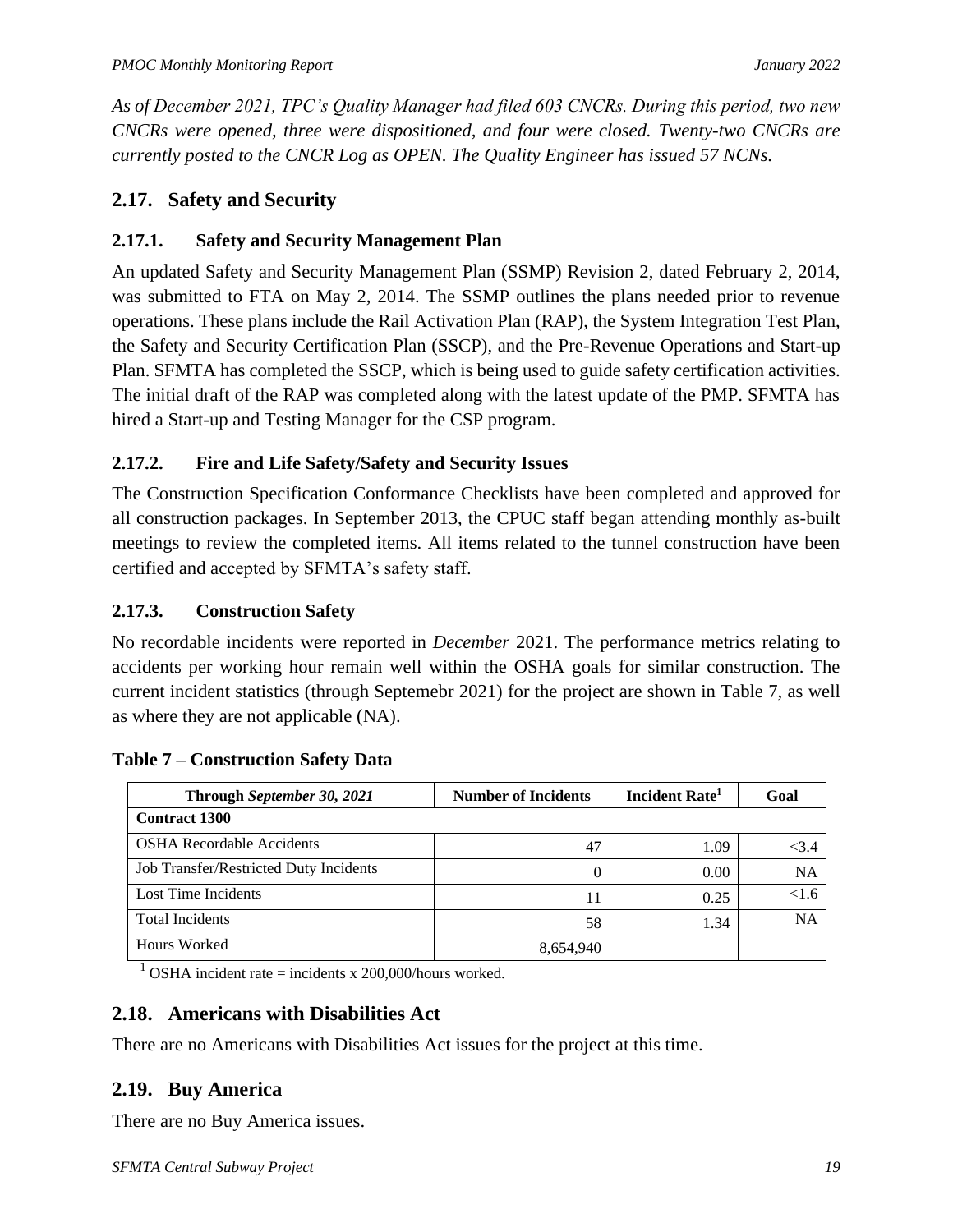## <span id="page-23-0"></span>**2.20. Start-up, Commissioning, Testing**

SFMTA submitted a draft of the RAP in April 2019. A conference call was held in June 2019 between SFMTA and the PMOC's System Integration Manager, as part of the monthly recurring call, to discuss the required documentation for OP 54 (Readiness for Revenue Operations).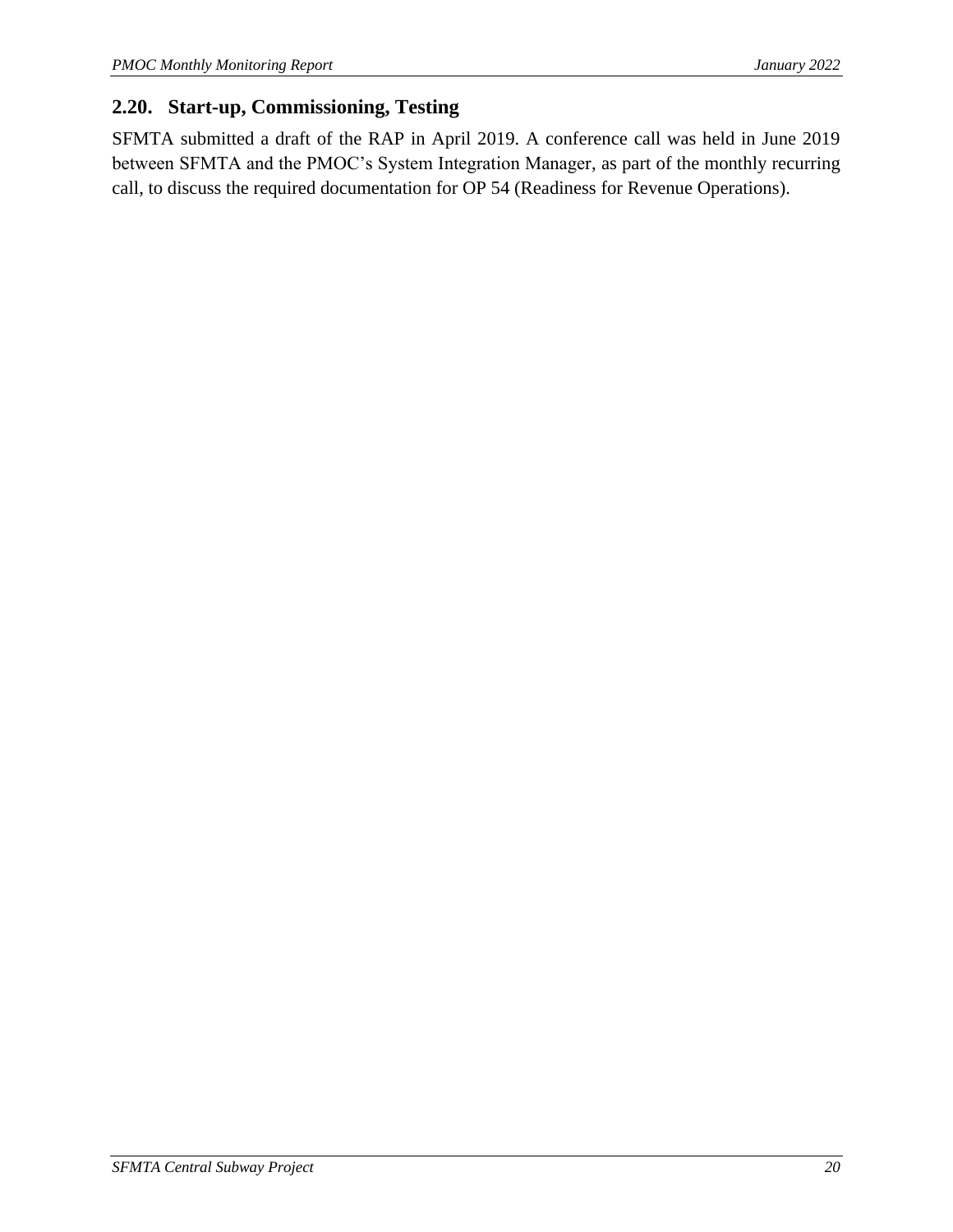# <span id="page-24-0"></span>**ATTACHMENT A – LIST OF ACRONYMS**

| AC          | <b>Actual Cost</b>                             |
|-------------|------------------------------------------------|
| <b>ATCS</b> | <b>Automated Train Control System</b>          |
| <b>BRT</b>  | <b>Bus Rapid Transit</b>                       |
| <b>CCTV</b> | <b>Closed Circuit Television</b>               |
| <b>CFR</b>  | Code of Federal Regulations                    |
| <b>CLIN</b> | <b>Contract Line Item Number</b>               |
| <b>CMGC</b> | <b>Construction Manager/General Contractor</b> |
| <b>CMod</b> | <b>Contract Modification</b>                   |
| <b>CNCR</b> | <b>Contractor Non-conformance Report</b>       |
| <b>COR</b>  | <b>Change Order Request</b>                    |
| <b>CPI</b>  | <b>Cost Performance Index</b>                  |
| <b>CPM</b>  | <b>Critical Path Method</b>                    |
| <b>CPUC</b> | California Public Utilities Commission         |
| <b>CQM</b>  | <b>Contractor's Quality Manager</b>            |
| <b>CSP</b>  | Central Subway Project                         |
| <b>CSSP</b> | <b>Construction Safety and Security Plan</b>   |
| <b>CTS</b>  | <b>Chinatown Station</b>                       |
| DBE         | <b>Disadvantaged Business Enterprise</b>       |
| <b>DBOM</b> | Design, Build, Operate, and Maintain           |
| DF          | <b>Designated Function</b>                     |
| EAC         | <b>Estimate at Completion</b>                  |
| EV          | <b>Earned Value</b>                            |
| FD          | <b>Final Design</b>                            |
| <b>FFGA</b> | <b>Full Funding Grant Agreement</b>            |
| <b>FLSC</b> | Fire and Life Safety Committee                 |
| <b>FRA</b>  | <b>Federal Railroad Administration</b>         |
| <b>FTA</b>  | <b>Federal Transit Administration</b>          |
| <b>HVAC</b> | Heating, Ventilation, and Air Conditioning     |
| <b>LRT</b>  | <b>Light Rail Transit</b>                      |
| LRV         | Light Rail Vehicle                             |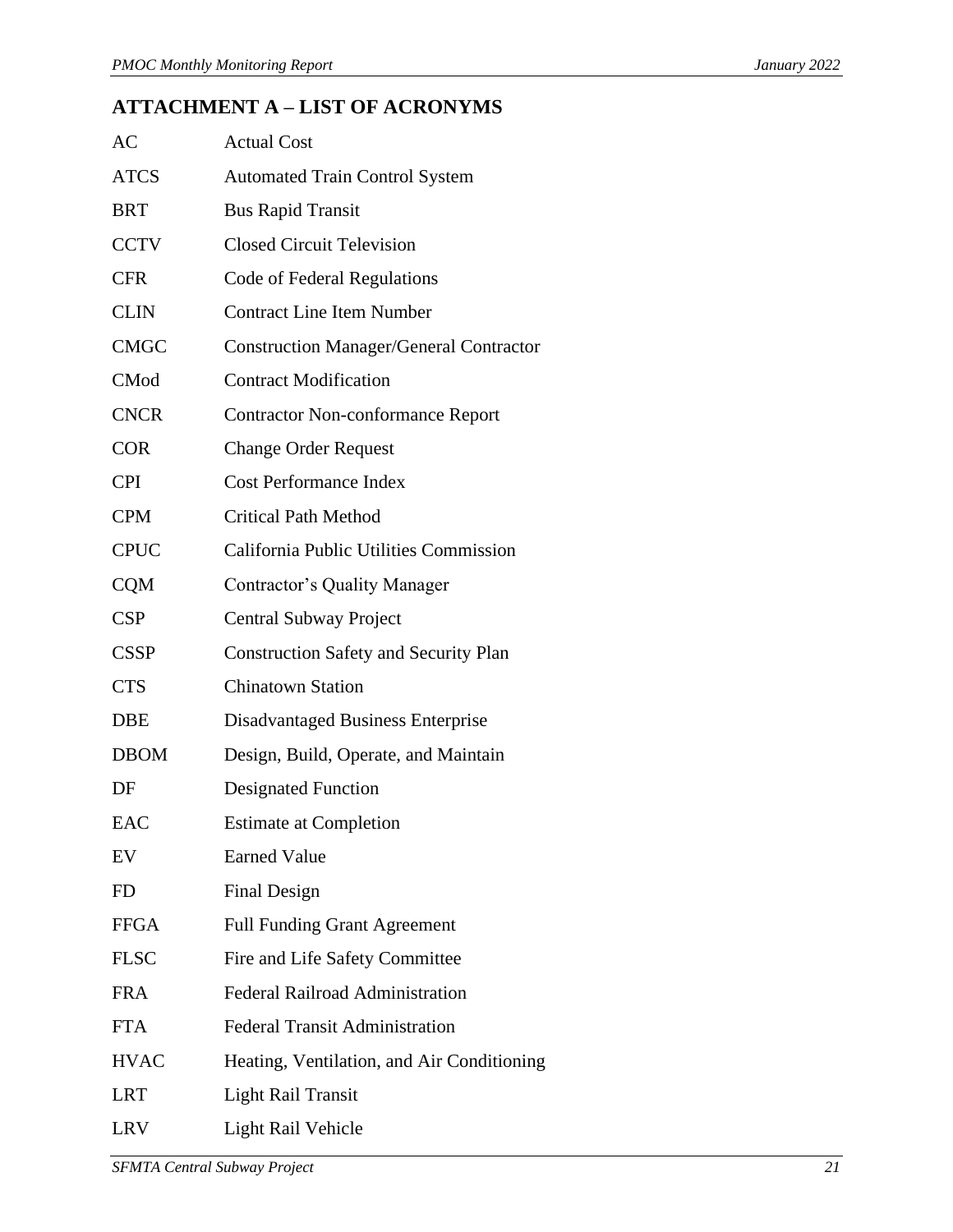| MCC          | Management Capacity and Capability                 |
|--------------|----------------------------------------------------|
| NA           | Not Applicable                                     |
| <b>NCN</b>   | Non-conformance Notice                             |
| <b>NOPC</b>  | Notice of Potential Claim                          |
| NTP          | Notice to Proceed                                  |
| <b>OCS</b>   | <b>Overhead Catenary System</b>                    |
| <b>OP</b>    | <b>Oversight Procedure</b>                         |
| <b>OSHA</b>  | Occupational Safety and Health Administration      |
| PCC          | <b>Proposed Contract Change</b>                    |
| PE           | Preliminary Engineering                            |
| <b>PMOC</b>  | Project Management Oversight Contractor            |
| <b>PMP</b>   | Project Management Plan                            |
| PV           | <b>Planned Value</b>                               |
| QA/QC        | <b>Quality Assurance/Quality Control</b>           |
| <b>QPRM</b>  | <b>Quarterly Progress Review Meeting</b>           |
| <b>RAMP</b>  | Real Estate Acquisition Management Plan            |
| <b>RAP</b>   | Rail Activation Plan                               |
| <b>ROD</b>   | <b>Record of Decision</b>                          |
| <b>RSD</b>   | <b>Revenue Service Date</b>                        |
| <b>SBE</b>   | <b>Small Business Enterprise</b>                   |
| <b>SCADA</b> | <b>Supervisory Control and Data Acquisition</b>    |
| SCC          | <b>Standard Cost Category</b>                      |
| <b>SEPP</b>  | Security and Emergency Preparedness Plan           |
| <b>SFDPW</b> | San Francisco Department of Public Works           |
| <b>SFMTA</b> | San Francisco Municipal Transportation Agency      |
| <b>SPI</b>   | Schedule Performance Index                         |
| <b>SSCP</b>  | Safety and Security Certification Plan             |
| <b>SSCRC</b> | Safety and Security Certification Review Committee |
| <b>SSMP</b>  | Safety and Security Management Plan                |
| <b>SSPP</b>  | <b>System Safety Program Plan</b>                  |
| <b>STS</b>   | Surface, Track, and Systems                        |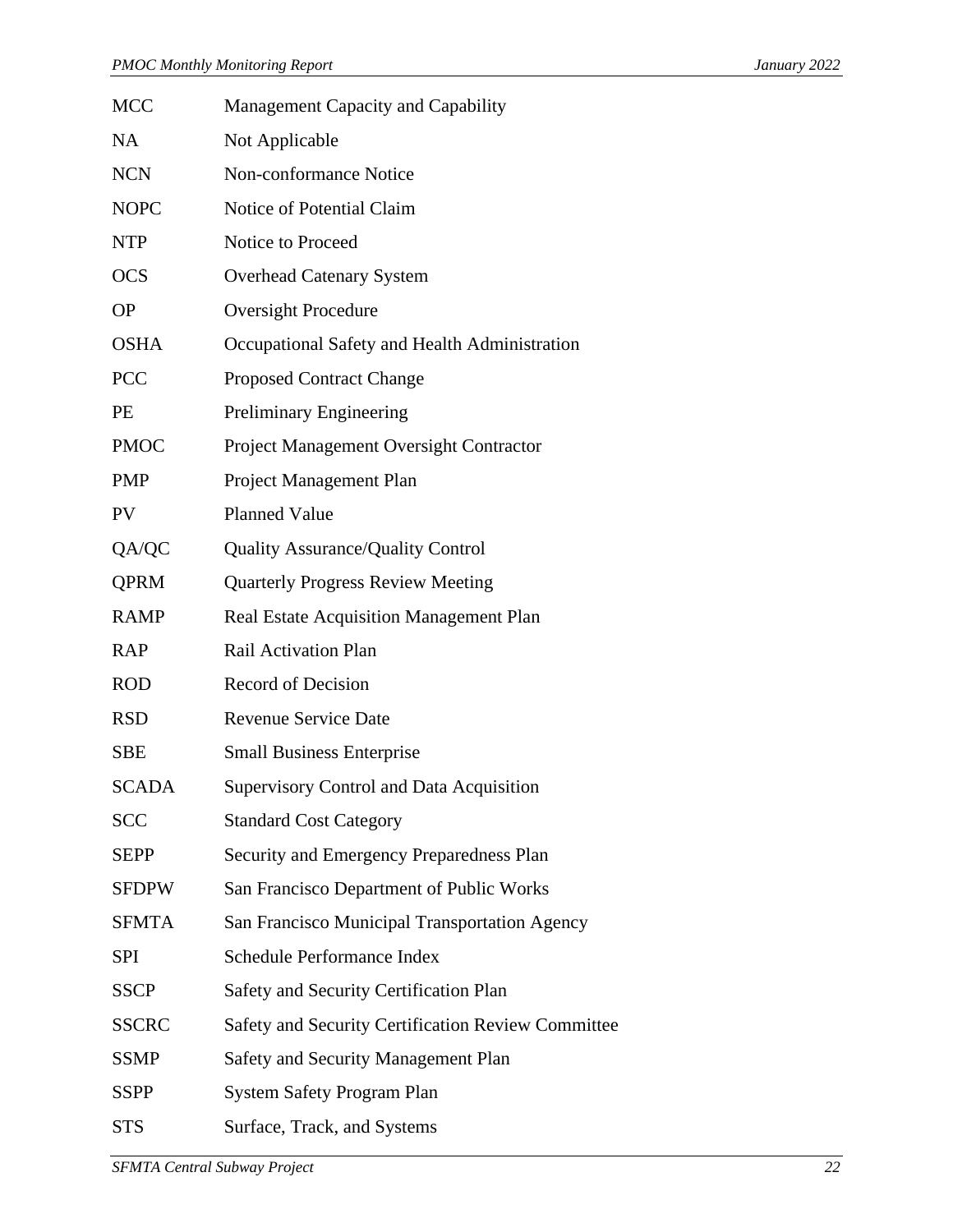- TBD To Be Determined
- TPC Tutor Perini Corporation
- UMS Union Square/Market Street Station
- YBM Yerba Buena/Moscone Center Station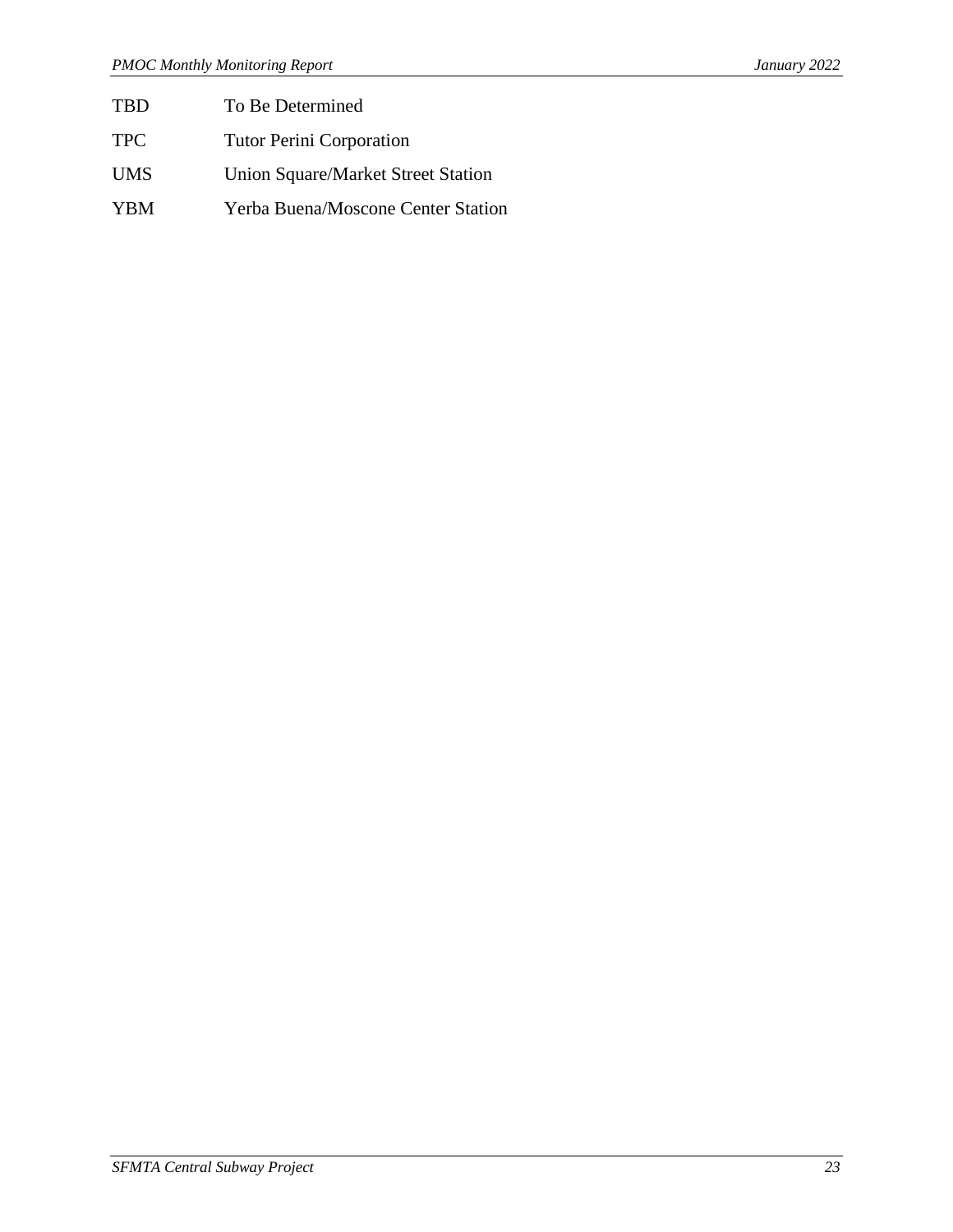# <span id="page-27-0"></span>**ATTACHMENT B – SAFETY AND SECURITY CHECKLIST**

| <b>Project Overview</b>                                                                                                     |                           |                              |                                                                                                                                                                                                                                                                                                                               |
|-----------------------------------------------------------------------------------------------------------------------------|---------------------------|------------------------------|-------------------------------------------------------------------------------------------------------------------------------------------------------------------------------------------------------------------------------------------------------------------------------------------------------------------------------|
| Project Mode (Rail, Bus, BRT, Multimode)                                                                                    | <b>Light Rail Transit</b> |                              |                                                                                                                                                                                                                                                                                                                               |
| Project Phase (Project Development, Engineering,<br>Construction, Start-up)                                                 | Construction              |                              |                                                                                                                                                                                                                                                                                                                               |
| Project Delivery Method (Design/Build, DBOM,                                                                                | Design-Bid-Build          |                              |                                                                                                                                                                                                                                                                                                                               |
| CMGC, etc.)                                                                                                                 |                           |                              |                                                                                                                                                                                                                                                                                                                               |
| <b>Project Plans</b>                                                                                                        | <b>Version</b>            | <b>Review</b><br>by FTA      | <b>Status</b>                                                                                                                                                                                                                                                                                                                 |
| Safety and Security Management Plan (SSMP)                                                                                  | 2014                      | 2011                         | Revision 1 Update submitted to<br>FTA on February 23, 2011. Not<br>submitted to Federal Railroad<br>Administration (FRA). Revision<br>2 submitted to FTA on May 2,<br>2014.                                                                                                                                                   |
| Safety and Security Certification Plan (SSCP)                                                                               | 2011                      |                              | SSCP was revised in October<br>2011. Revision 1 was developed<br>in November 2011. Not<br>submitted to FRA.                                                                                                                                                                                                                   |
| System Safety Program Plan (SSPP)                                                                                           | 2009                      | 2009                         | SSPP dated 03/13/2009 was<br>submitted to FTA on<br>07/31/2009.<br>Not submitted to FRA.                                                                                                                                                                                                                                      |
| System Security Plan or Security and Emergency<br>Preparedness Plan (SEPP)                                                  | 2009                      |                              | Not submitted to FTA.<br>Not submitted to FRA.                                                                                                                                                                                                                                                                                |
| Construction Safety and Security Plan (CSSP)                                                                                | 2012                      |                              | Health and Safety.<br><b>Construction Safety Standards</b><br>Revision 3, 06/27/2012.                                                                                                                                                                                                                                         |
| <b>Area of Focus</b>                                                                                                        | Y/N                       |                              | <b>Notes/Status</b>                                                                                                                                                                                                                                                                                                           |
| <b>Safety and Security Authority</b>                                                                                        |                           |                              |                                                                                                                                                                                                                                                                                                                               |
| Is the project sponsor subject to 49 CFR Part 659 state<br>safety oversight requirements?                                   | Y                         |                              |                                                                                                                                                                                                                                                                                                                               |
| Has the state designated an oversight agency as per 49<br><b>CFR Part 659.9?</b>                                            | $\mathbf Y$               | (CPUC)<br>(415) 703-1758 fax | California Public Utilities Commission<br>Consumer Protection & Safety Division<br>505 Van Ness Avenue<br>San Francisco, CA 94102<br>(415) 703-1017 phone<br>Point of contact: Arun Mehta                                                                                                                                     |
| Has the oversight agency reviewed and approved the<br>project sponsor's Security Plan or SSPP as per 49<br>CFR Part 659.17? | Y                         | operations.                  | SFMTA currently operates its LRT system in<br>compliance with an SSPP approved by the<br>CPUC. These plans will be revised, as<br>required, to incorporate the addition of the<br>CSP during the late construction and early<br>testing phase and submitted to the CPUC for<br>approval prior to the planned start of revenue |
| Did the oversight agency participate in the last<br><b>Quarterly Review Meeting?</b>                                        | N                         |                              |                                                                                                                                                                                                                                                                                                                               |
| Has the project sponsor submitted its safety<br>certification plan to the oversight agency?                                 | $\mathbf Y$               |                              | SFMTA submitted the SSCP to CPUC staff<br>for review and Commission approval during<br>the preliminary engineering phase. The plan<br>was approved in March 2009. The SSCP that<br>was revised in November 2011 was<br>submitted to the CPUC and was approved.                                                                |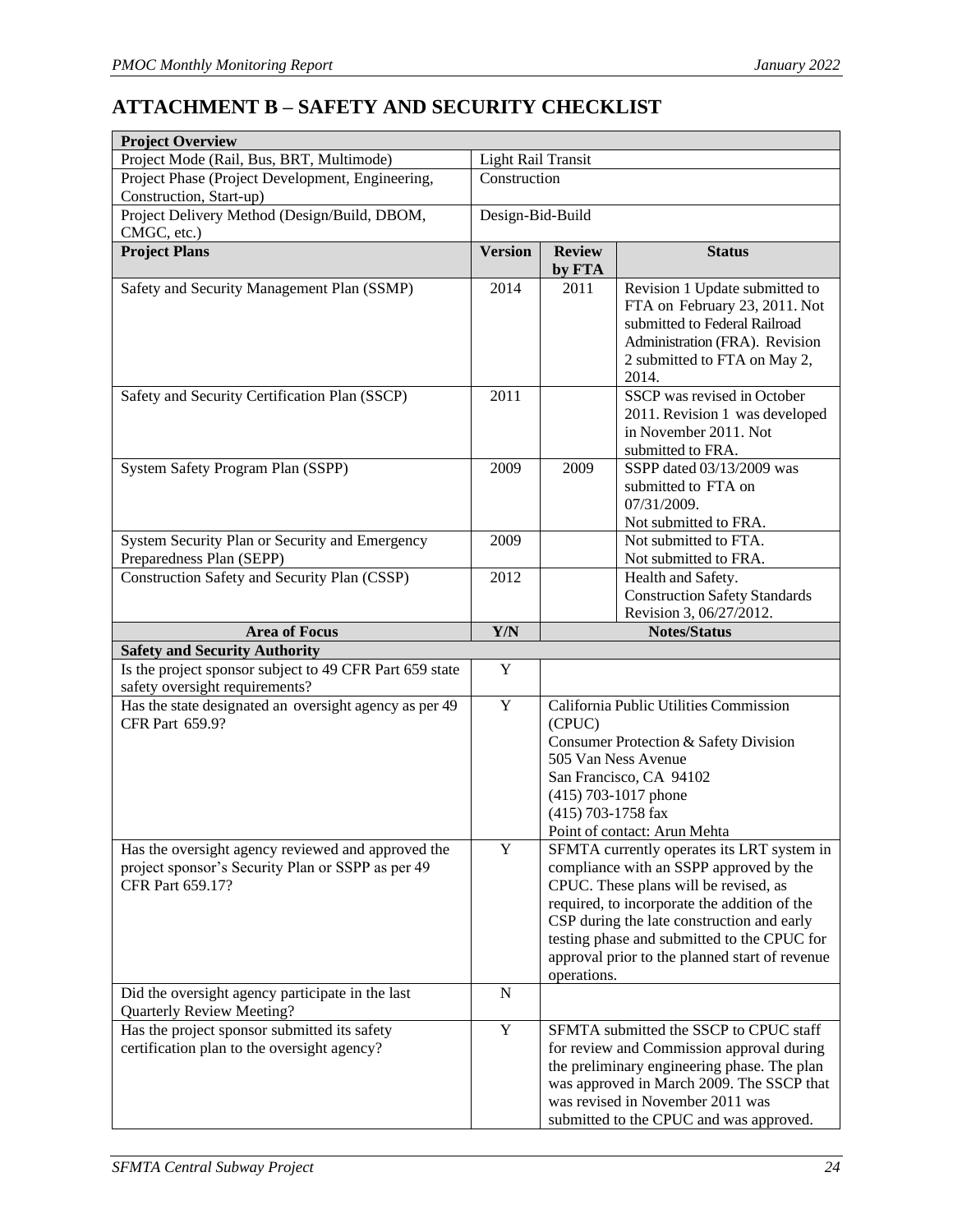|                                                                                                                                                                                                          |             | CPUC attends monthly certification review<br>meetings conducted by SFMTA.                                                                                                                                                                                                                                                              |
|----------------------------------------------------------------------------------------------------------------------------------------------------------------------------------------------------------|-------------|----------------------------------------------------------------------------------------------------------------------------------------------------------------------------------------------------------------------------------------------------------------------------------------------------------------------------------------|
| Has the project sponsor implemented security<br>directives issues by the Department Homeland<br>Security and/or Transportation Security<br>Administration?                                               | NA          | Currently, there are no Transportation<br>Security Administration directives or<br>programs applicable to the project. If any<br>arise during the course of the project, the<br>activities to comply will be developed and<br>shown on a revision of the project safety and                                                            |
| <b>SSMP Monitoring</b>                                                                                                                                                                                   |             | security activities schedule.                                                                                                                                                                                                                                                                                                          |
| Is the SSMP project-specific, clearly demonstrating<br>the scope of safety and security activities for this<br>project?                                                                                  | Y           | The PMOC reviewed the CSP SSMP and<br>provided a spot report to FTA in May 2011.<br>FTA approved the CSP SSMP on May 16,<br>2011. A follow-up Adherence Audit was<br>conducted September 14 through 16, 2011.<br>The audit found that CSP is conducting its                                                                            |
| Does the project sponsor review the SSMP and related<br>project plans to determine if updates are necessary?                                                                                             | Y           | activities in accordance with the SSMP.<br>SSMP Revision 2 was submitted to FTA on<br>May 2, 2014.                                                                                                                                                                                                                                     |
| Does the project sponsor implement a process through<br>which the Designated Function (DF) for Safety and<br>DF for Security are integrated into the overall project<br>management team? Please specify. | Y           | Safety and security are under the direction of<br>the SFMTA Safety and Security Manager<br>and supplemented by Project<br>Management/Construction Management<br>consultant staff, including a Safety and<br>Security Certification professional who has<br>been dedicated to supervising project safety<br>and security certification. |
| Does the project sponsor maintain a regularly<br>scheduled report on the status of safety and security<br>activities?                                                                                    | $\mathbf Y$ | Safety and security certification status and<br>activities are reported in the weekly<br>construction progress meetings and the CSP<br>Monthly Progress Report.                                                                                                                                                                        |
| Has the project sponsor established staffing<br>requirements, procedures, and authority for safety and<br>security activities throughout all project phases?                                             | Y           |                                                                                                                                                                                                                                                                                                                                        |
| Does the project sponsor update the safety and<br>security responsibility matrix/organizational chart as<br>necessary?                                                                                   | Y           | The PMOC found the revised matrix in the<br>SSMP, Rev. 1, dated February 8, 2011, to be<br>compliant.                                                                                                                                                                                                                                  |
| Has the project sponsor allocated sufficient resources<br>to oversee or carry out safety and security activities?                                                                                        | Y           |                                                                                                                                                                                                                                                                                                                                        |
| Has the project sponsor developed hazard and<br>vulnerability analysis techniques, including specific<br>types of analysis to be performed during different<br>project phases?                           | Y           | CSP has prepared a Preliminary Hazard<br>Analysis Report, Rev. 0, dated April 23,<br>2009. Corrective actions and analysis for<br>different project phases have been identified<br>in the report.                                                                                                                                      |
| Does the project sponsor implement regularly<br>scheduled meetings to track to resolution any<br>identified hazards and/or vulnerabilities?                                                              | Y           |                                                                                                                                                                                                                                                                                                                                        |
| Does the project sponsor monitor the progress of<br>safety and security activities throughout all project<br>phases? Please describe briefly.                                                            | Y           | Safety and security is an ongoing agenda<br>item for the current construction contract<br>(Contract 1300) work package status<br>meetings. The status of safety and security<br>certifications is reviewed at weekly project<br>management meetings.                                                                                   |
| Does the project sponsor ensure the conduct of<br>preliminary hazard and vulnerability analyses? Please<br>specify the analyses conducted.                                                               | Y           |                                                                                                                                                                                                                                                                                                                                        |
| Has the project sponsor ensured the development of<br>safety design criteria?                                                                                                                            | Y           | Design is complete and construction is<br>underway.                                                                                                                                                                                                                                                                                    |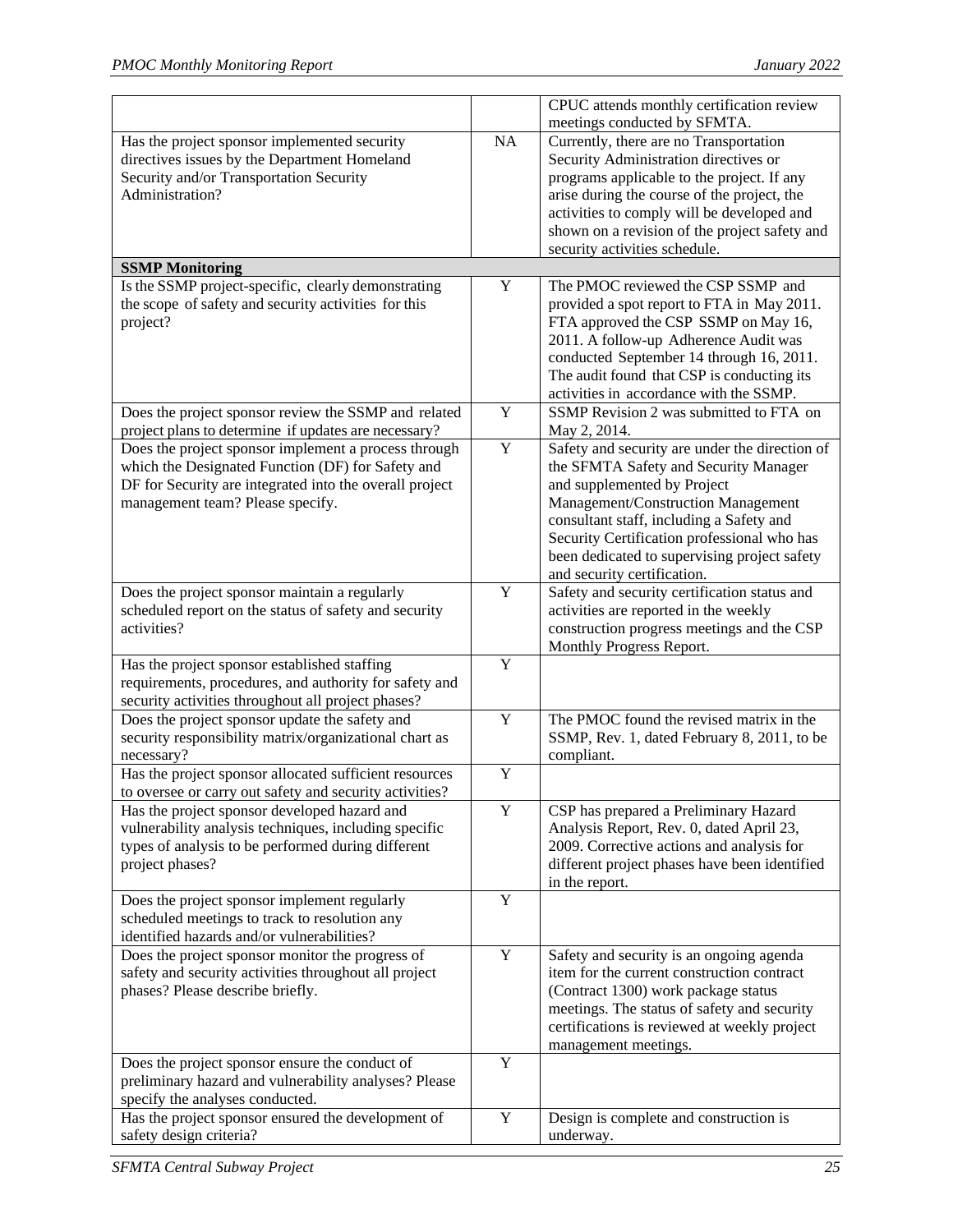| Has the project sponsor ensured the development of      | $\mathbf Y$         | Design is complete and construction is         |
|---------------------------------------------------------|---------------------|------------------------------------------------|
| security design criteria?                               |                     | underway.                                      |
| Has the project sponsor ensured conformance with        | Y                   | Certification checklists have been developed.  |
| safety and security requirements in design?             |                     | Certification is achieved through monthly      |
|                                                         |                     | meetings. Design is complete and               |
|                                                         |                     | construction is underway.                      |
| Has the project sponsor verified construction           | Y                   | This is ongoing as construction progresses,    |
| specifications conformance?                             |                     | and conformance is verified through the        |
|                                                         |                     | safety and security certification process.     |
| Has the project sponsor identified safety and security  | $\mathbf N$         | These tests are currently being developed.     |
|                                                         |                     |                                                |
| critical tests to be performed prior to passenger       |                     |                                                |
| operations?                                             |                     |                                                |
| Has the project sponsor verified conformance with       | $\overline{N}$      | Project is in construction, and the RSD is     |
| safety and security requirements during testing,        |                     | about 8 months in the future.                  |
| inspection, and start-up phases?                        |                     |                                                |
| Has the project sponsor evaluated change orders,        | Y                   |                                                |
| design waivers, or test variances for potential hazards |                     |                                                |
| and/or vulnerabilities?                                 |                     |                                                |
| Has the project sponsor ensured the performance of      | <b>NA</b>           | Currently no workarounds have been             |
| safety and security analyses for proposed               |                     | identified.                                    |
| workarounds?                                            |                     |                                                |
|                                                         | $\operatorname{In}$ | The second draft of the Rail Activation Plan   |
| Has the project sponsor demonstrated through            | Process             |                                                |
| meetings or other methods, the integration of safety    |                     | (RAP) has been completed. An Integration       |
| and security in the following?                          |                     | Matrix has been implemented for all            |
| • Activation Plan and Procedures                        |                     | disciplines and includes safety and security   |
| Integrated Test Plan and Procedures                     |                     | concerns. Project Sponsor has hired a Start-   |
| <b>Operations and Maintenance Plan</b>                  |                     | up and Testing Manager who will develop        |
| • Emergency Operations Plan                             |                     | the plans and procedures. Hiring of this role  |
|                                                         |                     | is a critical activity.                        |
| Has the project sponsor issued final safety and         | $\mathbf N$         | Project is in the construction phase.          |
| security certification?                                 |                     |                                                |
| Has the project sponsor issued the final safety and     | $\mathbf N$         | Project is in the construction phase.          |
| security verification report?                           |                     |                                                |
| <b>Construction Safety</b>                              |                     |                                                |
| Does the project sponsor have a                         | $\mathbf Y$         | Health and Safety                              |
| documented/implemented Contractor Safety Program        |                     | Construction Safety Standards, Revision 3,     |
| with which it expects to comply?                        |                     | dated 06/27/2012.                              |
| Does the project sponsor's contractor(s) have a         | $\mathbf Y$         |                                                |
|                                                         |                     |                                                |
| documented companywide safety and security              |                     |                                                |
| program plan?                                           |                     |                                                |
| Does the project sponsor's contractor(s) have a site-   | $\mathbf Y$         | The remaining active contractor has a plan.    |
| specific safety and security program plan?              |                     | Contract documents require that the            |
|                                                         |                     | contractor follows an Environmental Health     |
|                                                         |                     | and Safety Program, specific to the contract   |
|                                                         |                     | work.                                          |
| How do the project sponsor's OSHA statistics compare    | Y                   | Provided in the CSP Monthly Progress           |
| to the national average for the same type of work?      |                     | Report. Statistics remain favorable compared   |
|                                                         |                     | to national averages and project safety goals. |
| If the comparison is not favorable, what actions are    | NA                  | Statistics are favorable. No action needed.    |
| being taken by the project sponsor to improve its       |                     |                                                |
| safety record?                                          |                     |                                                |
| <b>Federal Railroad Administration</b>                  |                     |                                                |
|                                                         |                     |                                                |
| If shared track, has the project sponsor submitted its  | NA                  | No shared track.                               |
| waiver request application to FRA? (Please identify     |                     | No waivers are anticipated.                    |
| specific regulations for which waivers are being        |                     |                                                |
| requested.)                                             |                     |                                                |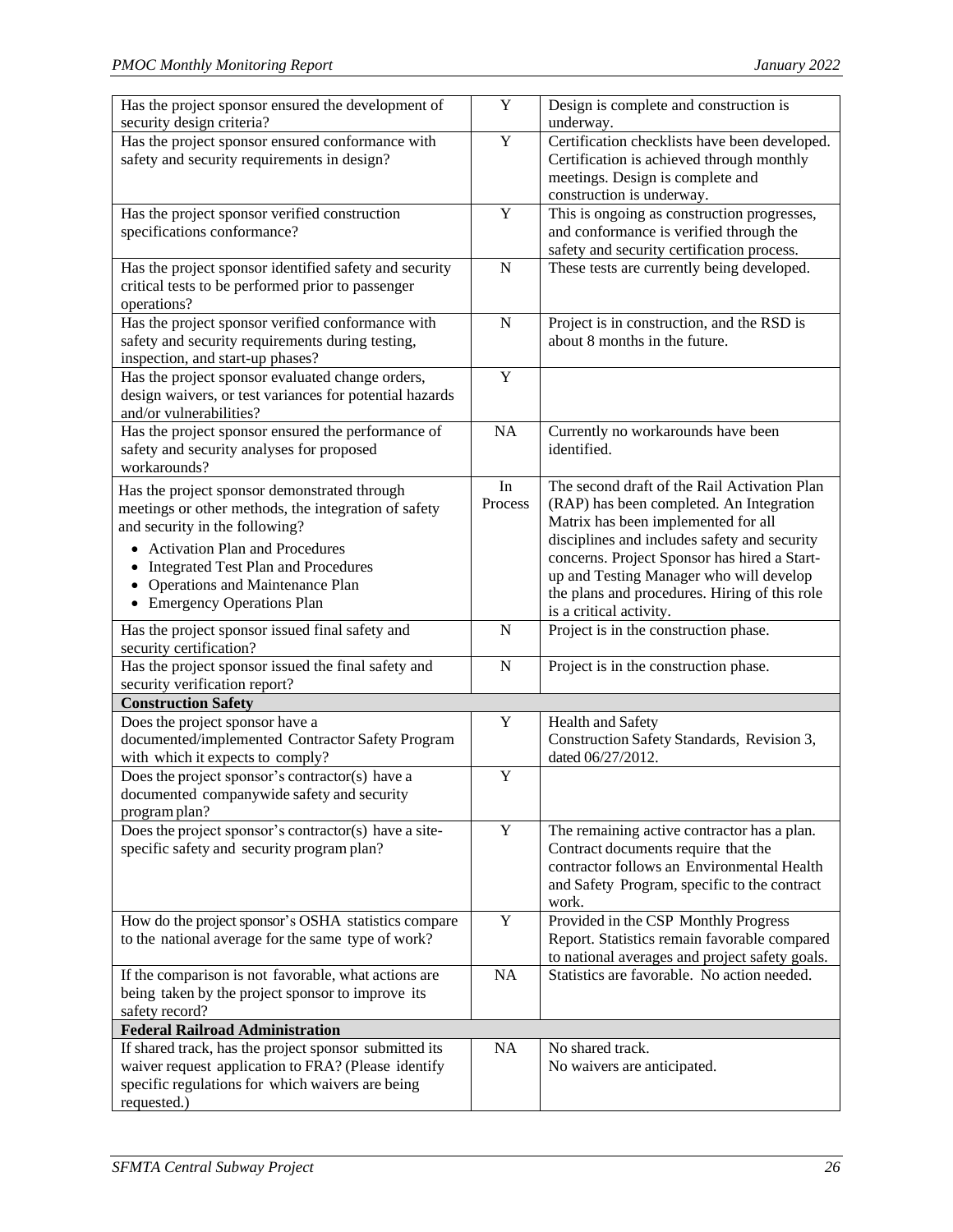| If shared corridor: has the project sponsor specified | <b>NA</b> | This is not a shared corridor. |
|-------------------------------------------------------|-----------|--------------------------------|
| specific measures to address shared corridor safety   |           |                                |
| concerns?                                             |           |                                |
| Is the Collision Hazard Analysis underway?            | NA        |                                |
| Other FRA required Hazard Analysis – Fencing, etc.?   | <b>NA</b> |                                |
| Does the project have Quiet Zones?                    | N         |                                |
| Does FRA attend the Quarterly Review Meetings?        | N         |                                |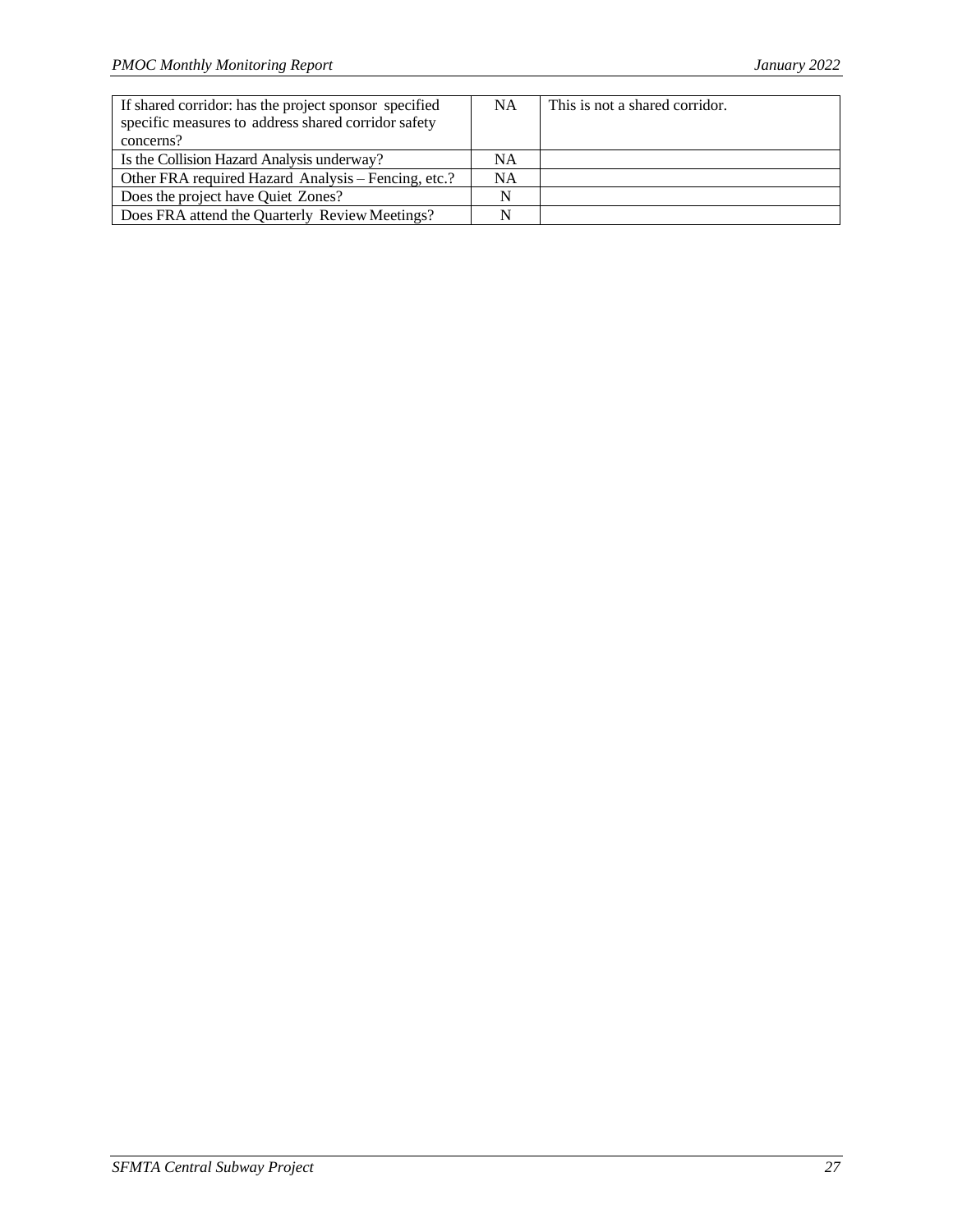# <span id="page-31-0"></span>**ATTACHMENT C – TOP 5 PROJECT RISKS**

#### **Top Risks Discussed:**

Risk 267 **–** Potential water leaks at UMS.

Risk 265 **–** COVID-19 directly impacts the progress of the work, resulting in increased cost and schedule delays.

Risk 255 – Water leaks at YBM. As of June 2021, water leaks continue at YBM despite ongoing repair activities. Most of the leaks are at the interface between the station box and the headhouse. Thus far, the schedule impacts of the leaks have been minor, but SFMTA expects to be liable for the costs of the repairs. SFMTA has spent \$500,000 to \$800,000 on leak mitigation work. SFMTA has received one finding from a third-party evaluation of the reasons for the leaks and is starting work to mitigate the impacts of the leaks. The findings of the leak evaluation indicate that the design did not provide a complete "bathtub" that would keep groundwater out of the structure.

Risk 266 **–** Outstanding submittals and resubmissions related to safety and security certification requirements are not being addressed.

Risk 257 **–** System test integration between components does not work.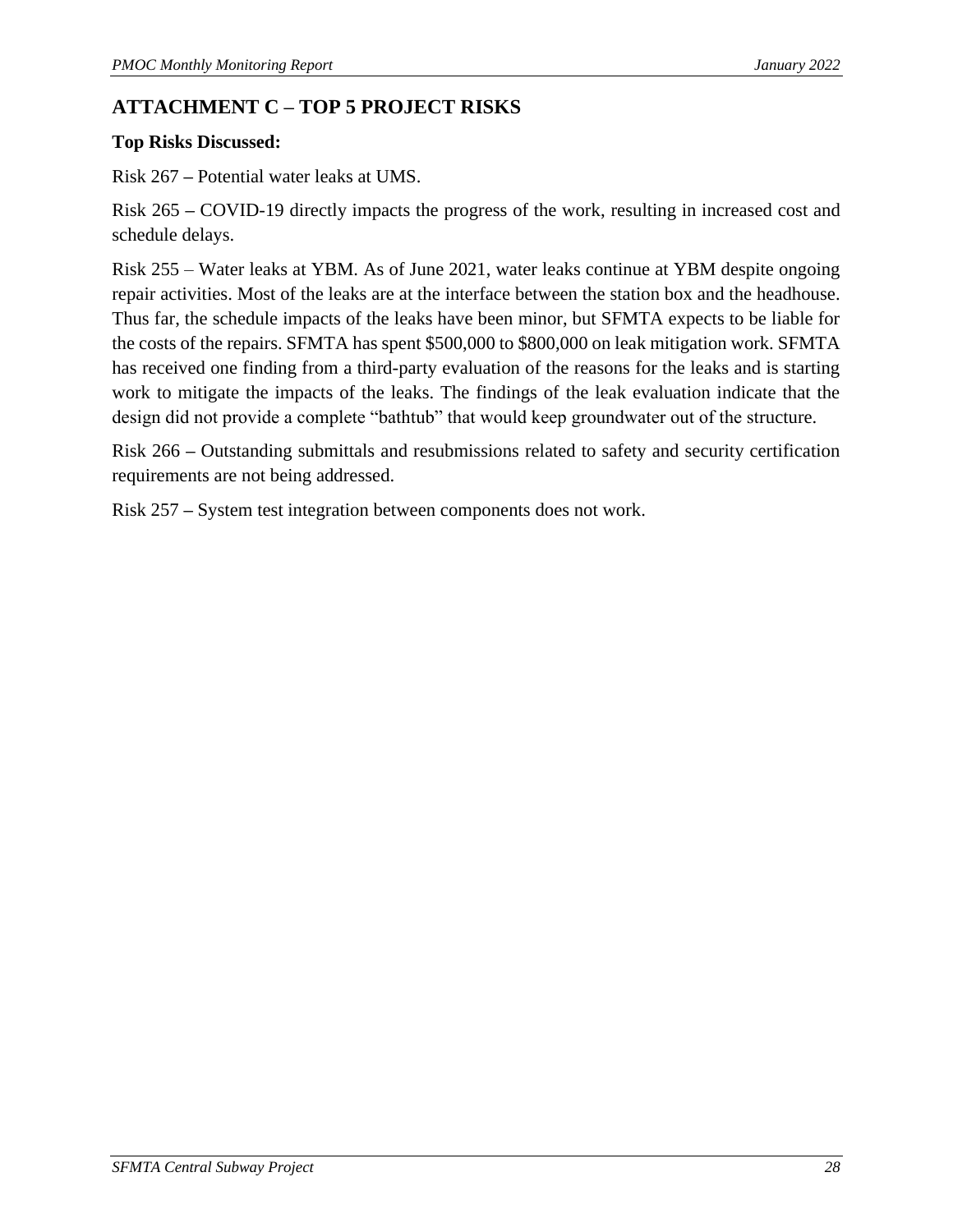## **ATTACHMENT D – AWARDED CONTRACTS**

The following sections provide the status of ongoing contracts associated with the CSP. Note that SFMTA updates the Disadvantaged Business Enterprise (DBE) participation percentages quarterly. The current values are through Decemebr 2021.

| <b>Contract No.</b>          | 1250                                                                              |              |  |
|------------------------------|-----------------------------------------------------------------------------------|--------------|--|
| <b>Contract Description:</b> | UR #1 (Yerba Buena/Moscone Center Station [YBM])                                  |              |  |
| Status:                      | Completed June 2011.                                                              |              |  |
| Cost:                        | Original Contract Value                                                           | \$9,273,939  |  |
|                              | <b>Approved Change Orders</b>                                                     | \$2,694,211  |  |
|                              | <b>Final Contract Value</b>                                                       | \$11,968,150 |  |
|                              | <b>Expended to Date</b>                                                           | \$11,968,150 |  |
|                              | % Expended                                                                        | 100%         |  |
|                              | Small Business Enterprise (SBE) Participation                                     | 97%          |  |
| Schedule:                    | Notice to Proceed (NTP) issued January 2010. Substantial completion in June 2011. |              |  |
| <b>Issues or Concerns:</b>   |                                                                                   |              |  |

<span id="page-32-0"></span>

| <b>Contract No.</b>          | 1251                                                            |              |
|------------------------------|-----------------------------------------------------------------|--------------|
| <b>Contract Description:</b> | <b>UR #2 (Union Square/Market Street Station [UMS])</b>         |              |
| <b>Status:</b>               | Work is complete.                                               |              |
| Cost:                        | <b>Original Contract Value</b>                                  | \$16,832,550 |
|                              | <b>Approved Change Orders</b>                                   | \$3,836,531  |
|                              | <b>Final Contract Value</b>                                     | \$20,669,081 |
|                              | <b>Expended to Date</b>                                         | \$20,794,581 |
|                              | % Expended                                                      | 100%         |
|                              | <b>SBE</b> Participation                                        | 87.4%        |
| <b>Schedule:</b>             | NTP issued January 2011. Substantial completion in August 2012. |              |
| <b>Issues or Concerns:</b>   | Final total cost claim by contractor has been settled.          |              |

| <b>Contract No.</b>          | 1252                                                                                                        |                                                             |  |
|------------------------------|-------------------------------------------------------------------------------------------------------------|-------------------------------------------------------------|--|
| <b>Contract Description:</b> | <b>Tunnels</b>                                                                                              |                                                             |  |
| <b>Status:</b>               | Final completion achieved. Financial closeout underway. Final contract cost to be lower than reported here. |                                                             |  |
| Cost:                        | Original Contract Value                                                                                     | $$233.58$ million                                           |  |
|                              | <b>Approved Change Orders</b>                                                                               | \$7.83 million                                              |  |
|                              | <b>Current Contract Value</b>                                                                               | $$241.41$ million                                           |  |
|                              | <b>Expended to Date</b>                                                                                     | \$233.59 million; \$6.2 million paid from non-project funds |  |
|                              | % Expended                                                                                                  | 96.8%                                                       |  |
|                              | <b>SBE</b> Participation                                                                                    | 5.8%                                                        |  |
| <b>Schedule:</b>             | Final completion achieved May 15, 2015.                                                                     |                                                             |  |
| <b>Issues or Concerns:</b>   | None.                                                                                                       |                                                             |  |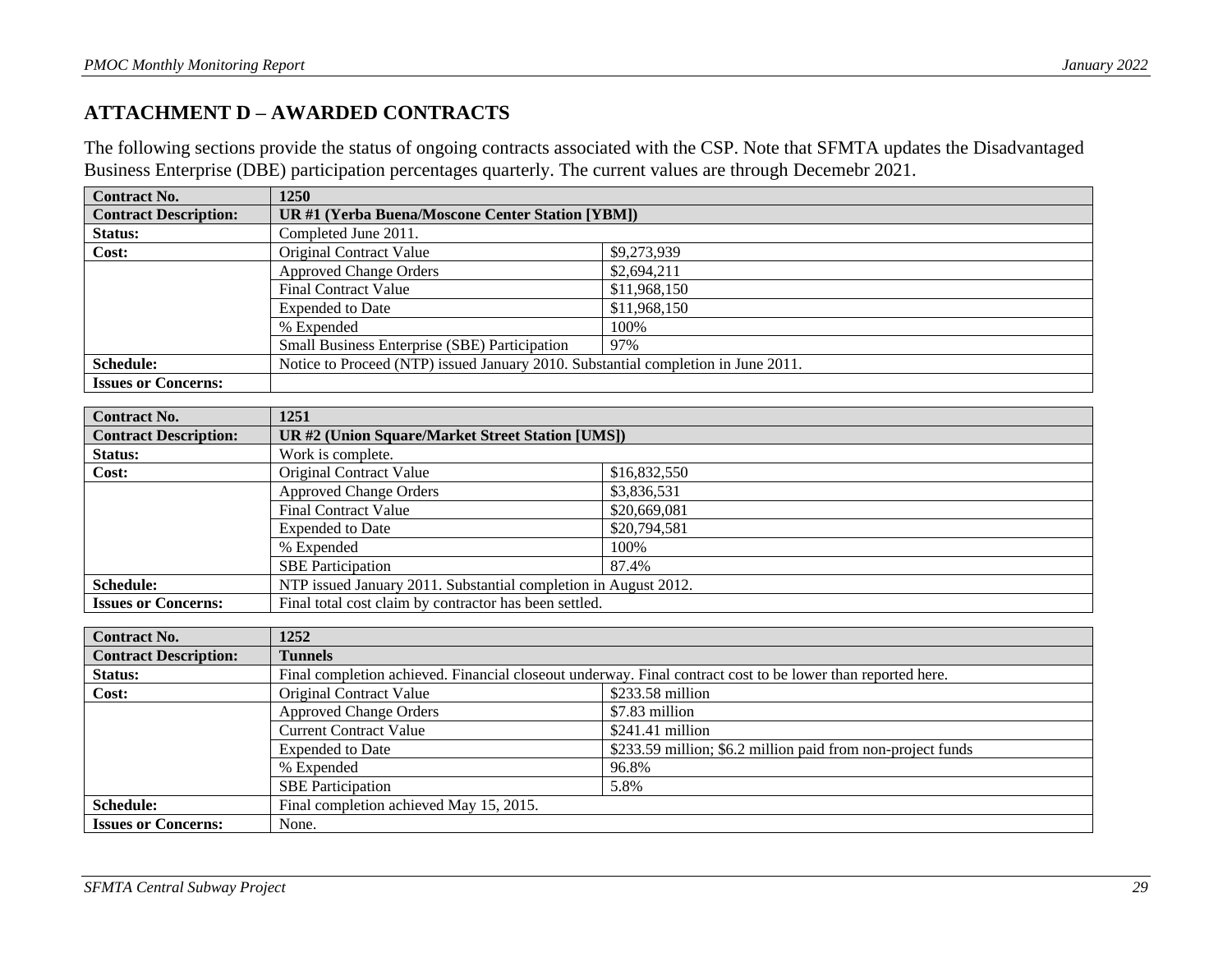| <b>Contract No.</b>          | 1277                                               |           |  |
|------------------------------|----------------------------------------------------|-----------|--|
| <b>Contract Description:</b> | <b>Pagoda Palace Demolition</b>                    |           |  |
| Status:                      | Construction is complete; contract is in closeout. |           |  |
| Cost:                        | <b>Original Contract Value</b>                     | \$498,995 |  |
|                              | <b>Approved Change Orders</b>                      | \$149,981 |  |
|                              | <b>Current Contract Value</b>                      | \$648,976 |  |
|                              | <b>Expended to Date</b>                            | \$648,976 |  |
|                              | % Expended                                         | 100%      |  |
|                              | <b>SBE</b> Participation                           | 100%      |  |
| <b>Schedule:</b>             | Complete.                                          |           |  |
| <b>Issues or Concerns:</b>   | None.                                              |           |  |

| <b>Contract No.</b>          | <b>1300</b>                                                                                                                |                  |  |
|------------------------------|----------------------------------------------------------------------------------------------------------------------------|------------------|--|
| <b>Contract Description:</b> | Three subway stations (YBM, UMS, and CTS) and Surface, Track, and Systems (STS)                                            |                  |  |
| Status:                      | Mass excavation complete at one station and well underway at two other stations.                                           |                  |  |
| Cost:                        | Original Contract Value                                                                                                    | \$839.68 million |  |
|                              | <b>Approved Change Orders</b>                                                                                              | $$303.7$ million |  |
|                              | <b>Current Contract Value (budget)</b>                                                                                     | $$1.144$ billion |  |
|                              | <b>Expended to Date</b>                                                                                                    | \$1.126 billion  |  |
|                              | % Expended                                                                                                                 | $<$ 98.4%        |  |
|                              | <b>SBE</b> Participation                                                                                                   | 22.9%            |  |
| <b>Schedule:</b>             | NTP issued June 17, 2013. Substantial Completion was planned for February 2018 and is currently forecast for January 2022. |                  |  |
| <b>Issues or Concerns:</b>   | The work on this contract is behind schedule.                                                                              |                  |  |

| <b>Contract No.</b>          | $CS-155-1$                                                                     |                                          |  |
|------------------------------|--------------------------------------------------------------------------------|------------------------------------------|--|
| <b>Contract Description:</b> | Design Package 1 for Contracts 1250, 1251, and 1252; Prime PB/Telemon          |                                          |  |
| <b>Status:</b>               | Design is complete. Construction support is nearly complete for Contract 1252. |                                          |  |
| Cost:                        | Original Contract Value                                                        | \$5,795,000 (includes exercised options) |  |
|                              | <b>Approved Change Orders</b>                                                  | \$2,145,159                              |  |
|                              | Current Contract Value                                                         | \$7,940,159                              |  |
|                              | <b>Expended to Date</b>                                                        | \$7,904,713                              |  |
|                              | % Expended                                                                     | 99.6%                                    |  |
|                              | <b>SBE</b> Participation                                                       | 30.2%                                    |  |
| <b>Schedule:</b>             | Complete.                                                                      |                                          |  |
| <b>Issues or Concerns:</b>   |                                                                                |                                          |  |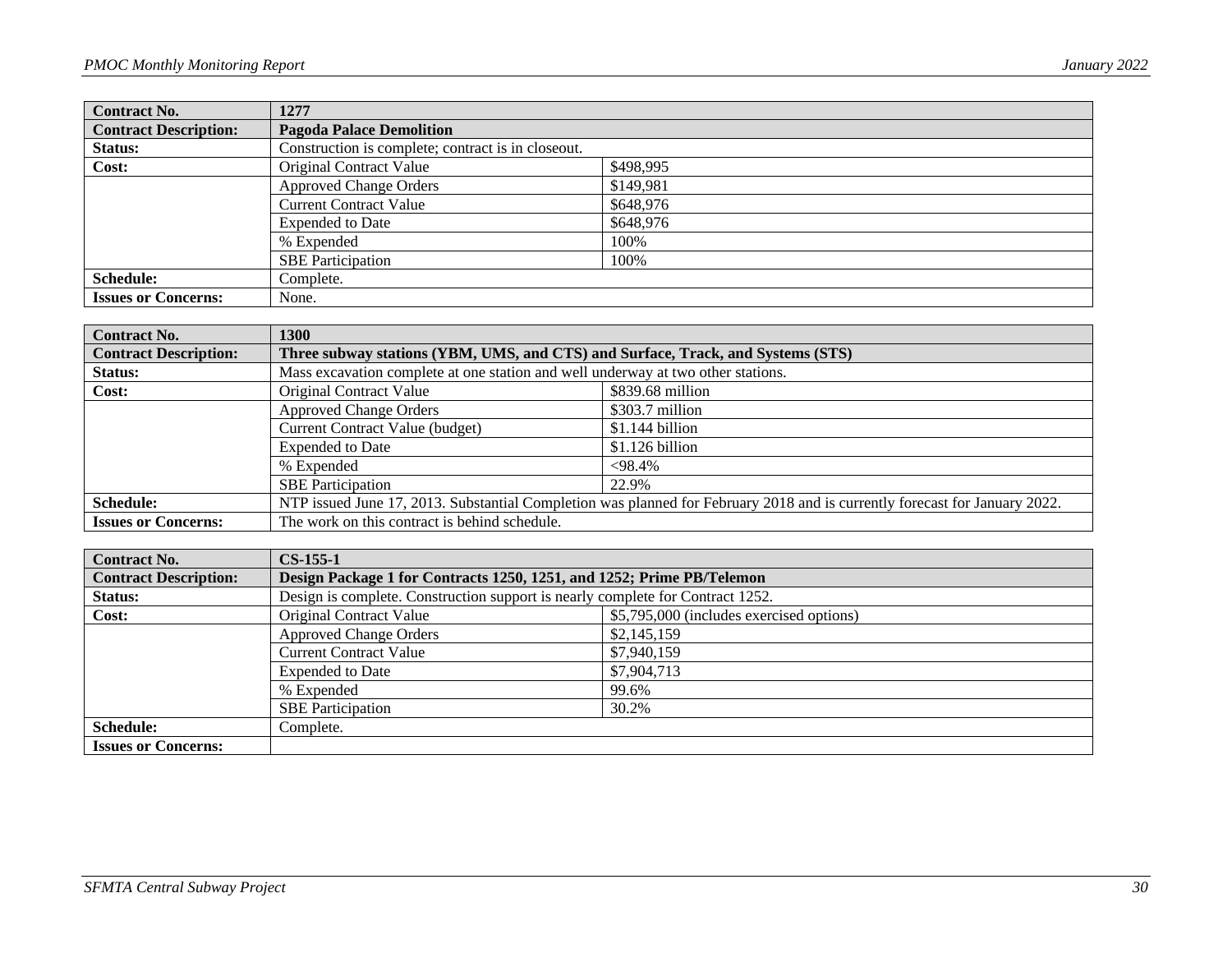| <b>Contract No.</b>          | $CS-155-2$                                                                                                |              |  |
|------------------------------|-----------------------------------------------------------------------------------------------------------|--------------|--|
| <b>Contract Description:</b> | Design Package 2 for UMS, CTS, and YBM; Prime: CSDG                                                       |              |  |
| Status:                      | Designs are complete for all of the station contracts. Construction support of Contract 1300 is underway. |              |  |
| Cost:                        | Original Contract Value                                                                                   | \$39,949,948 |  |
|                              | <b>Approved Change Orders</b>                                                                             | \$7,950,658  |  |
|                              | <b>Current Contract Value</b>                                                                             | \$47,900,606 |  |
|                              | <b>Expended to Date</b>                                                                                   | \$42,196,304 |  |
|                              | % Expended                                                                                                | 88.1%        |  |
|                              | <b>SBE</b> Participation                                                                                  | 31.6%        |  |
| <b>Schedule:</b>             |                                                                                                           |              |  |
| <b>Issues or Concerns:</b>   |                                                                                                           |              |  |

| <b>Contract No.</b>          | $CS-155-3$                                                             |              |
|------------------------------|------------------------------------------------------------------------|--------------|
| <b>Contract Description:</b> | Design Package 3 for STS; Prime: HNTB-B&C                              |              |
| Status:                      | Design is complete. Construction support of Contract 1300 is underway. |              |
| Cost:                        | <b>Original Contract Value</b>                                         | \$16,864,250 |
|                              | <b>Approved Change Orders</b>                                          | \$1,637,474  |
|                              | <b>Current Contract Value</b>                                          | \$18,501,724 |
|                              | <b>Expended to Date</b>                                                | \$15,275,838 |
|                              | % Expended                                                             | 82.6%        |
|                              | <b>SBE</b> Participation                                               | 25.9%        |
| <b>Schedule:</b>             |                                                                        |              |
| <b>Issues or Concerns:</b>   |                                                                        |              |

| <b>Contract No.</b>          | $CS-149$                                                                 |              |
|------------------------------|--------------------------------------------------------------------------|--------------|
| <b>Contract Description:</b> | <b>Central Subway Partnership (Project Manager/Construction Manager)</b> |              |
| Status:                      | Work is ongoing.                                                         |              |
| Cost:                        | <b>Original Contract Value</b>                                           | \$85,139,092 |
|                              | <b>Approved Change Orders</b>                                            | \$0          |
|                              | Current Contract Value                                                   | \$85,139,092 |
|                              | <b>Expended to Date</b>                                                  | \$72,666,838 |
|                              | % Expended                                                               | 85.4%        |
|                              | <b>SBE</b> Participation                                                 | 32.4%        |
| <b>Schedule:</b>             |                                                                          |              |
| <b>Issues or Concerns:</b>   |                                                                          |              |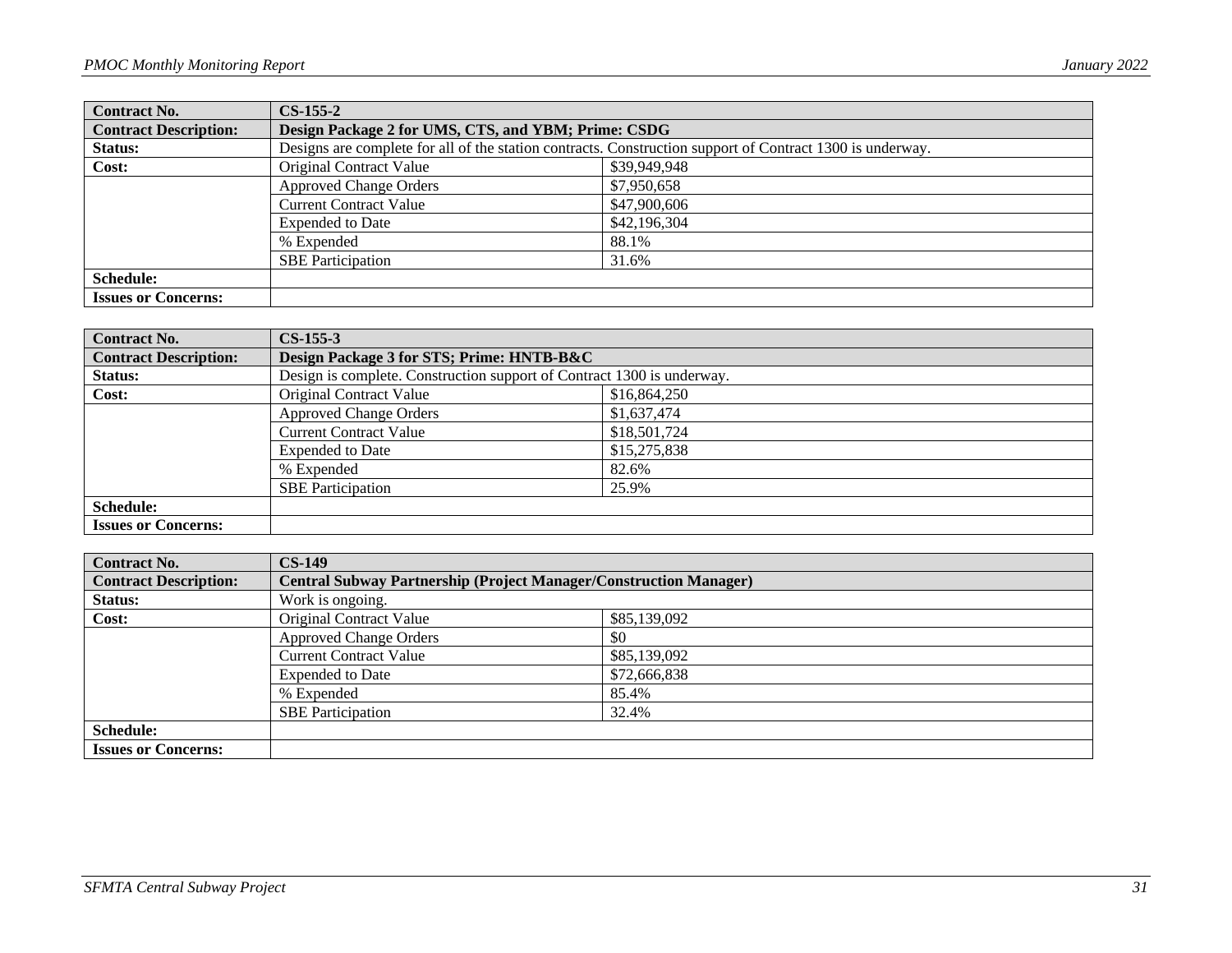| <b>Contract No.</b>          | <b>CS 156</b>                      |              |
|------------------------------|------------------------------------|--------------|
| <b>Contract Description:</b> | <b>Project Controls Consultant</b> |              |
| Status:                      | Work is ongoing.                   |              |
| Cost:                        | <b>Base Contract Value</b>         | \$17,112,873 |
|                              | <b>Approved Change Orders</b>      | \$0          |
|                              | <b>Current Contract Value</b>      | \$17,112,873 |
|                              | <b>Expended to Date</b>            | \$10,081,808 |
|                              | % Expended                         | 58.9%        |
|                              | <b>SBE</b> Participation           | 30.0%        |
| <b>Schedule:</b>             |                                    |              |
| <b>Issues or Concerns:</b>   |                                    |              |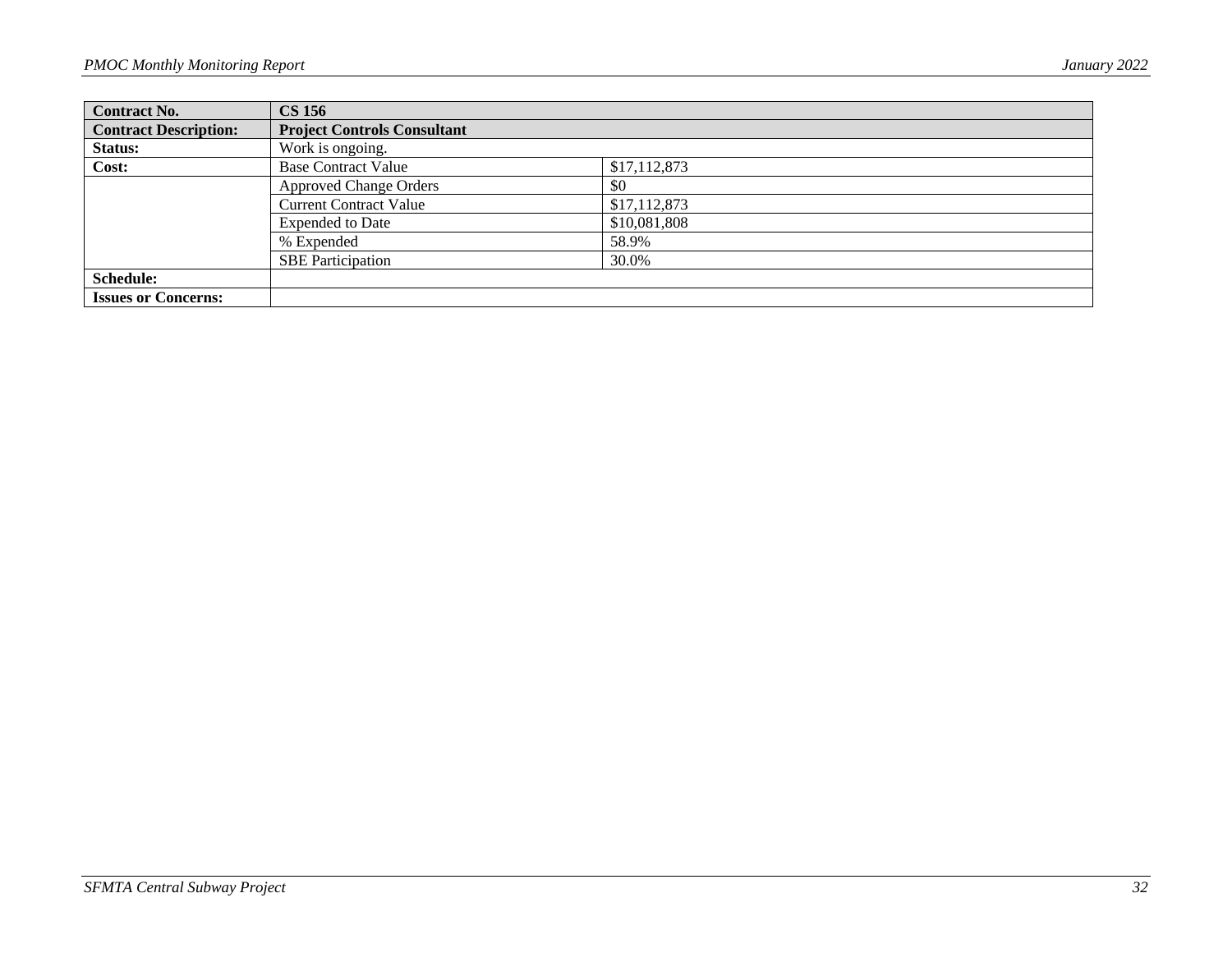# <span id="page-36-0"></span>**ATTACHMENT E – PROJECT MILESTONES/KEY EVENTS**

|                                                     | $(P =$ Planned Date, $A =$ Actual Date, $F =$ Forecast Date)     |
|-----------------------------------------------------|------------------------------------------------------------------|
| Preliminary Engineering (PE):                       | Authorized in July 2002 (A)                                      |
| Record of Decision (ROD):                           | Issued November 26, 2008 (A)                                     |
| Final Design (FD):                                  | Authorized in January 2010 (A)                                   |
| <b>FFGA</b> Request:                                | Submitted in September 2011 (A)                                  |
| FFGA Executed:                                      | October 11, 2012 (A)                                             |
| Groundbreaking:<br>(Utility Relocation Contract)    | February 9, 2010 (A)                                             |
| Tunnel Excavation Complete (hole through):          | June 2, 2014 (southbound); June 11, 2014<br>$(northbound)$ $(A)$ |
| Cross-passages Complete:                            | December 20, 2014 (P); April 15, 2015 (A)                        |
| Tunneling Substantial Completion:                   | April 15, 2015 (A)                                               |
| <b>Station Construction NTP:</b>                    | June 17, 2013 (A)                                                |
| <b>Station Construction Substantial Completion:</b> | February 24, 2018 (P); June 30, 2022 (F)                         |
| RSD:                                                | December 26, 2018 (P); September 9, 2022 (F)                     |

Schedule contingency management criteria were developed from the FTA Risk Assessment before entry into FD. Minimum schedule contingency levels at various project milestones or "hold points" were agreed to with SFMTA at Risk Workshop #4, which was held in 2009. The FTArecommended schedule contingency for the current stage of the project is four months.